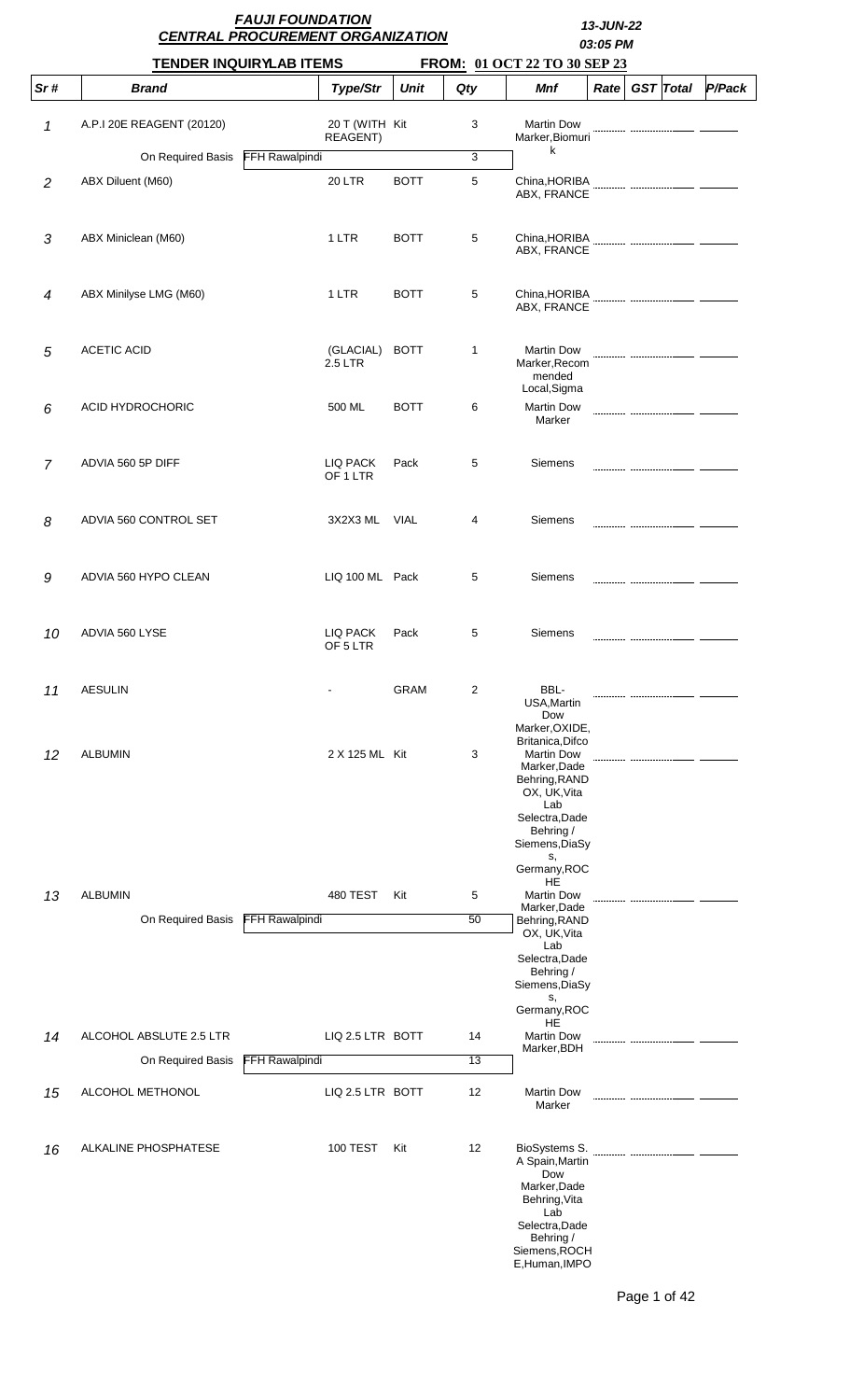|     | <b>TENDER INQUIRYLAB ITEMS</b>             |               | 13-JUN-22<br>03:05 PM<br>FROM: 01 OCT 22 TO 30 SEP 23 |              |                                                                                                                                                                                                                                         |  |  |  |  |  |  |  |
|-----|--------------------------------------------|---------------|-------------------------------------------------------|--------------|-----------------------------------------------------------------------------------------------------------------------------------------------------------------------------------------------------------------------------------------|--|--|--|--|--|--|--|
| Sr# | <b>Brand</b>                               | Type/Str      | <b>Unit</b>                                           | Qty          | <b>GST</b> Total<br>P/Pack<br><b>Mnf</b><br>Rate                                                                                                                                                                                        |  |  |  |  |  |  |  |
|     |                                            |               |                                                       |              | RTED, DiaSys,<br>Germany, Pione<br>er, USA, Bio<br>System<br>Chemistry                                                                                                                                                                  |  |  |  |  |  |  |  |
| 17  | ALKALINE PHOSPHATESE                       | 10X20 ML      | Kit                                                   | 2            | Analyzer<br>BioSystems S.<br>A Spain, Martin<br>Dow<br>Marker, Dade<br>Behring, Vita<br>Lab<br>Selectra, Dade<br>Behring /<br>Siemens, ROCH<br>E, Human, IMPO<br>RTED, DiaSys,<br>Germany, Pione<br>er, USA, Bio                        |  |  |  |  |  |  |  |
| 18  | ALKALINE PHOSPHATESE                       | 250 ML        | Kit                                                   | 40           | System<br>Chemistry<br>Analyzer<br>BioSystems S.                                                                                                                                                                                        |  |  |  |  |  |  |  |
|     |                                            |               |                                                       |              | A Spain, Martin                                                                                                                                                                                                                         |  |  |  |  |  |  |  |
|     | FFH Peshawar<br>On Required Basis          |               |                                                       | 6            | Dow<br>Marker, Dade<br>Behring, Vita<br>Lab<br>Selectra, Dade<br>Behring /<br>Siemens, ROCH<br>E, Human, IMPO<br>RTED, DiaSys,<br>Germany, Pione<br>er, USA, Bio<br>System<br>Chemistry<br>Analyzer                                     |  |  |  |  |  |  |  |
| 19  | ALKALINE PHOSPHATESE                       | 300 ML        | Kit                                                   | 16           | BioSystems S.<br>A Spain, Martin<br>Dow<br>Marker,Dade<br>Behring, Vita<br>Lab<br>Selectra, Dade<br>Behring /<br>Siemens, ROCH<br>E, Human, IMPO<br>RTED, DiaSys,<br>Germany, Pione<br>er, USA, Bio<br>System<br>Chemistry<br>Analyzer  |  |  |  |  |  |  |  |
| 20  | ALKALINE PHOSPHATESE                       | 4X50 ML       | Kit                                                   | 3            | BioSystems S.<br>A Spain, Martin<br>Dow<br>Marker, Dade<br>Behring, Vita<br>Lab<br>Selectra, Dade<br>Behring /<br>Siemens, ROCH<br>E, Human, IMPO<br>RTED, DiaSys,<br>Germany, Pione<br>er, USA, Bio<br>System<br>Chemistry<br>Analyzer |  |  |  |  |  |  |  |
| 21  | ALKALINE PHOSPHATESE                       | 500 ML        | Kit                                                   | 12           | BioSystems S.<br>A Spain, Martin<br>Dow<br>Marker, Dade<br>Behring, Vita<br>Lab<br>Selectra, Dade<br>Behring /<br>Siemens, ROCH<br>E, Human, IMPO<br>RTED, DiaSys,<br>Germany, Pione<br>er, USA, Bio<br>System<br>Chemistry<br>Analyzer |  |  |  |  |  |  |  |
| 22  | ALP (R-1 & R-2 = 4 x 30 ml each)           | 3280 TEST Kit |                                                       | $\mathbf{1}$ | Beckman                                                                                                                                                                                                                                 |  |  |  |  |  |  |  |
|     | <b>FFH Rawalpindi</b><br>On Required Basis |               |                                                       | 17           | Coulter, USA                                                                                                                                                                                                                            |  |  |  |  |  |  |  |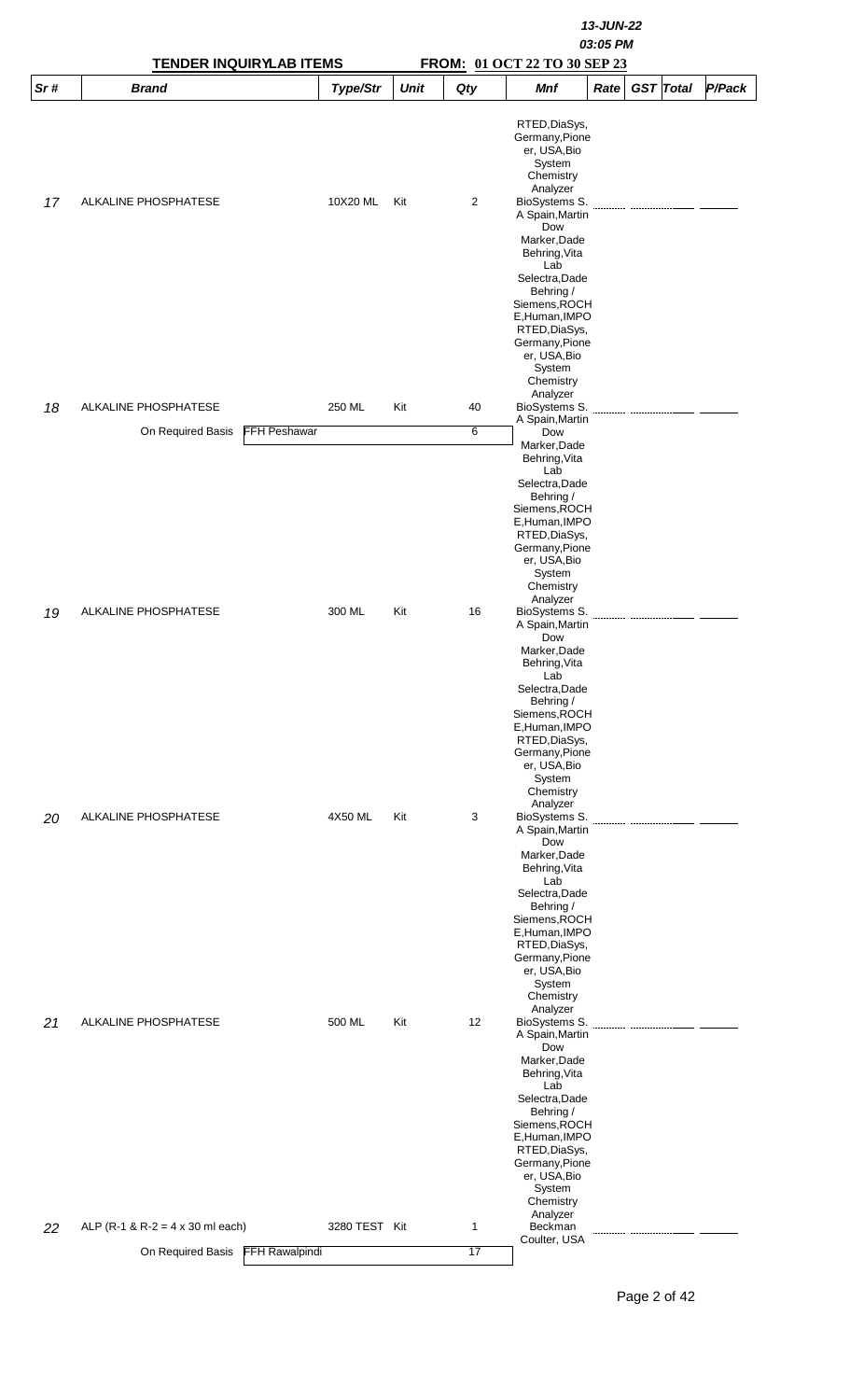|     |                   | <b>TENDER INQUIRYLAB ITEMS</b> |             |                |                                                                                                                                                                                                                                                                                                                                         | 13-JUN-22<br>03:05 PM<br>FROM: 01 OCT 22 TO 30 SEP 23 |                  |        |  |  |  |  |
|-----|-------------------|--------------------------------|-------------|----------------|-----------------------------------------------------------------------------------------------------------------------------------------------------------------------------------------------------------------------------------------------------------------------------------------------------------------------------------------|-------------------------------------------------------|------------------|--------|--|--|--|--|
| Sr# | <b>Brand</b>      | Type/Str                       | <b>Unit</b> | Qty            | <b>Mnf</b>                                                                                                                                                                                                                                                                                                                              | Rate                                                  | <b>GST</b> Total | P/Pack |  |  |  |  |
| 23  | <b>ALT</b>        | (SGPT) 5 X Kit<br>100 ML       |             | 6              | BioSystems S.<br>A Spain, Martin<br>Dow<br>Marker, Dade<br>Behring, RAND<br>OX,<br>UK, Awareness<br>Tech Inc<br>USA, Vita Lab<br>Selectra, Dade<br>Behring /<br>Siemens, ROCH<br>E,DiaSys,<br>Germany, Huma<br>n, Bio System<br>Chemistry                                                                                               |                                                       |                  |        |  |  |  |  |
| 24  | <b>ALT</b>        | 100 TEST                       | Kit         | 39             | Analyzer<br>BioSystems S.<br>A Spain, Martin<br>Dow<br>Marker, Dade<br>Behring, RAND<br>OX,<br>UK, Awareness<br>Tech Inc<br>USA, Vita Lab<br>Selectra, Dade<br>Behring /<br>Siemens, ROCH<br>E,DiaSys,<br>Germany, Huma<br>n, Bio System<br>Chemistry                                                                                   |                                                       |                  |        |  |  |  |  |
| 25  | ALT (GPT)         | 10X25 ML                       | Kit         | 17             | Analyzer<br><b>Martin Dow</b><br>Marker, Dade<br>Behring, Dimens<br>ion, Dade<br>Behring /<br>Siemens, DiaSy<br>s,<br>Germany, ROC<br>HE, Dia Lab                                                                                                                                                                                       |                                                       |                  |        |  |  |  |  |
| 26  | ALT (GPT)         | 4 X 100 ML Kit                 |             | 25             | Austria<br><b>Martin Dow</b><br>Marker, Dade<br>Behring, Dimens<br>ion, Dade<br>Behring /<br>Siemens, DiaSy<br>s,<br>Germany, ROC<br>HE, Dia Lab                                                                                                                                                                                        |                                                       |                  |        |  |  |  |  |
| 27  | ALT (GPT)         | 5X25 ML                        | Kit         | 17             | Austria<br><b>Martin Dow</b><br>Marker, Dade<br>Behring, Dimens<br>ion, Dade<br>Behring /<br>Siemens, DiaSy<br>s,<br>Germany, ROC<br>HE, Dia Lab                                                                                                                                                                                        |                                                       |                  |        |  |  |  |  |
| 28  | AMYLASE           | 12 X 5 ML                      | Kit         | $\overline{2}$ | Austria<br><b>Martin Dow</b><br>Marker, BioSyst<br>ems S.A<br>Spain, Dimensio<br>n,Dade<br>Behring, Awaren<br>ess Tech Inc<br>USA, RANDOX,<br>UK, Vita Lab<br>Selectra, Dade<br>Behring /<br>Siemens, Huma<br>n, ROCHE, Merie<br>ux, DiaSys,<br>Germany, Dia<br>Lab<br>Austria, Pioneer,<br>USA, Bio<br>System<br>Chemistry<br>Analyzer |                                                       |                  |        |  |  |  |  |
| 29  | AMYLASE           | <b>240 TEST</b>                | Kit         | 5              | <b>Martin Dow</b><br>Marker, BioSyst                                                                                                                                                                                                                                                                                                    |                                                       |                  |        |  |  |  |  |
|     | On Required Basis | FFH Rawalpindi                 |             | 4              | ems S.A<br>Spain, Dimensio<br>n,Dade                                                                                                                                                                                                                                                                                                    |                                                       |                  |        |  |  |  |  |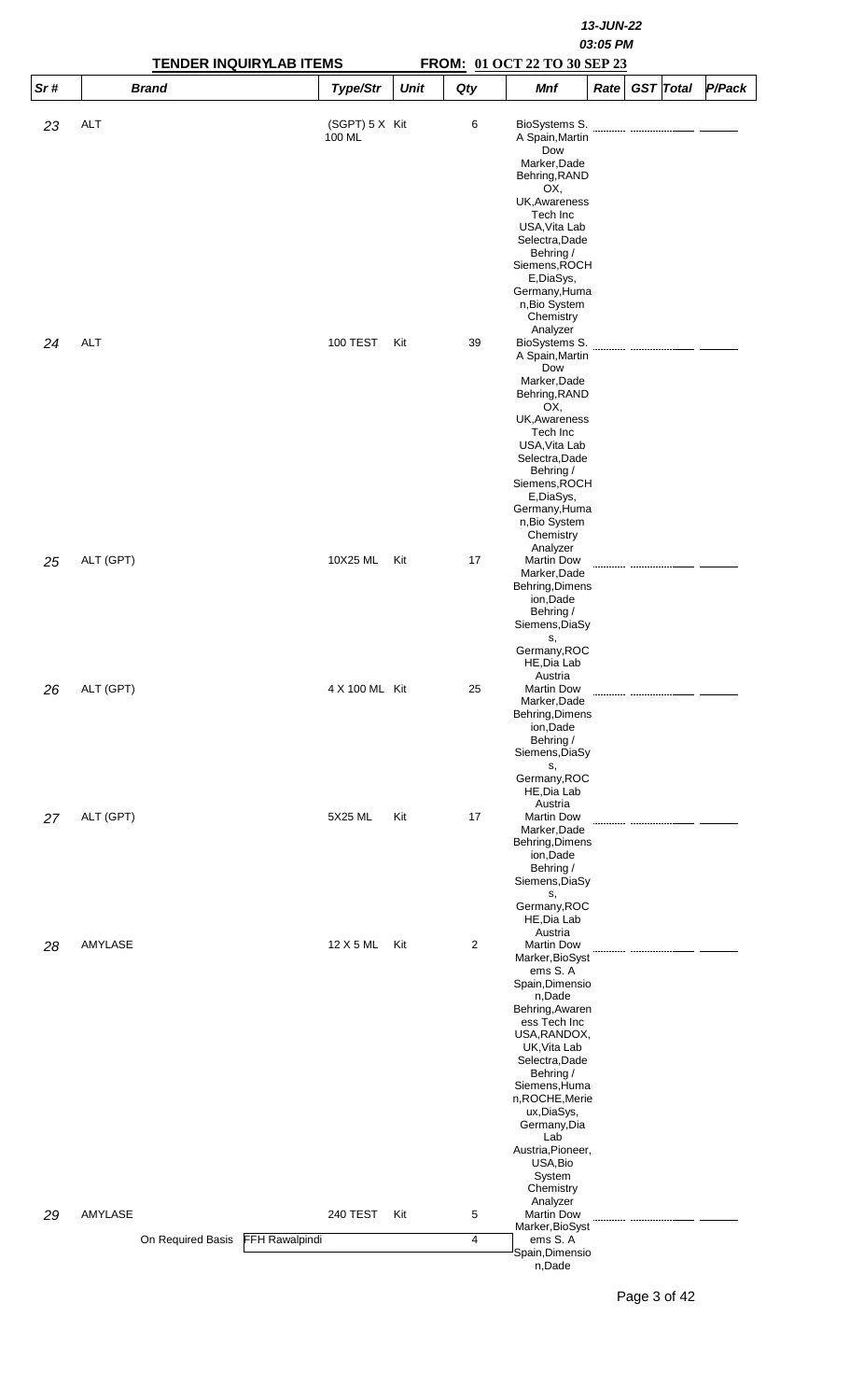|     | <b>TENDER INQUIRYLAB ITEMS</b> |                         | 13-JUN-22<br>03:05 PM<br>FROM: 01 OCT 22 TO 30 SEP 23 |              |                                                                                                                                                                                                                                                                                                                                          |      |                  |  |        |  |  |  |
|-----|--------------------------------|-------------------------|-------------------------------------------------------|--------------|------------------------------------------------------------------------------------------------------------------------------------------------------------------------------------------------------------------------------------------------------------------------------------------------------------------------------------------|------|------------------|--|--------|--|--|--|
| Sr# | <b>Brand</b>                   | Type/Str                | <b>Unit</b>                                           | Qty          | <b>Mnf</b>                                                                                                                                                                                                                                                                                                                               | Rate | <b>GST</b> Total |  | P/Pack |  |  |  |
|     |                                |                         |                                                       |              | Behring, Awaren<br>ess Tech Inc<br>USA, RANDOX,<br>UK, Vita Lab<br>Selectra, Dade<br>Behring /<br>Siemens, Huma<br>n,ROCHE,Merie<br>ux, DiaSys,<br>Germany, Dia<br>Lab<br>Austria, Pioneer,<br>USA, Bio<br>System<br>Chemistry                                                                                                           |      |                  |  |        |  |  |  |
| 30  | AMYLASE                        | 4 X 100<br><b>TESTS</b> | Kit                                                   | $\mathbf{1}$ | Analyzer<br><b>Martin Dow</b><br>Marker, BioSyst<br>ems S.A<br>Spain, Dimensio<br>n,Dade<br>Behring, Awaren<br>ess Tech Inc<br>USA, RANDOX,<br>UK, Vita Lab<br>Selectra, Dade<br>Behring /<br>Siemens, Huma<br>n, ROCHE, Merie<br>ux, DiaSys,<br>Germany, Dia<br>Lab<br>Austria, Pioneer,<br>USA, Bio<br>System<br>Chemistry             |      |                  |  |        |  |  |  |
| 31  | AMYLASE                        | 5X25 ML                 | Kit                                                   | 4            | Analyzer<br><b>Martin Dow</b><br>Marker, BioSyst<br>ems S.A<br>Spain, Dimensio<br>n,Dade<br>Behring, Awaren<br>ess Tech Inc<br>USA, RANDOX,<br>UK, Vita Lab<br>Selectra, Dade<br>Behring /<br>Siemens, Huma<br>n, ROCHE, Merie<br>ux, DiaSys,<br>Germany, Dia<br>Lab<br>Austria, Pioneer,<br>USA, Bio<br>System<br>Chemistry<br>Analyzer |      |                  |  |        |  |  |  |
| 32  | AMYLASE                        | 60 ML                   | Kit                                                   | 13           | <b>Martin Dow</b><br>Marker, BioSyst<br>ems S.A<br>Spain, Dimensio<br>n,Dade<br>Behring, Awaren<br>ess Tech Inc<br>USA, RANDOX,<br>UK, Vita Lab<br>Selectra, Dade<br>Behring /<br>Siemens, Huma<br>n, ROCHE, Merie<br>ux, DiaSys,<br>Germany, Dia<br>Lab<br>Austria, Pioneer,<br>USA, Bio<br>System<br>Chemistry                         |      |                  |  |        |  |  |  |
| 33  | ANA kit                        | 40 TEST                 | Kit                                                   | 6            | Analyzer<br><b>IMMCO</b><br>Diagnostics -<br>USA, DSL,<br>USA, Eurroimun,<br>Germany, CTK<br><b>BIOTECH, Vircel</b><br>I Spain, Amgenix<br>USA, Eurodiagn<br>ostica/Astra<br>Italy, Eurodiagno<br>stic,AMP,                                                                                                                              |      |                  |  |        |  |  |  |

Page 4 of 42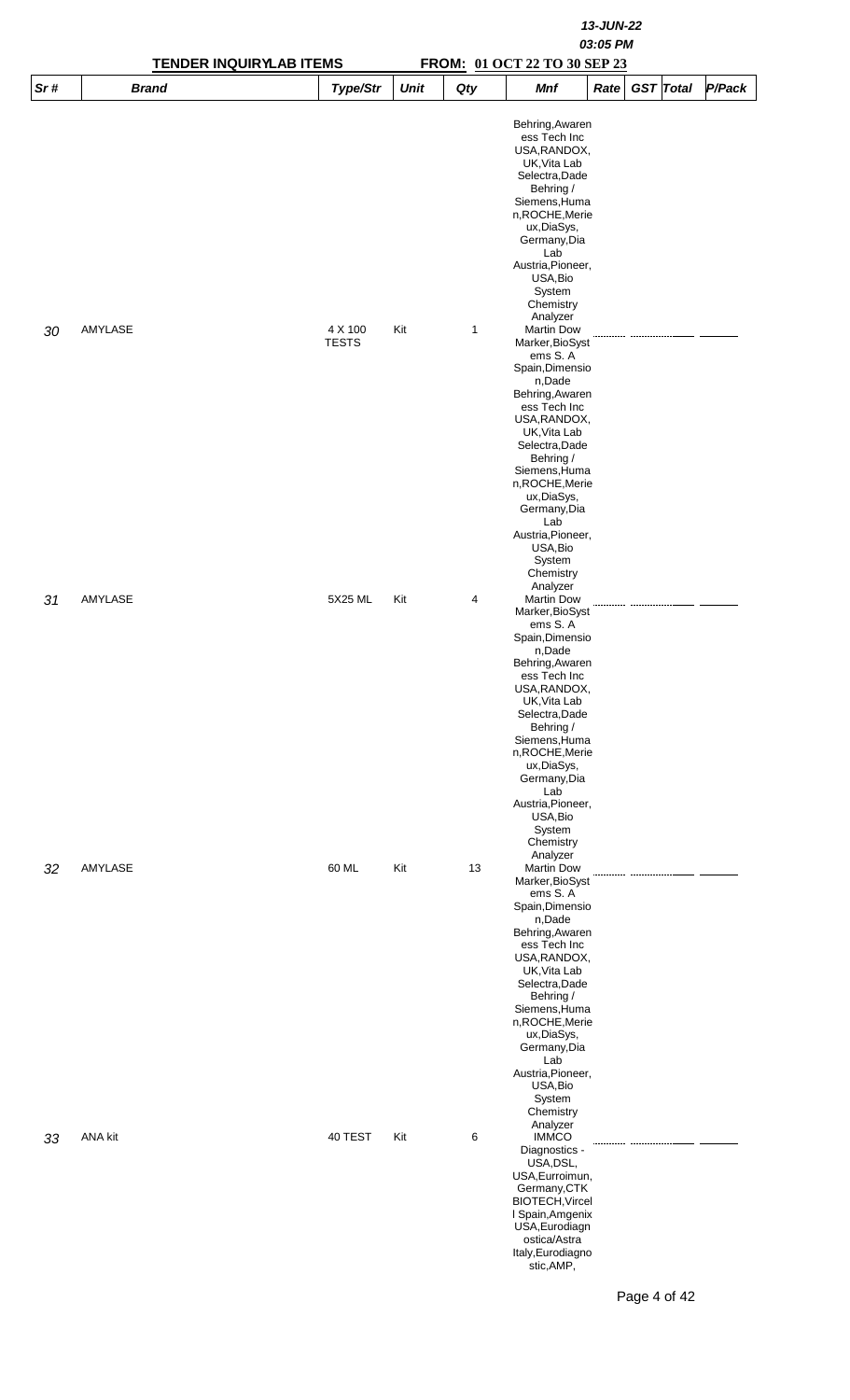|     | 13-JUN-22                      |                       |                                             |             |                |                                                                                                                                                                                                          |      |  |                  |        |  |  |
|-----|--------------------------------|-----------------------|---------------------------------------------|-------------|----------------|----------------------------------------------------------------------------------------------------------------------------------------------------------------------------------------------------------|------|--|------------------|--------|--|--|
|     |                                |                       |                                             |             |                | 03:05 PM                                                                                                                                                                                                 |      |  |                  |        |  |  |
|     | <b>TENDER INQUIRYLAB ITEMS</b> |                       |                                             |             |                | FROM: 01 OCT 22 TO 30 SEP 23                                                                                                                                                                             |      |  |                  |        |  |  |
| Sr# | <b>Brand</b>                   |                       | Type/Str                                    | <b>Unit</b> | Qty            | <b>Mnf</b>                                                                                                                                                                                               | Rate |  | <b>GST</b> Total | P/Pack |  |  |
|     |                                |                       |                                             |             |                | AUSTRIA, Hum<br>an, INOVA<br>Diagnostica -<br><b>USA</b>                                                                                                                                                 |      |  |                  |        |  |  |
| 34  | ANA kit                        |                       | 96 TEST                                     | Kit         | 26             | <b>IMMCO</b><br>Diagnostics -<br>USA, DSL,<br>USA, Eurroimun,<br>Germany, CTK<br><b>BIOTECH, Vircel</b><br>I Spain, Amgenix<br>USA, Eurodiagn<br>ostica/Astra<br>Italy, Eurodiagno                       |      |  |                  |        |  |  |
|     | <b>ANF KIT</b>                 |                       | 50 T                                        | Kit         | 6              | stic, AMP,<br>AUSTRIA, Hum<br>an, INOVA<br>Diagnostica -<br><b>USA</b><br>Plasmatec, Hum                                                                                                                 |      |  |                  |        |  |  |
| 35  |                                |                       |                                             |             |                | an                                                                                                                                                                                                       |      |  |                  |        |  |  |
| 36  | <b>ANTI HIV</b>                |                       | 40 TEST<br>(ACCUCHE<br>K)                   | NO          | 100            | Acon, SD<br>Korea, Abon                                                                                                                                                                                  |      |  |                  |        |  |  |
| 37  | ANTI HUMAN GLOBULIN            |                       | 10 ML                                       | <b>BOTT</b> | 81             | Antec,<br>UK, Fortress,                                                                                                                                                                                  |      |  |                  |        |  |  |
|     | On Required Basis              | <b>FFH Rawalpindi</b> |                                             |             | 75             | UK,Sanofi,Atlas                                                                                                                                                                                          |      |  |                  |        |  |  |
| 38  | ANTI-CARDIOLOPIN - IgM         |                       | 96 TEST                                     | Kit         | 1              | Med, Biotech<br><b>IMMCO</b><br>Diagnostics -<br>USA, EURODIA<br><b>GNOSTICS</b>                                                                                                                         |      |  |                  |        |  |  |
| 39  | API - 10 S (Sugar Set)         |                       | (IMPORTED<br>) 1 X 50                       | Kit         | 1              | SWEDEN<br><b>Biomurik</b>                                                                                                                                                                                |      |  |                  |        |  |  |
| 40  | API - 10 S (Sugar Set)         |                       | <b>WITHOUT</b><br><b>REAGENT</b><br>50 TEST | Kit         | 27             | <b>Biomurik</b>                                                                                                                                                                                          |      |  |                  |        |  |  |
|     | On Required Basis              | <b>FFH Rawalpindi</b> |                                             |             | 27             |                                                                                                                                                                                                          |      |  |                  |        |  |  |
| 41  | API - los                      |                       | <b>WITH</b><br><b>REAGENT</b>               | Kit         | 9              | <b>BIO MERIEUK</b>                                                                                                                                                                                       |      |  |                  |        |  |  |
| 42  | API 20 E WITHOUT REAGENT       |                       | 25 TESTS                                    | Kit         | 6              | <b>Biomeriux</b>                                                                                                                                                                                         |      |  |                  |        |  |  |
|     | On Required Basis              | <b>FFH Rawalpindi</b> |                                             |             | 6              |                                                                                                                                                                                                          |      |  |                  |        |  |  |
|     |                                |                       |                                             |             |                |                                                                                                                                                                                                          |      |  |                  |        |  |  |
| 43  | <b>APTT</b>                    |                       | 10X10ML                                     | Kit         | $\overline{2}$ | Biomurik, SIEM<br>ENS, RANDOX,<br>UK, Diagon<br>Ltd, Technoclon<br>e,Sigma,Human                                                                                                                         |      |  |                  |        |  |  |
| 44  | APTT                           |                       | 40 ML                                       | Kit         | 5              | Biomurik, SIEM<br>ENS, RANDOX,<br>UK, Diagon<br>Ltd, Technoclon                                                                                                                                          |      |  |                  |        |  |  |
| 45  | APTT                           |                       | 6X4 ML                                      | Kit         | 18             | e, Sigma, Human<br>Biomurik, SIEM<br>ENS, RANDOX,<br>UK, Diagon<br>Ltd, Technoclon                                                                                                                       |      |  |                  |        |  |  |
| 46  | ASAT (SGOT)                    |                       | 10X50 ML                                    | Kit         | 5              | e,Sigma,Human<br><b>Martin Dow</b><br>Marker, BioSyst<br>ems S.A                                                                                                                                         |      |  |                  |        |  |  |
| 47  | ASAT (SGOT)                    |                       | 200 ML                                      | Kit         | 3              | Spain, Dimensio<br>n, DiaSys,<br>Germany, Huma<br>n, ROCHE, Pione<br>er, USA, Bio<br>System<br>Chemistry<br>Analyzer<br><b>Martin Dow</b><br>Marker, BioSyst<br>ems S.A<br>Spain, Dimensio<br>n, DiaSys, |      |  |                  |        |  |  |
|     |                                |                       |                                             |             |                | Germany, Huma                                                                                                                                                                                            |      |  |                  |        |  |  |

Page 5 of 42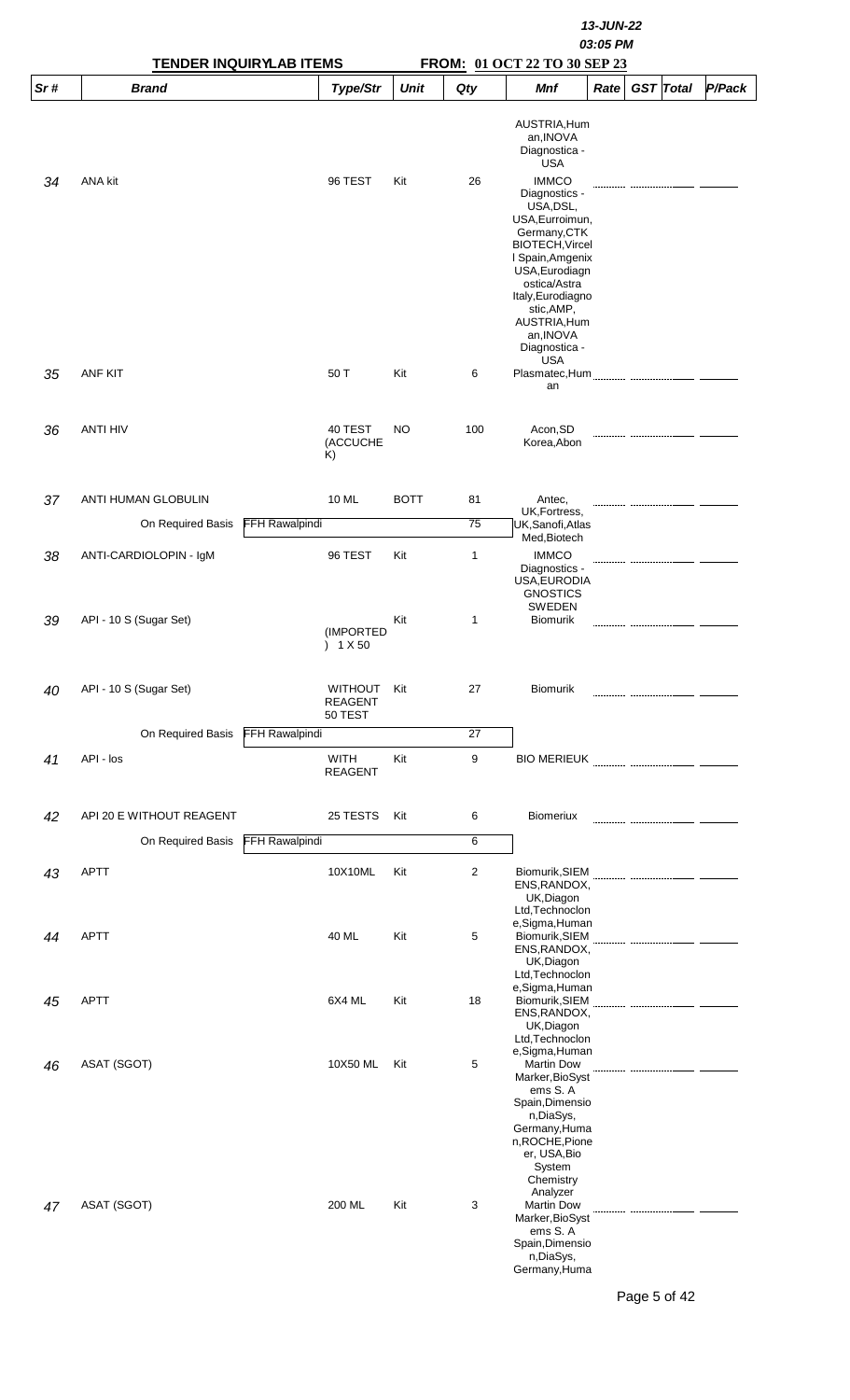|     | <b>TENDER INQUIRYLAB ITEMS</b> | 13-JUN-22<br>03:05 PM<br>FROM: 01 OCT 22 TO 30 SEP 23 |             |                |                                                                                                                                                                                                           |      |  |                  |        |  |
|-----|--------------------------------|-------------------------------------------------------|-------------|----------------|-----------------------------------------------------------------------------------------------------------------------------------------------------------------------------------------------------------|------|--|------------------|--------|--|
| Sr# | <b>Brand</b>                   | Type/Str                                              | <b>Unit</b> | Qty            | Mnf                                                                                                                                                                                                       | Rate |  | <b>GST</b> Total | P/Pack |  |
| 48  | <b>ASO KIT</b>                 | <b>100 TEST</b>                                       | Kit         | $\mathbf{1}$   | n, ROCHE, Pione<br>er, USA, Bio<br>System<br>Chemistry<br>Analyzer<br>ga-<br>UK, RANDOX,<br>UK, Omega/US<br>A, Human, Dia                                                                                 |      |  |                  |        |  |
| 49  | <b>ASO TITAR KIT</b>           | 100 TESTS Kit                                         |             | 13             | Lab Austria<br><b>Martin Dow</b><br>Marker, Plasmat<br>ec,Omega-<br>UK, Human                                                                                                                             |      |  |                  |        |  |
| 50  | <b>ASOT</b>                    | 100 TEST                                              | Kit         | 8              | <b>Martin Dow</b><br>Marker, Omega,<br>Human, Biotech                                                                                                                                                     |      |  |                  |        |  |
| 51  | <b>ASOT</b>                    | 5 ML                                                  | Kit         | 1              | <b>Martin Dow</b><br>Marker, Omega,<br>Human, Biotech                                                                                                                                                     |      |  |                  |        |  |
| 52  | AST (SGOT)                     | 500 ML                                                | Kit         | 12             | <b>Martin Dow</b><br>Marker, Dade<br>Behring, Awaren<br>ess Tech Inc<br>USA, Vita Lab<br>Selectra, Dade<br>Behring /<br>Siemens, ROCH<br>E, Human, DiaSy<br>s, Germany, Dia<br>Lab Austria                |      |  |                  |        |  |
| 53  | <b>Acid Glacial Acitic</b>     | $LIQ -$                                               | Ltr         | 4              | Merck fr<br>Germany                                                                                                                                                                                       |      |  |                  |        |  |
| 54  | Advia 560 Diluent              | LIQ PACK<br>OF 20 LTR                                 | Pack        | 10             | <b>SIEMENS</b>                                                                                                                                                                                            |      |  |                  |        |  |
| 55  | Albumin                        | 4 X 100 ML Kit                                        |             | 14             | <b>Martin Dow</b><br>Marker, BioSyst<br>ems S.A<br>Spain, Awarenes<br>s Tech Inc<br>USA, RANDOX,<br>UK, BioSystem<br><b>Chemistry Auto</b><br>Analyzer, Huma<br>n, ROCHE, Dia<br>Lab<br>Austria, Stanbio, |      |  |                  |        |  |
| 56  | Amonia Solution 2.5 ltr        |                                                       | <b>BOTT</b> | 2              | <b>USA</b><br><b>Martin Dow</b><br>Marker                                                                                                                                                                 |      |  |                  |        |  |
| 57  | Anaerogen Compact 10 Pouch     |                                                       |             | $\overline{2}$ | Local, OXIDE,<br>UK                                                                                                                                                                                       |      |  |                  |        |  |
| 58  | Anti HCV                       | <b>100 TEST</b>                                       | Kit         | 160            | <b>Martin Dow</b><br>Marker, Acon, A<br>CCU<br>CHECK, Abon, S<br>D Korea, Accu                                                                                                                            |      |  |                  |        |  |
| 59  | Anti HCV                       | 40 TEST                                               | Kit         | 30             | Check<br><b>Martin Dow</b><br>Marker, Acon, A<br>CCU<br>CHECK, Abon, S<br>D Korea, Accu                                                                                                                   |      |  |                  |        |  |
| 60  | Anti HCV                       | 40 TEST<br>(ACCU<br>CHECK)                            | Kit         | 60             | Check<br><b>Martin Dow</b><br>Marker, Acon, A<br>CCU<br>CHECK, Abon, S<br>D Korea, Accu                                                                                                                   |      |  |                  |        |  |
| 61  | Anti ds DNA (Qt)               |                                                       | Kit         | 10             | Check<br><b>IMMCO</b><br>Diagnostics -<br><b>USA</b>                                                                                                                                                      |      |  |                  |        |  |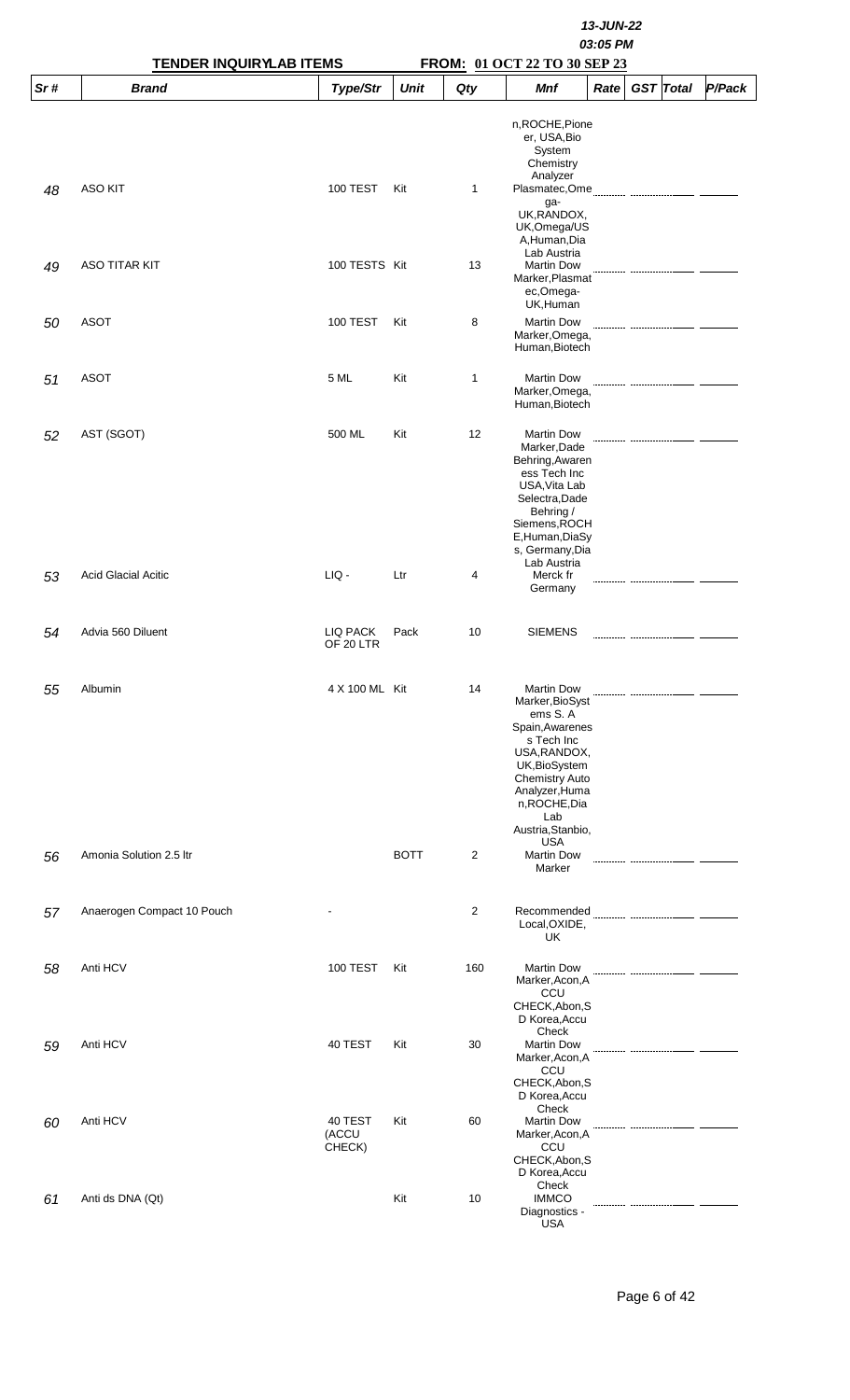|     |                                                                  |                         | 13-JUN-22<br>03:05 PM<br>FROM: 01 OCT 22 TO 30 SEP 23 |       |                                                                                                                                                                                                                                                                                                                 |      |  |                  |        |  |  |  |
|-----|------------------------------------------------------------------|-------------------------|-------------------------------------------------------|-------|-----------------------------------------------------------------------------------------------------------------------------------------------------------------------------------------------------------------------------------------------------------------------------------------------------------------|------|--|------------------|--------|--|--|--|
| Sr# | <b>TENDER INQUIRYLAB ITEMS</b><br><b>Brand</b>                   | Type/Str                | <b>Unit</b>                                           | Qty   | Mnf                                                                                                                                                                                                                                                                                                             | Rate |  | <b>GST</b> Total | P/Pack |  |  |  |
| 62  | <b>Antibiotic Discs</b>                                          |                         | <b>NO</b>                                             | 15000 | OXIDE, UK                                                                                                                                                                                                                                                                                                       |      |  |                  |        |  |  |  |
| 63  | BENEDICT SOLUTION                                                |                         | <b>BOTT</b>                                           | 3     | Recommended<br>Local                                                                                                                                                                                                                                                                                            |      |  |                  |        |  |  |  |
| 64  | BG-4(Edan i 15) (ABGS/LAC) Test Cartridge                        | 25<br>CARTRIDG<br>ES    | Pack                                                  | 38    | <b>EDAN</b><br><b>INSTRUMENTS</b><br>, CHINA                                                                                                                                                                                                                                                                    |      |  |                  |        |  |  |  |
| 65  | <b>BG-8(Edan i 15)</b><br>(ABGS/ELECTROLYTES/HCT) Test Cartridge | 25<br>CARTRIDG<br>ES    | Pack                                                  | 25    | <b>EDAN</b><br><b>INSTRUMENTS</b><br>, CHINA                                                                                                                                                                                                                                                                    |      |  |                  |        |  |  |  |
| 66  | <b>BILIRUBIN</b>                                                 | 10 ML (100 Kit<br>TEST) |                                                       | 1     | <b>Martin Dow</b><br>Marker, Crescen<br>t, RANDOX,<br>UK, ROCHE, Dia<br>Sys,<br>Germany, Huma                                                                                                                                                                                                                   |      |  |                  |        |  |  |  |
| 67  | BILIRUBIN.                                                       | 200 ML                  | Kit                                                   | 1     | n<br>BioSystems S.<br>Α<br>Spain, Crescent,<br><b>Martin Dow</b><br>Marker, Dade<br>Behring, Awaren<br>ess Tech Inc<br>USA, RANDOX,<br>UK, BioSystem<br><b>Chemistry Auto</b><br>Analyzer, Dade<br>Behring /<br>Siemens, Ecolin<br>e,Human,DiaSy<br>s,<br>Germany, ROC<br>HE, Pioneer,                          |      |  |                  |        |  |  |  |
| 68  | <b>BILIRUBIN.</b>                                                | 225 ML                  | Kit                                                   | 18    | USA<br>BioSystems S.<br>Α<br>Spain, Crescent,<br><b>Martin Dow</b><br>Marker, Dade<br>Behring, Awaren<br>ess Tech Inc<br>USA, RANDOX,<br>UK, BioSystem<br><b>Chemistry Auto</b><br>Analyzer, Dade<br>Behring /<br>Siemens, Ecolin<br>e, Human, DiaSy<br>s,<br>Germany, ROC<br>HE, Pioneer,                      |      |  |                  |        |  |  |  |
| 69  | BILIRUBIN.                                                       | 4X100ML                 | Kit                                                   | 4     | <b>USA</b><br>BioSystems S.<br>Α<br>Spain, Crescent,<br><b>Martin Dow</b><br>Marker, Dade<br>Behring, Awaren<br>ess Tech Inc<br>USA, RANDOX,<br>UK, BioSystem<br><b>Chemistry Auto</b><br>Analyzer, Dade<br>Behring /<br>Siemens, Ecolin<br>e, Human, DiaSy<br>s,<br>Germany, ROC<br>HE, Pioneer,<br><b>USA</b> |      |  |                  |        |  |  |  |
| 70  | <b>BILIRUBIN.</b>                                                | 500 TESTS Kit           |                                                       | 4     | BioSystems S.<br>Α<br>Spain, Crescent,<br><b>Martin Dow</b><br>Marker, Dade<br>Behring, Awaren<br>ess Tech Inc<br>USA, RANDOX,<br>UK, BioSystem<br>Chemistry Auto                                                                                                                                               |      |  | Page 7 of 42     |        |  |  |  |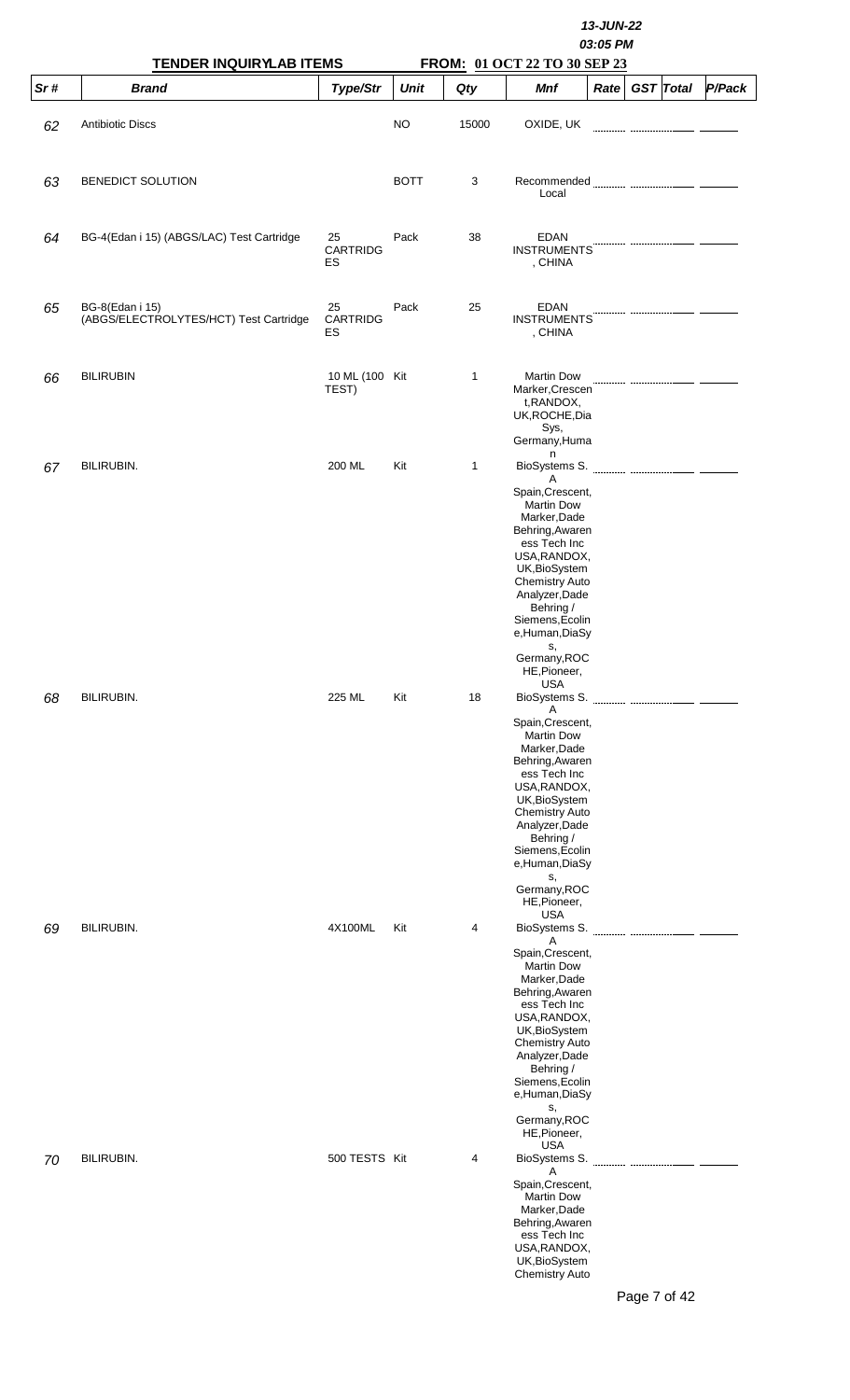|     | <b>TENDER INQUIRYLAB ITEMS</b> |                           | 13-JUN-22<br>03:05 PM<br>FROM: 01 OCT 22 TO 30 SEP 23 |              |                                                                                                                                                                                                                                                                                                                            |      |                  |        |  |  |  |  |
|-----|--------------------------------|---------------------------|-------------------------------------------------------|--------------|----------------------------------------------------------------------------------------------------------------------------------------------------------------------------------------------------------------------------------------------------------------------------------------------------------------------------|------|------------------|--------|--|--|--|--|
| Sr# | <b>Brand</b>                   | Type/Str                  | <b>Unit</b>                                           | Qty          | Mnf                                                                                                                                                                                                                                                                                                                        | Rate | <b>GST</b> Total | P/Pack |  |  |  |  |
|     |                                |                           |                                                       |              | Analyzer, Dade<br>Behring /<br>Siemens, Ecolin<br>e,Human,DiaSy<br>s,<br>Germany, ROC<br>HE, Pioneer,                                                                                                                                                                                                                      |      |                  |        |  |  |  |  |
| 71  | BILIRUBIN.                     | 515 ML                    | Kit                                                   | 35           | <b>USA</b><br>BioSystems S.<br>A<br>Spain, Crescent,<br><b>Martin Dow</b><br>Marker, Dade<br>Behring, Awaren<br>ess Tech Inc<br>USA, RANDOX,<br>UK, BioSystem<br><b>Chemistry Auto</b><br>Analyzer, Dade<br>Behring /<br>Siemens, Ecolin<br>e,Human,DiaSy<br>s,                                                            |      |                  |        |  |  |  |  |
| 72  | BILIRUBIN.                     | 732 ML                    | Kit                                                   | $\mathbf{1}$ | Germany, ROC<br>HE, Pioneer,<br><b>USA</b><br>BioSystems S.<br>A<br>Spain, Crescent,<br><b>Martin Dow</b><br>Marker, Dade<br>Behring, Awaren<br>ess Tech Inc<br>USA, RANDOX,                                                                                                                                               |      |                  |        |  |  |  |  |
| 73  | BILIRUBIN.                     | <b>DIRECT</b><br>320 TEST | Kit                                                   | $\mathbf{1}$ | UK, BioSystem<br><b>Chemistry Auto</b><br>Analyzer, Dade<br>Behring /<br>Siemens, Ecolin<br>e, Human, DiaSy<br>s,<br>Germany, ROC<br>HE, Pioneer,<br><b>USA</b><br>BioSystems S.<br>Α<br>Spain, Crescent,<br><b>Martin Dow</b><br>Marker, Dade<br>Behring, Awaren<br>ess Tech Inc<br>USA, RANDOX,<br>UK, BioSystem         |      |                  |        |  |  |  |  |
| 74  | BILIRUBIN.                     | <b>DIRECT</b><br>500 ML   | Kit                                                   | 5            | <b>Chemistry Auto</b><br>Analyzer, Dade<br>Behring /<br>Siemens, Ecolin<br>e, Human, DiaSy<br>s,<br>Germany, ROC<br>HE, Pioneer,<br><b>USA</b><br>BioSystems S.<br>Α<br>Spain, Crescent,<br><b>Martin Dow</b><br>Marker, Dade<br>Behring, Awaren<br>ess Tech Inc<br>USA, RANDOX,<br>UK, BioSystem<br><b>Chemistry Auto</b> |      |                  |        |  |  |  |  |
| 75  | <b>BILIRUBIN.</b>              | <b>ECOLINE</b><br>250 ML  | Kit                                                   | 2            | Analyzer, Dade<br>Behring /<br>Siemens, Ecolin<br>e,Human,DiaSy<br>s,<br>Germany, ROC<br>HE, Pioneer,<br><b>USA</b><br>BioSystems S.<br>Α<br>Spain, Crescent,<br><b>Martin Dow</b><br>Marker, Dade<br>Behring, Awaren<br>ess Tech Inc<br>USA, RANDOX,<br>UK, BioSystem<br><b>Chemistry Auto</b>                            |      |                  |        |  |  |  |  |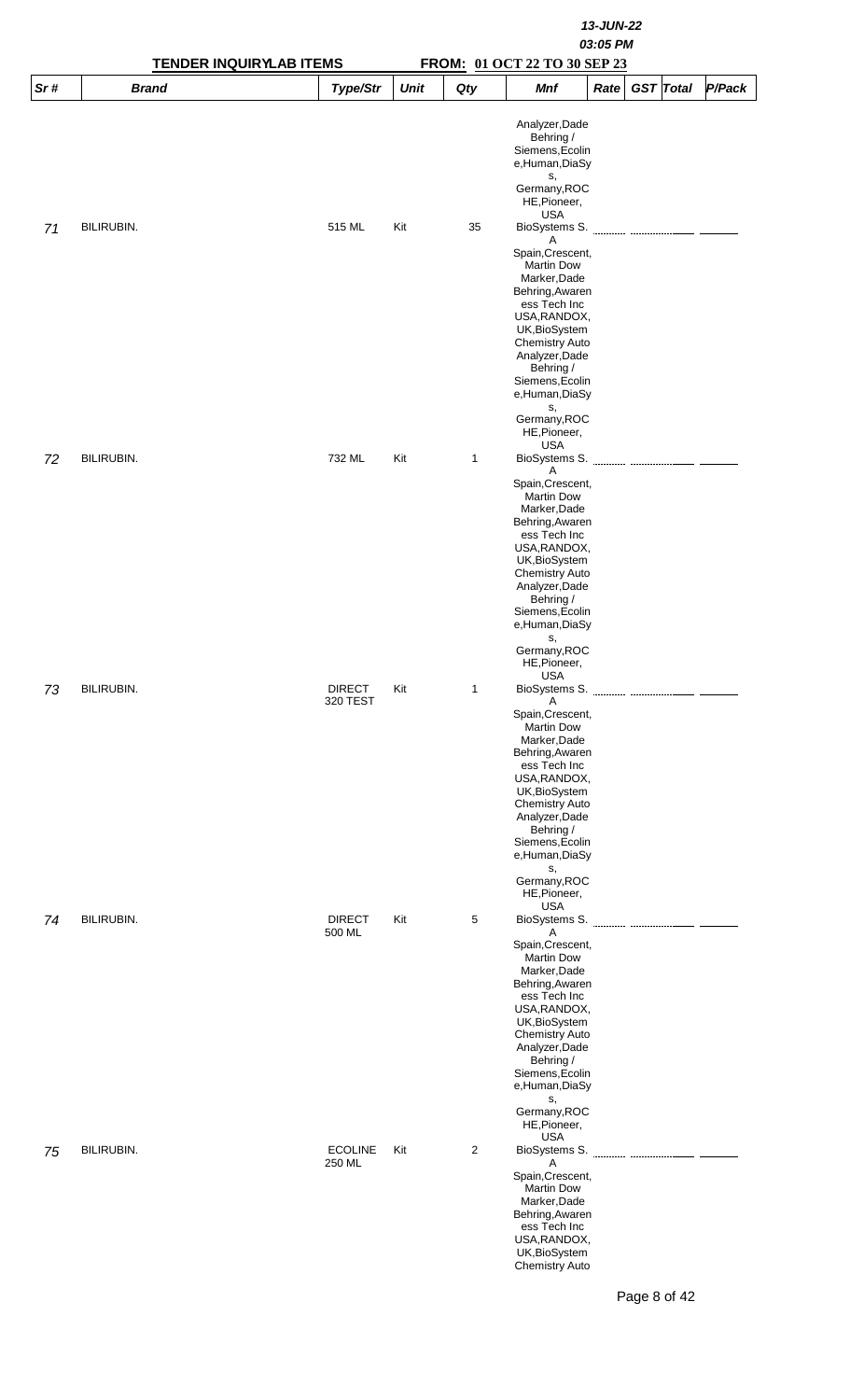|     | <b>TENDER INQUIRYLAB ITEMS</b>             |                                                                                       |             | FROM: 01 OCT 22 TO 30 SEP 23 | 13-JUN-22<br>03:05 PM                                                                                                                                           |      |                     |        |
|-----|--------------------------------------------|---------------------------------------------------------------------------------------|-------------|------------------------------|-----------------------------------------------------------------------------------------------------------------------------------------------------------------|------|---------------------|--------|
| Sr# | <b>Brand</b>                               | Type/Str                                                                              | <b>Unit</b> | Qty                          | <b>Mnf</b>                                                                                                                                                      | Rate | <b>GST</b> Total    | P/Pack |
|     |                                            |                                                                                       |             |                              | Analyzer, Dade<br>Behring /<br>Siemens, Ecolin<br>e,Human,DiaSy<br>S,<br>Germany, ROC<br>HE, Pioneer,                                                           |      |                     |        |
| 76  | <b>BILIRUBIN.</b>                          | TOTAL 500 Kit<br>ML                                                                   |             | 8                            | <b>USA</b><br>BioSystems S.<br>Α<br>Spain, Crescent,<br><b>Martin Dow</b><br>Marker, Dade<br>Behring, Awaren                                                    |      |                     |        |
|     |                                            |                                                                                       |             |                              | ess Tech Inc<br>USA, RANDOX,<br>UK, BioSystem<br><b>Chemistry Auto</b><br>Analyzer, Dade<br>Behring /<br>Siemens, Ecolin<br>e,Human,DiaSy<br>s,<br>Germany, ROC |      |                     |        |
|     |                                            |                                                                                       |             |                              | HE, Pioneer,<br><b>USA</b>                                                                                                                                      |      |                     |        |
| 77  | <b>BLOOD AGAR</b>                          | 500 GM                                                                                | <b>BOTT</b> | 29                           | BBL-<br>USA, Martin<br>Dow<br>Marker, Britanica<br>Condalab,<br>Spain, OXIDE,                                                                                   |      |                     |        |
| 78  | BLOOD BAG.                                 | 500 ML                                                                                | <b>NO</b>   | 394                          | UK, JMS, Difco<br>Japan Medical<br>Supply Co.<br>Ltd, JMS, TERU<br>MO CORP,                                                                                     |      |                     |        |
| 79  | BLOOD BAG.                                 | <b>TRIPPLE</b>                                                                        | NO          | 3100                         | <b>JAPAN</b><br>Japan Medical<br>Supply Co.<br>Ltd,JMS,TERU<br>MO CORP,                                                                                         |      |                     |        |
| 80  | BLOOD BAG.                                 | <b>WITH</b><br><b>GIVING</b><br><b>AND</b><br><b>TAKING</b><br><b>SET - 500</b><br>ML | NO          | 6725                         | <b>JAPAN</b><br>Japan Medical<br>Supply Co.<br>Ltd, JMS, TERU<br>MO CORP,<br><b>JAPAN</b>                                                                       |      |                     |        |
| 81  | <b>BLOOD CP</b>                            | <b>BOTTLE</b>                                                                         | NO          | 17858                        | Recommended<br>Local.IMPORTE<br>D                                                                                                                               |      |                     |        |
| 82  | <b>BLOOD CP</b>                            | <b>TUBE</b><br><b>DISPOSAB</b><br>LE.                                                 | NO          | 2950                         | Recommended<br>Local, IMPORTE<br>D                                                                                                                              |      |                     |        |
| 83  | <b>BLOOD CULTURE</b>                       | 20 MG                                                                                 | <b>BOTT</b> | 6259                         | Marker, BBL-<br>USA, Recomme<br>nded<br>Local, Britanica,<br>Biomed,<br>UK, Difco, Med                                                                          |      |                     |        |
| 84  | BLOOD GIVING AND TAKING SET                | 500 ML                                                                                | <b>SET</b>  | 3220                         | Lab<br>Japan Medical                                                                                                                                            |      |                     |        |
|     | <b>FFH Rawalpindi</b><br>On Required Basis |                                                                                       |             | 3180                         | Supply Co.<br>Ltd, TERUMO,                                                                                                                                      |      |                     |        |
| 85  | <b>BLOOD GLUCOSE</b>                       | 100 ML                                                                                | Kit         | 5                            | <b>JAPAN</b><br>BioSystems S.<br>A Spain, Diakit,<br>Germany, Martin<br>Dow                                                                                     |      |                     |        |
| 86  | <b>BLOOD GLUCOSE</b>                       | 1X1000 ML Kit                                                                         |             | 80                           | Marker, Awaren<br>ess Tech Inc<br>USA, Ecoline, R<br>OCHE, Human,<br>DiaSys,<br>Germany, Platin<br>um<br>BioSystems S.<br>A Spain, Diakit,                      |      |                     |        |
|     |                                            |                                                                                       |             |                              | Germany, Martin<br>Dow<br>Marker, Awaren<br>ess Tech Inc                                                                                                        |      | $Dess \wedge af A2$ |        |

Page 9 of 42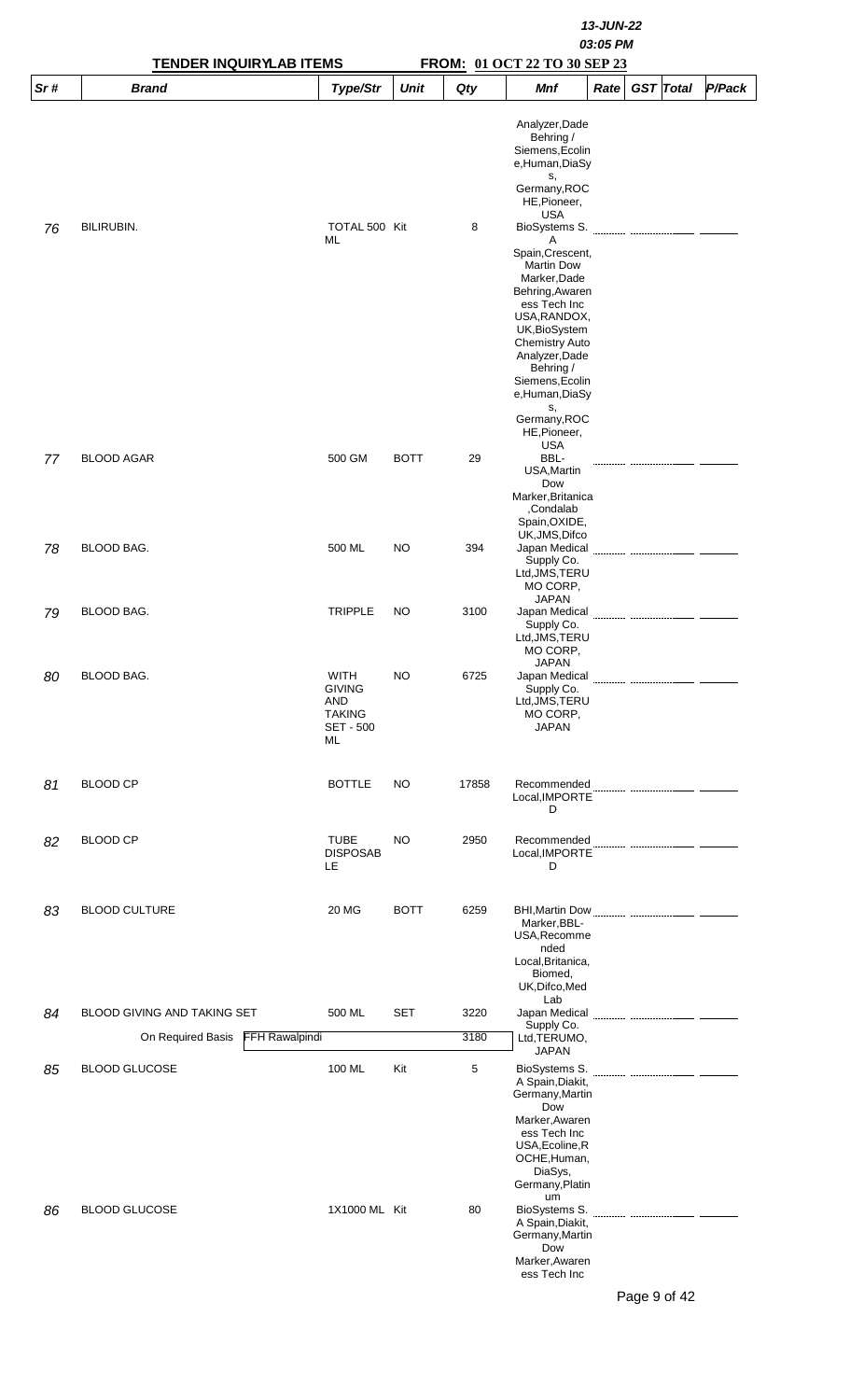|     |                                                 | <b>TENDER INQUIRYLAB ITEMS</b> |           |             | 13-JUN-22<br>03:05 PM<br>FROM: 01 OCT 22 TO 30 SEP 23 |                                                                                                                                                                                         |      |  |                  |        |  |  |
|-----|-------------------------------------------------|--------------------------------|-----------|-------------|-------------------------------------------------------|-----------------------------------------------------------------------------------------------------------------------------------------------------------------------------------------|------|--|------------------|--------|--|--|
| Sr# | <b>Brand</b>                                    |                                | Type/Str  | <b>Unit</b> | Qty                                                   | <b>Mnf</b>                                                                                                                                                                              | Rate |  | <b>GST</b> Total | P/Pack |  |  |
| 87  | <b>BLOOD GLUCOSE</b>                            |                                | 500 ML    | Kit         | 41                                                    | USA, Ecoline, R<br>OCHE, Human,<br>DiaSys,<br>Germany, Platin<br>um<br>BioSystems S.<br>A Spain, Diakit,<br>Germany, Martin<br>Dow<br>Marker, Awaren<br>ess Tech Inc<br>USA, Ecoline, R |      |  |                  |        |  |  |
| 88  | <b>BLOOD GLUCOSE GOD/PAP</b>                    |                                | 1000 ML   | Kit         | 10                                                    | OCHE, Human,<br>DiaSys,<br>Germany, Platin<br>um<br>Diakit,<br>Germany, Martin<br>Dow                                                                                                   |      |  |                  |        |  |  |
| 89  | <b>BLOOD GROUPING SERA</b>                      |                                | A,B,D     | <b>SET</b>  | 159                                                   | Marker, ROCHE,<br>Human, Pioneer,<br><b>USA</b><br>Antec.<br>UK, Fortress,<br>UK, Sanofi, Diaki<br>t Spain, Antitoxin                                                                   |      |  |                  |        |  |  |
| 90  | <b>BLOOD GROUPING SERA</b>                      | ML                             | ANTI A 10 | <b>BOTT</b> | 519                                                   | GmbH<br>Germany, Diaga<br>st, France, Atlas<br>Med, Biotech<br>Antec,<br>UK, Fortress,                                                                                                  |      |  |                  |        |  |  |
|     | On Required Basis                               | <b>FFH Rawalpindi</b>          |           |             | 400                                                   | UK, Sanofi, Diaki<br>Spain, Antitoxin<br>GmbH<br>Germany, Diaga<br>st, France, Atlas                                                                                                    |      |  |                  |        |  |  |
| 91  | <b>BLOOD GROUPING SERA</b><br>On Required Basis | ML<br>FFH Rawalpindi           | ANTI B 10 | <b>BOTT</b> | 504<br>400                                            | Med, Biotech<br>Antec,<br>UK, Fortress,<br>UK,Sanofi,Diaki                                                                                                                              |      |  |                  |        |  |  |
| 92  | <b>BLOOD GROUPING SERA</b>                      | ML                             | ANTI D 10 | <b>BOTT</b> | 599                                                   | : Spain, Antitoxin<br>GmbH<br>Germany, Diaga<br>st, France, Atlas<br>Med, Biotech<br>Antec,<br>UK, Fortress,<br>UK, Sanofi, Diaki<br>t Spain, Antitoxin<br>GmbH                         |      |  |                  |        |  |  |
| 93  | <b>BLOOD LANCETS</b>                            |                                |           | <b>NO</b>   | 297206                                                | Germany, Diaga<br>st, France, Atlas<br>Med, Biotech<br>Acon, Feather,<br>Japan, Recomm<br>ended<br>Local, Procare                                                                       |      |  |                  |        |  |  |
| 94  | <b>BLOOD TRANFUSSION SET</b>                    |                                |           | <b>SET</b>  | 653                                                   | Japan, Abon<br><b>JMS</b>                                                                                                                                                               |      |  |                  |        |  |  |
| 95  | <b>BLOOD UREA</b>                               |                                | 500 ML    | Kit         | 28                                                    | <b>Martin Dow</b><br>Marker, RANDO<br>X, UK, DiaSys,<br>Germany, Huma<br>n, ROCHE, Pione                                                                                                |      |  |                  |        |  |  |
| 96  | <b>BLUE TIPS.</b>                               |                                | 1 * 1000  | Pkt         | 67                                                    | er, USA<br><b>Martin Dow</b><br>Marker, IMPORT<br>ED                                                                                                                                    |      |  |                  |        |  |  |
| 97  | <b>BLUE TIPS.</b>                               | 500                            | PKT OF    | Pkt         | 111                                                   | <b>Martin Dow</b><br>Marker, IMPORT<br>ED                                                                                                                                               |      |  |                  |        |  |  |
| 98  | <b>BOVINE ALBUMIN</b>                           |                                | 10 ML     | <b>VIAL</b> | 100                                                   | Antec,<br>UK, Fortress,<br>UK, Lorne,<br>UK,CSL,<br>Austria, Atlas                                                                                                                      |      |  |                  |        |  |  |
| 99  | <b>BOVINE ALBUMIN</b>                           |                                | 22%       | Kit         | 4                                                     | Med, Croma<br>Antec,<br>UK, Fortress,<br>UK, Lorne,<br>UK,CSL,<br>Austria, Atlas<br>Med, Croma                                                                                          |      |  |                  |        |  |  |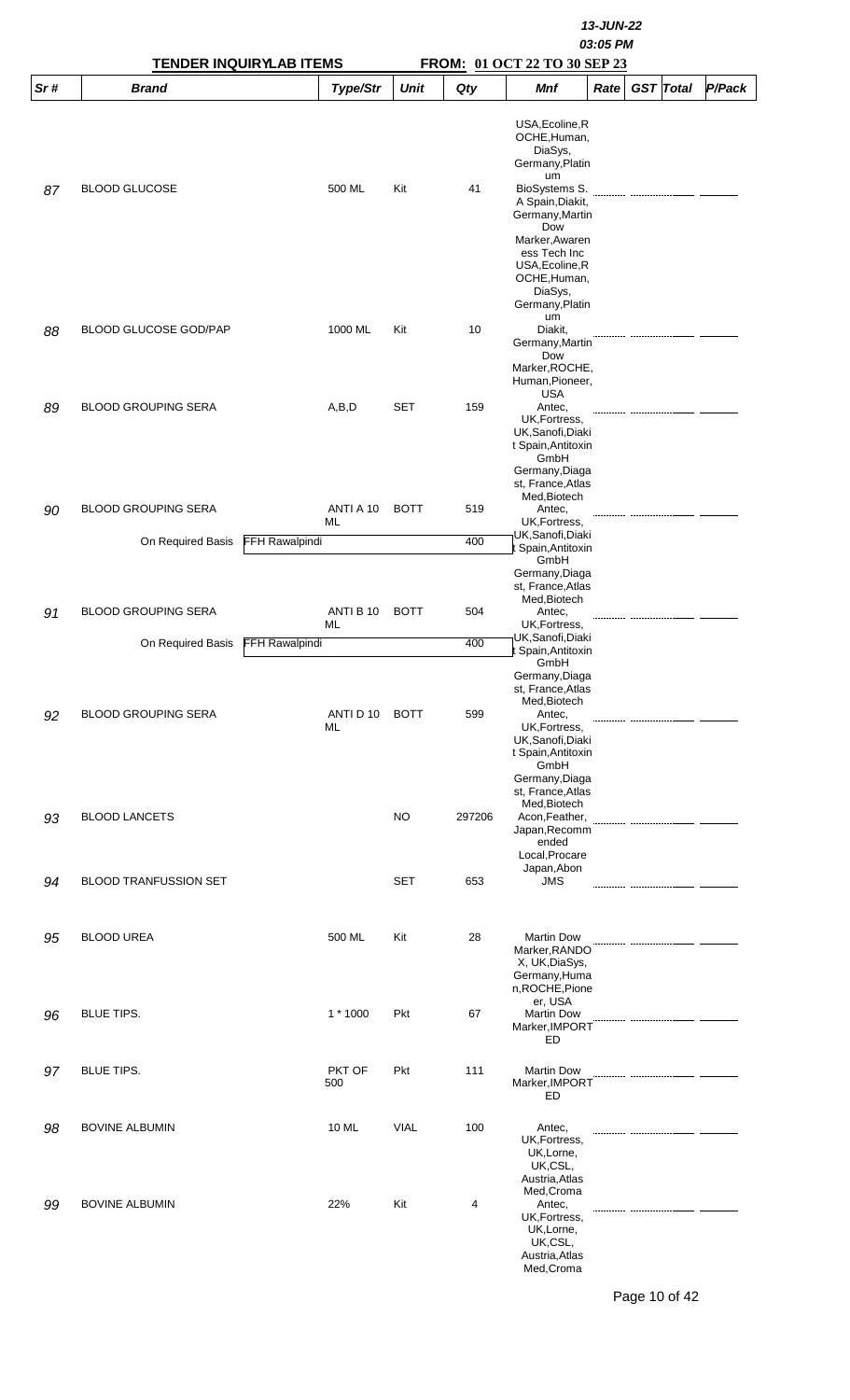|     | <b>TENDER INQUIRYLAB ITEMS</b>                |                       |                          |             |         | 13-JUN-22<br>03:05 PM<br>FROM: 01 OCT 22 TO 30 SEP 23                                                                                                                                                           |      |  |                  |                                        |  |  |
|-----|-----------------------------------------------|-----------------------|--------------------------|-------------|---------|-----------------------------------------------------------------------------------------------------------------------------------------------------------------------------------------------------------------|------|--|------------------|----------------------------------------|--|--|
| Sr# | <b>Brand</b>                                  |                       | Type/Str                 | <b>Unit</b> | Qty     | Mnf                                                                                                                                                                                                             | Rate |  | <b>GST</b> Total | P/Pack                                 |  |  |
| 100 | <b>BRILLIENT CRYSTAL BLUE</b>                 |                       | 100 ML                   | <b>BOTT</b> | 3       | <b>Martin Dow</b><br>Marker, BDH                                                                                                                                                                                |      |  |                  |                                        |  |  |
| 101 | <b>BRUCELLA ABORTUS</b>                       |                       | SUSP 5 ML VIAL           |             | 4       | <b>CROMA TEST</b>                                                                                                                                                                                               |      |  |                  |                                        |  |  |
| 102 | Bact / ALLERT FA Aerobic<br>On Required Basis | <b>FFH Rawalpindi</b> |                          | <b>BOTT</b> | 3<br>10 | Bio Meriux,<br>France                                                                                                                                                                                           |      |  |                  |                                        |  |  |
|     |                                               |                       |                          |             |         |                                                                                                                                                                                                                 |      |  |                  |                                        |  |  |
| 103 | Bact / ALLERT PF Pediatric                    |                       |                          | <b>BOTT</b> | 3<br>8  | Bio Meriux,<br>France                                                                                                                                                                                           |      |  |                  |                                        |  |  |
|     | On Required Basis                             | <b>FFH Rawalpindi</b> |                          |             |         |                                                                                                                                                                                                                 |      |  |                  |                                        |  |  |
| 104 | <b>Bijou Bottles</b>                          |                       | 28 ML                    | <b>BOTT</b> | 50      | Denka<br>Seiken, BBL-<br>USA, Recomme<br>nded                                                                                                                                                                   |      |  |                  |                                        |  |  |
| 105 | <b>Bio Chemistry Calibrator</b>               |                       | 6 X 5ML                  | Pack        | 4       | Local, Difco<br><b>Martin Dow</b><br>Marker, BioSyst<br>em Chemistry<br>Auto Analyzer                                                                                                                           |      |  |                  |                                        |  |  |
| 106 | <b>Blood Sugar</b>                            |                       | <b>BOTTLE</b>            | NO          | 2       | <b>Martin Dow</b><br>Marker, RANDO<br>Х,<br>UK, ROCHE, Dia<br>Sys,                                                                                                                                              |      |  |                  |                                        |  |  |
|     |                                               |                       |                          |             |         | Germany, Platin<br>um                                                                                                                                                                                           |      |  |                  |                                        |  |  |
| 107 | <b>Brucella Melitensis</b>                    |                       |                          | <b>VIAL</b> | 4       | <b>CROMA TEST</b>                                                                                                                                                                                               |      |  |                  |                                        |  |  |
| 108 | C-REACTIVE PROTEIN                            |                       | (CRP) 100<br><b>TEST</b> | Kit         | 38      | <b>Martin Dow</b><br>Marker, Plasmat<br>ec, RANDOX,<br>UK, Human                                                                                                                                                |      |  |                  |                                        |  |  |
| 109 | CBC 3D Control                                |                       | AB<br><b>NORMAL</b>      | <b>BOTT</b> | 6       | Convergys                                                                                                                                                                                                       |      |  |                  | ----------------------- -------------- |  |  |
| 110 | CBC 3D Control                                |                       | <b>NORMAL</b>            | <b>BOTT</b> | 6       | Convergys                                                                                                                                                                                                       |      |  |                  |                                        |  |  |
| 111 | CBC VIAL (K3-EDTA)                            |                       | 2 ML                     | NO          | 6200    | BD                                                                                                                                                                                                              |      |  |                  |                                        |  |  |
| 112 | CELL PACK T.M SYSMEX                          |                       | LIQ PACK<br>OF 20 LTR    | <b>BOTT</b> | 56      | TOA.MED.ELE<br>C COMPANY                                                                                                                                                                                        |      |  |                  |                                        |  |  |
|     | On Required Basis                             | <b>FFH Lahore</b>     |                          |             | 40      | JAPAN, Sysmex                                                                                                                                                                                                   |      |  |                  |                                        |  |  |
| 113 | CK MB                                         |                       | 250 ML                   | Kit         | 3       | BioSystems S.<br>A Spain, Martin<br>Dow<br>Marker, Dade<br>Behring, Dimens<br>ion, Dade<br>Behring /<br>Siemens, BIOC<br>ON,<br>GERMANY, Dia<br>Sys,<br>Germany, Dialab<br>Austria, ROCHE                       |      |  |                  |                                        |  |  |
| 114 | CK MB                                         |                       | 6X2 ML                   | Kit         | 5       | ,Bio System<br>Chemistry<br>Analyzer<br>BioSystems S.<br>A Spain, Martin<br>Dow<br>Marker, Dade<br>Behring, Dimens<br>ion, Dade<br>Behring /<br>Siemens, BIOC<br>ON,<br>GERMANY, Dia<br>Sys,<br>Germany, Dialab |      |  |                  |                                        |  |  |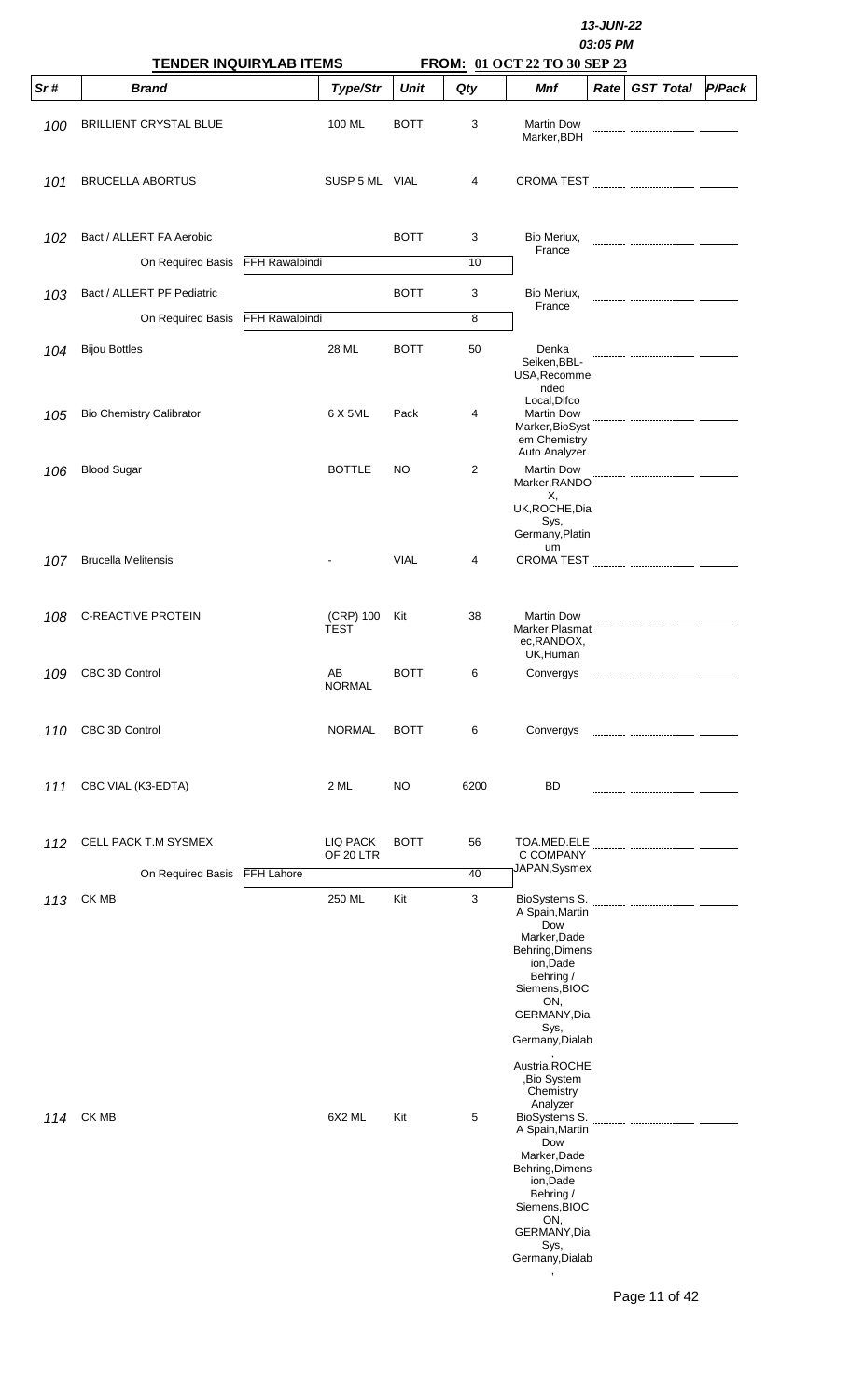|     |                                          |                         | 13-JUN-22<br>03:05 PM |      |                                                                                                                                                                                                                                    |      |                  |        |  |  |
|-----|------------------------------------------|-------------------------|-----------------------|------|------------------------------------------------------------------------------------------------------------------------------------------------------------------------------------------------------------------------------------|------|------------------|--------|--|--|
|     | <b>TENDER INQUIRYLAB ITEMS</b>           |                         |                       |      | FROM: 01 OCT 22 TO 30 SEP 23                                                                                                                                                                                                       |      |                  |        |  |  |
| Sr# | <b>Brand</b>                             | Type/Str                | <b>Unit</b>           | Qty  | Mnf                                                                                                                                                                                                                                | Rate | <b>GST</b> Total | P/Pack |  |  |
| 115 | <b>CLED AGAR</b>                         | 500 GM                  | <b>BOTT</b>           | 3    | Austria, ROCHE<br>,Bio System<br>Chemistry<br>Analyzer<br><b>Martin Dow</b>                                                                                                                                                        |      |                  |        |  |  |
|     |                                          |                         |                       |      | Marker                                                                                                                                                                                                                             |      |                  |        |  |  |
| 116 | <b>CLED MEDIA</b>                        | 500 GM                  | <b>BOTT</b>           | 9    | BBL-<br>USA, Martin<br>Dow<br>Marker, Britanica<br>, OXIDE,<br>UK, Difco                                                                                                                                                           |      |                  |        |  |  |
| 117 | <b>COMBUR 10 URINE STRIPS</b>            | 100 TESTS BOTT          |                       | 316  | <b>Martin Dow</b><br>Marker, ROCHE                                                                                                                                                                                                 |      |                  |        |  |  |
| 118 | CONTROL                                  | <b>HSN</b>              | Kit                   | 9    | Α                                                                                                                                                                                                                                  |      |                  |        |  |  |
|     | <b>FFH Lahore</b><br>On Required Basis   |                         |                       | 6    | Spain, Sysmex,<br><b>Martin Dow</b><br>Marker, BioSyst<br>em Chemistry<br>Auto<br>Analyzer, ROCH                                                                                                                                   |      |                  |        |  |  |
| 119 | CONTROL                                  | <b>HSP</b>              | Kit                   | 9    | Ε<br>BioSystems S.<br>Α                                                                                                                                                                                                            |      |                  |        |  |  |
|     | <b>FFH Lahore</b><br>On Required Basis   |                         |                       | 6    | Spain, Sysmex,<br><b>Martin Dow</b><br>Marker, BioSyst<br>em Chemistry<br>Auto<br>Analyzer, ROCH<br>Е                                                                                                                              |      |                  |        |  |  |
| 120 | <b>COOMBS REAGENT</b>                    | 1 X 10 ML<br>(CSL)      | <b>BOTT</b>           | 32   | Dia Gast, CSL,<br>Austria                                                                                                                                                                                                          |      |                  |        |  |  |
| 121 | COUNTING CHAMBER COVER SLIP              | 25X24                   | Pkt                   | 6    | <b>GERMANY</b>                                                                                                                                                                                                                     |      |                  |        |  |  |
| 122 | <b>COVER SLIP</b>                        | $18 * 18$               | Pkt                   | 95   | na                                                                                                                                                                                                                                 |      |                  |        |  |  |
| 123 | <b>COVER SLIP</b>                        | 24 * 50                 | Pkt                   | 27   | na                                                                                                                                                                                                                                 |      |                  |        |  |  |
| 124 | COVID-19 Ag Rapid Test Device            | <b>TEST</b>             | <b>NO</b>             | 2000 | Abbott<br>Laboratories/<br>Abbot Rapid<br>Diagnostic,,RO<br>CHE, Jena<br>GmbH                                                                                                                                                      |      |                  |        |  |  |
| 125 | <b>CPK</b>                               | 5X25 ML                 | Kit                   | 30   | <b>Martin Dow</b><br>Marker, ROCHE,<br>DiaSys,<br>Germany                                                                                                                                                                          |      |                  |        |  |  |
| 126 | CREATININE                               | 250 ML                  | Kit                   | 8    | BioSystems S.                                                                                                                                                                                                                      |      |                  |        |  |  |
|     | On Required Basis<br><b>FFH Peshawar</b> |                         |                       | 4    | A Spain, Martin<br>Dow<br>Marker, Dade<br>Behring, RAND<br>OX, UK, Dade<br>Behring /<br>Siemens, DiaSy                                                                                                                             |      |                  |        |  |  |
| 127 | <b>CREATININE</b>                        | 4 X 100<br><b>TESTS</b> | Kit                   | 10   | s,<br>Germany, ROC<br>HE, Pioneer,<br>USA, Bio<br>System<br>Chemistry<br>Analyzer<br>BioSystems S.<br>A Spain, Martin<br>Dow<br>Marker, Dade<br>Behring, RAND<br>OX, UK, Dade<br>Behring /<br>Siemens, DiaSy<br>s,<br>Germany, ROC |      |                  |        |  |  |
|     |                                          |                         |                       |      |                                                                                                                                                                                                                                    |      | Page 12 of 42    |        |  |  |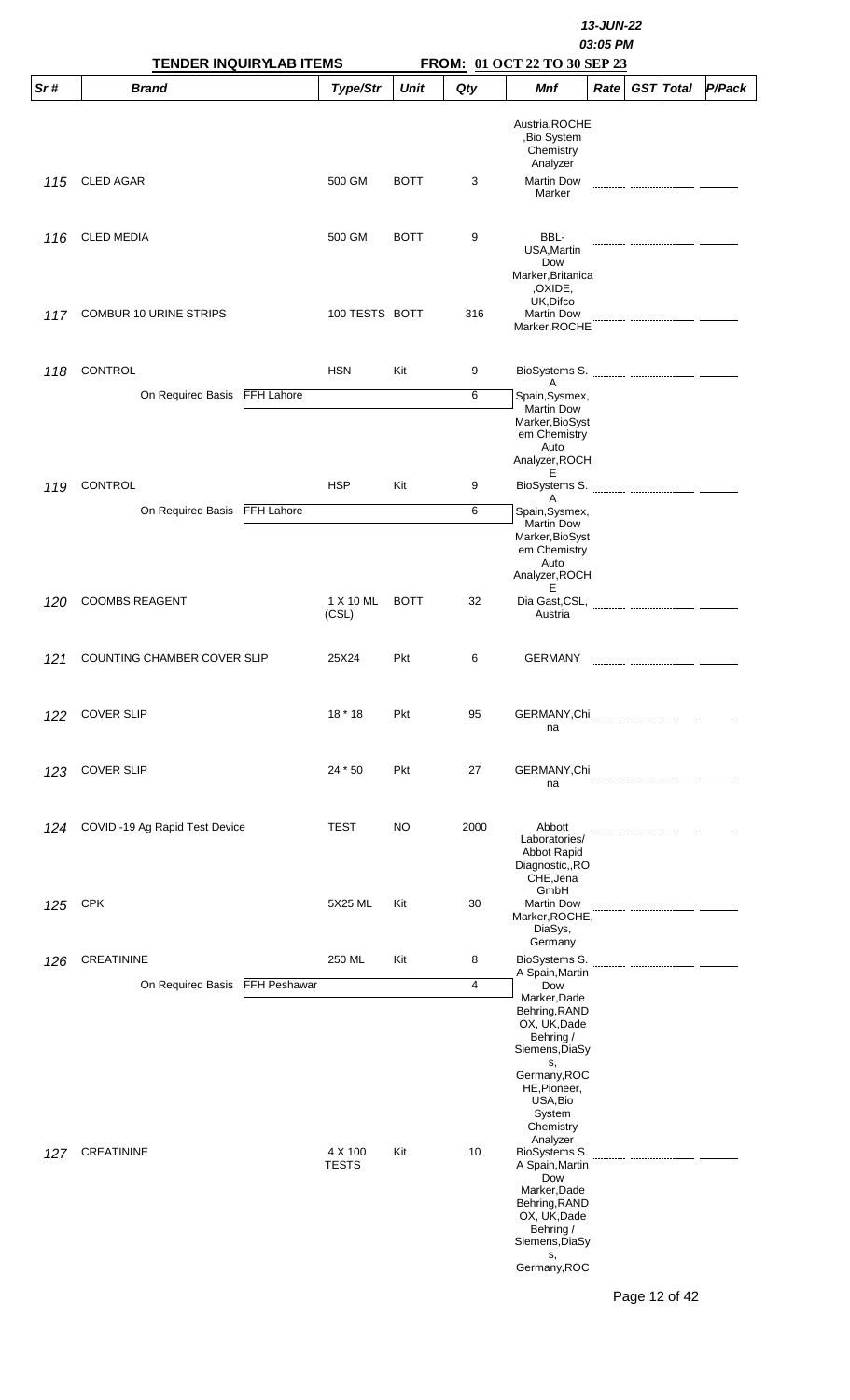|     | <b>TENDER INQUIRYLAB ITEMS</b> |                |                 |             | 13-JUN-22<br>03:05 PM<br>FROM: 01 OCT 22 TO 30 SEP 23 |                                                                                                                                                                                                                                                                                                                                                |      |  |                  |        |  |
|-----|--------------------------------|----------------|-----------------|-------------|-------------------------------------------------------|------------------------------------------------------------------------------------------------------------------------------------------------------------------------------------------------------------------------------------------------------------------------------------------------------------------------------------------------|------|--|------------------|--------|--|
| Sr# | <b>Brand</b>                   |                | Type/Str        | Unit        | Qty                                                   | Mnf                                                                                                                                                                                                                                                                                                                                            | Rate |  | <b>GST</b> Total | P/Pack |  |
| 128 | <b>CRP LATEX</b>               |                | 100 TESTS Kit   |             | 16                                                    | HE, Pioneer,<br>USA, Bio<br>System<br>Chemistry<br>Analyzer<br>Human, Dia Lab<br>Austria                                                                                                                                                                                                                                                       |      |  |                  |        |  |
| 129 | <b>CRP</b> Quantitative        |                | <b>100 TEST</b> | Kit         | 100                                                   | <b>IMMCO</b><br>Diagnostics -<br>USA, DSL,<br>USA, Eurroimun,<br>Germany, Plasm<br>atec, Vircell<br>Spain, Amgenix<br>USA, RANDOX,<br>UK, HUMAN                                                                                                                                                                                                |      |  |                  |        |  |
| 130 | CRYSTAL VIOLET SOLUTION        |                |                 | <b>BOTT</b> | $\mathbf{1}$                                          | GERMANY, AM<br>Ρ,<br>AUSTRIA, Astra,<br><b>INOVA</b><br>Diagnostica -<br><b>USA</b><br>Recommended<br>Local                                                                                                                                                                                                                                    |      |  |                  |        |  |
|     | On Required Basis              | FFH Rawalpindi |                 |             | $\mathbf{1}$                                          |                                                                                                                                                                                                                                                                                                                                                |      |  |                  |        |  |
| 131 | <b>CSF Protein</b>             |                | 4X100 ML        | Kit         | 5                                                     | rtin Dow<br>Marker, BBL-<br>USA, Dade<br>Behring, RAND<br>OX,<br>UK, Britanica, Da<br>de Behring /<br>Siemens, ROCH                                                                                                                                                                                                                            |      |  |                  |        |  |
| 132 | Calcium                        |                | 100 ML          | Kit         | 12                                                    | E,Difco<br>BioSystems S.<br>A Spain, Martin<br>Dow<br>Marker, Dimensi<br>on, Dade<br>Behring, Awaren<br>ess Tech Inc<br>USA, Centronic,<br>BIOCON,<br>GERMANY, Dad<br>e Behring /<br>Siemens, Huma<br>n, DiaSys,<br>Germany, ROC<br>HE, Analyticon,<br>Germany, Dia<br>Lab<br>Austria, Stanbio,<br>USA, Bio<br>System<br>Chemistry<br>Analyzer |      |  |                  |        |  |
| 133 | Calcium                        |                | 12X25 ML        | Kit         | 2                                                     | BioSystems S.<br>A Spain, Martin<br>Dow<br>Marker, Dimensi<br>on, Dade<br>Behring, Awaren<br>ess Tech Inc<br>USA, Centronic,<br>BIOCON,<br>GERMANY, Dad<br>e Behring /<br>Siemens, Huma<br>n,DiaSys,<br>Germany, ROC<br>HE, Analyticon,<br>Germany, Dia<br>Lab<br>Austria, Stanbio,<br>USA, Bio<br>System<br>Chemistry<br>Analyzer             |      |  |                  |        |  |
| 134 | Calcium                        |                | 4 X 50 ML       | Kit         | 28                                                    | BioSystems S.<br>A Spain, Martin<br>Dow<br>Marker, Dimensi<br>on,Dade<br>Behring, Awaren<br>ess Tech Inc                                                                                                                                                                                                                                       |      |  |                  |        |  |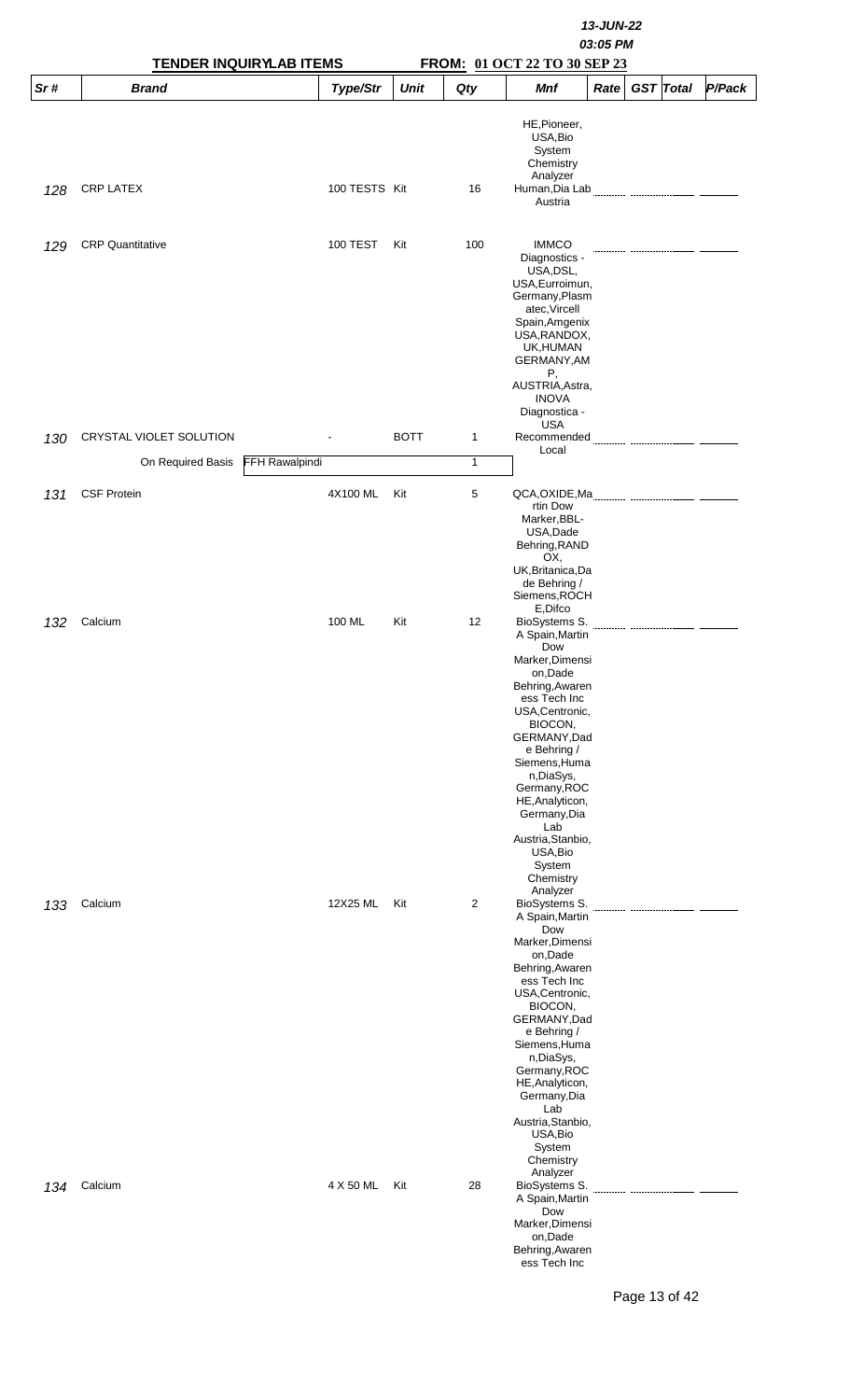|     | <b>TENDER INQUIRYLAB ITEMS</b>    |                     |             |     | 13-JUN-22<br>03:05 PM<br>FROM: 01 OCT 22 TO 30 SEP 23                                                                                                                                                                                                                                                                                                    |      |                  |  |        |  |  |  |
|-----|-----------------------------------|---------------------|-------------|-----|----------------------------------------------------------------------------------------------------------------------------------------------------------------------------------------------------------------------------------------------------------------------------------------------------------------------------------------------------------|------|------------------|--|--------|--|--|--|
| Sr# | <b>Brand</b>                      | Type/Str            | <b>Unit</b> | Qty | Mnf                                                                                                                                                                                                                                                                                                                                                      | Rate | <b>GST</b> Total |  | P/Pack |  |  |  |
|     |                                   |                     |             |     | USA, Centronic,<br>BIOCON,<br>GERMANY, Dad<br>e Behring /<br>Siemens, Huma<br>n, DiaSys,<br>Germany, ROC<br>HE, Analyticon,<br>Germany, Dia<br>Lab<br>Austria, Stanbio,<br>USA, Bio<br>System<br>Chemistry                                                                                                                                               |      |                  |  |        |  |  |  |
| 135 | Calcium                           | 5X10 ML             | Kit         | 1   | Analyzer<br>BioSystems S.<br>A Spain, Martin<br>Dow<br>Marker, Dimensi<br>on, Dade<br>Behring, Awaren<br>ess Tech Inc<br>USA, Centronic,<br>BIOCON,<br>GERMANY, Dad<br>e Behring /<br>Siemens, Huma<br>n, DiaSys,<br>Germany, ROC<br>HE, Analyticon,<br>Germany, Dia<br>Lab<br>Austria, Stanbio,<br>USA, Bio<br>System<br>Chemistry<br>Analyzer          |      |                  |  |        |  |  |  |
| 136 | Calcium                           | TOTAL 260 Kit<br>ML |             | 2   | BioSystems S.<br>A Spain, Martin<br>Dow<br>Marker, Dimensi<br>on, Dade<br>Behring, Awaren<br>ess Tech Inc<br>USA, Centronic,<br>BIOCON,<br>GERMANY, Dad<br>e Behring /<br>Siemens, Huma<br>n, DiaSys,<br>Germany, ROC<br>HE, Analyticon,<br>Germany, Dia<br>Lab<br>Austria, Stanbio,<br>USA, Bio<br>System<br>Chemistry<br>Analyzer                      |      |                  |  |        |  |  |  |
| 137 | Calibrator Fluid Pack (Eden i 15) | <b>100 TEST</b>     | Pack        | 13  | <b>EDAN</b><br><b>INSTRUMENTS</b><br>, CHINA                                                                                                                                                                                                                                                                                                             |      |                  |  |        |  |  |  |
| 138 | Cholesterol                       | 100 TEST            | Kit         | 3   | Diakit,<br>Germany, BioSy<br>stems S. A<br>Spain, CTM<br>UK, Martin Dow<br>Marker, Crescen<br>t,Dade<br>Behring, Dimens<br>ion, RANDOX,<br>UK, Awareness<br>Tech Inc<br>USA, BIOCON,<br>GERMANY, Dad<br>e Behring /<br>Siemens, Huma<br>n, ROCHE, DiaS<br>ys,<br>Germany, Dia<br>Lab<br>Austria, Pioneer,<br>USA, Bio<br>System<br>Chemistry<br>Analyzer |      |                  |  |        |  |  |  |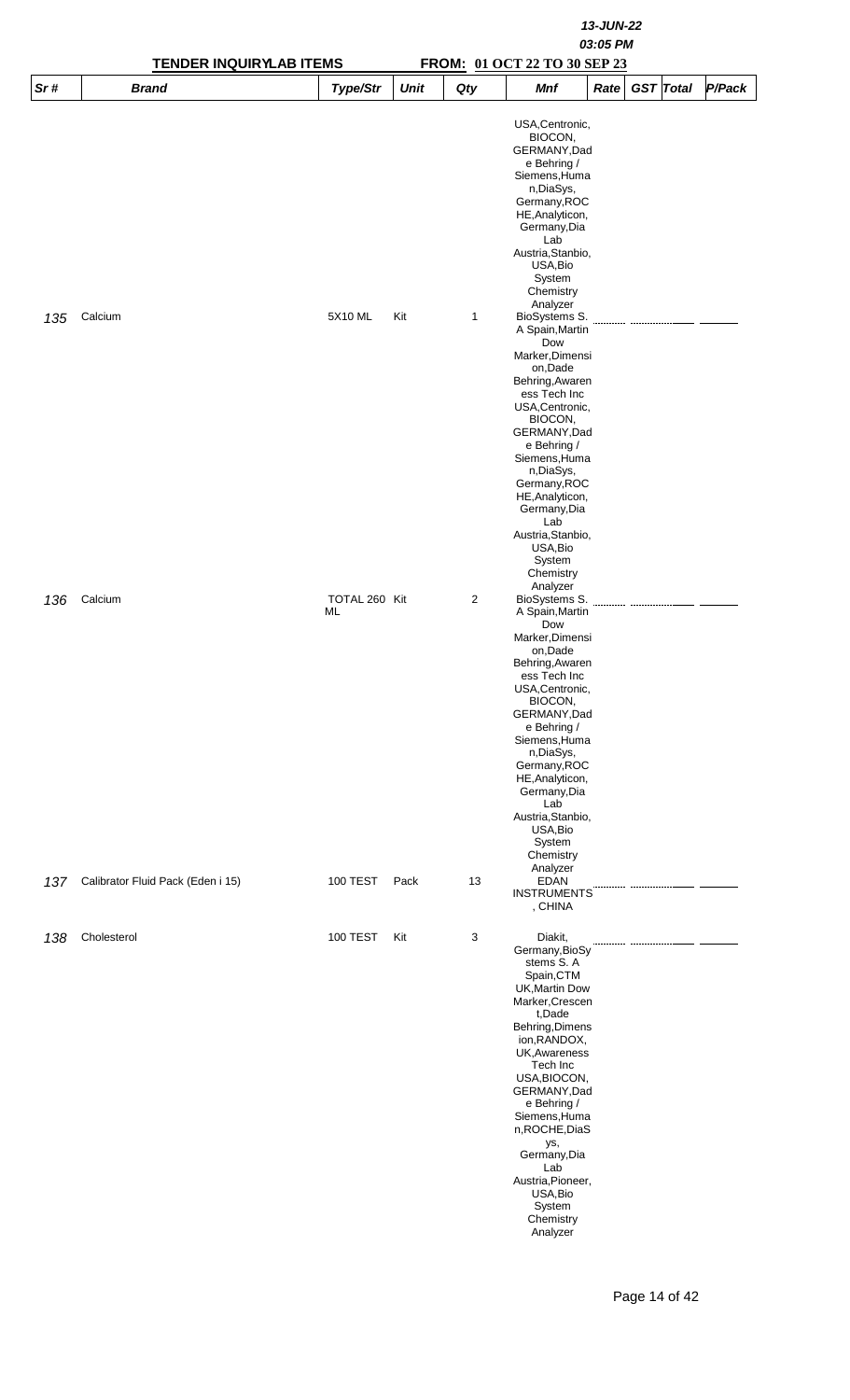|     |                   | <b>TENDER INQUIRYLAB ITEMS</b> |             |     | FROM: 01 OCT 22 TO 30 SEP 23                                                                                                                                                                                                                                                                                                                             | 13-JUN-22<br>03:05 PM |                  |        |
|-----|-------------------|--------------------------------|-------------|-----|----------------------------------------------------------------------------------------------------------------------------------------------------------------------------------------------------------------------------------------------------------------------------------------------------------------------------------------------------------|-----------------------|------------------|--------|
| Sr# | <b>Brand</b>      | Type/Str                       | <b>Unit</b> | Qty | <b>Mnf</b>                                                                                                                                                                                                                                                                                                                                               | Rate                  | <b>GST</b> Total | P/Pack |
| 139 | Cholesterol       | 12X25 ML                       | Kit         | 31  | Diakit,<br>Germany, BioSy<br>stems S. A<br>Spain, CTM<br>UK, Martin Dow<br>Marker, Crescen<br>t,Dade<br>Behring, Dimens<br>ion, RANDOX,<br>UK, Awareness<br>Tech Inc<br>USA, BIOCON,<br>GERMANY, Dad<br>e Behring /<br>Siemens, Huma<br>n, ROCHE, DiaS<br>ys,<br>Germany, Dia<br>Lab<br>Austria, Pioneer,<br>USA, Bio<br>System<br>Chemistry             |                       |                  |        |
| 140 | Cholesterol       | 250 ML                         | Kit         | 14  | Analyzer<br>Diakit,<br>Germany, BioSy<br>stems S. A<br>Spain, CTM<br>UK, Martin Dow<br>Marker, Crescen<br>t,Dade<br>Behring, Dimens<br>ion, RANDOX,                                                                                                                                                                                                      |                       |                  |        |
|     |                   |                                |             |     | UK, Awareness<br>Tech Inc<br>USA, BIOCON,<br>GERMANY, Dad<br>e Behring /<br>Siemens, Huma<br>n, ROCHE, DiaS<br>ys,<br>Germany, Dia<br>Lab<br>Austria, Pioneer,<br>USA, Bio<br>System<br>Chemistry<br>Analyzer                                                                                                                                            |                       |                  |        |
| 141 | Cholesterol       | 300 ML                         | Kit         | 7   | Diakit,<br>Germany, BioSy<br>stems S. A<br>Spain, CTM<br>UK, Martin Dow<br>Marker, Crescen<br>t,Dade<br>Behring, Dimens<br>ion, RANDOX,<br>UK, Awareness<br>Tech Inc<br>USA, BIOCON,<br>GERMANY, Dad<br>e Behring /<br>Siemens, Huma<br>n, ROCHE, DiaS<br>ys,<br>Germany, Dia<br>Lab<br>Austria, Pioneer,<br>USA, Bio<br>System<br>Chemistry<br>Analyzer |                       |                  |        |
| 142 | Cholesterol       | 480 TEST                       | Kit         | 10  | Diakit,<br>Germany, BioSy                                                                                                                                                                                                                                                                                                                                |                       |                  |        |
|     | On Required Basis | FFH Rawalpindi                 |             | 12  | stems S.A<br>Spain, CTM<br>UK, Martin Dow<br>Marker, Crescen<br>t,Dade<br>Behring, Dimens<br>ion, RANDOX,<br>UK, Awareness<br>Tech Inc<br>USA, BIOCON,<br>GERMANY, Dad<br>e Behring /<br>Siemens, Huma<br>n, ROCHE, DiaS<br>ys,<br>Germany, Dia                                                                                                          |                       | Page 15 of 42    |        |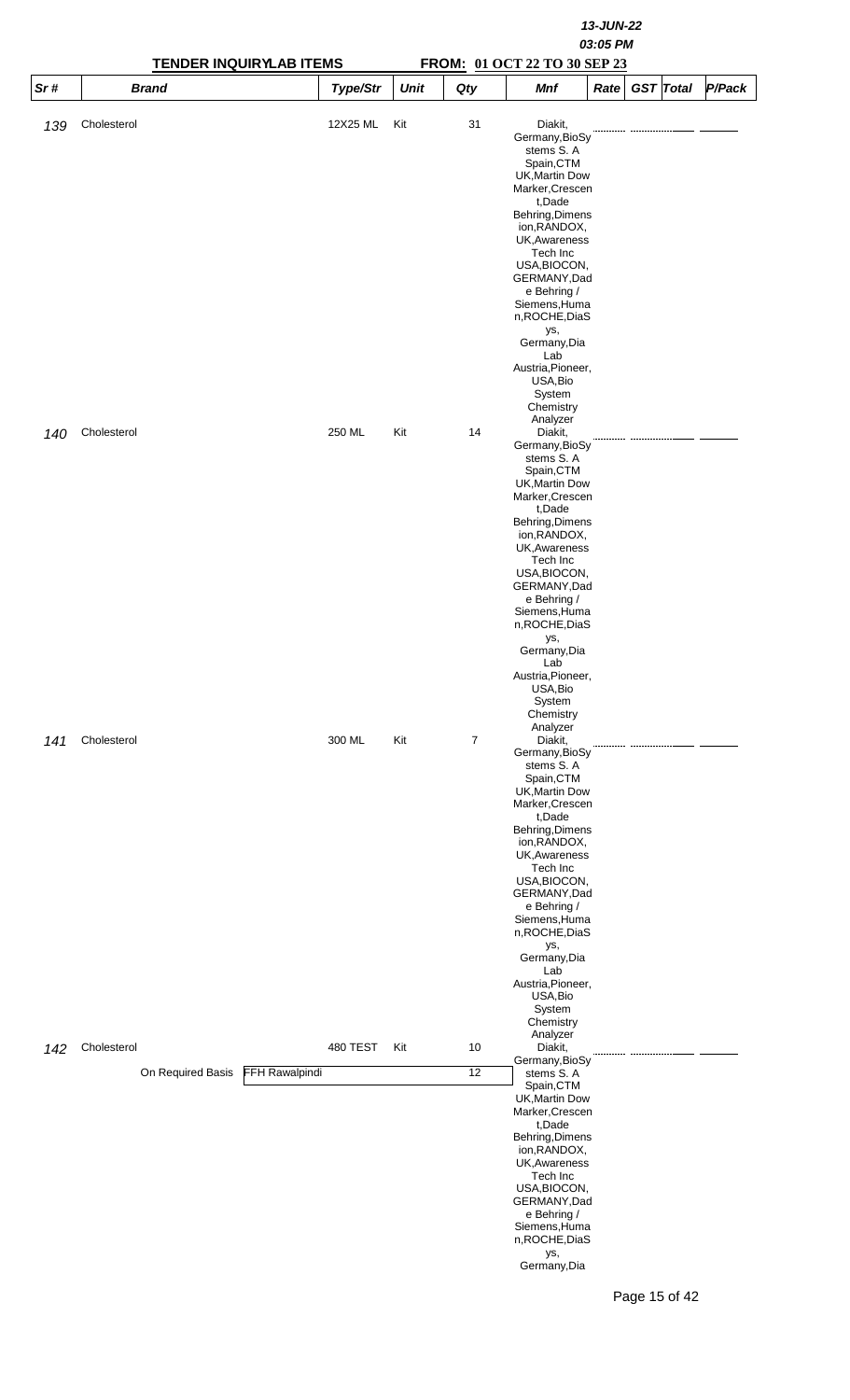|     |              | <b>TENDER INQUIRYLAB ITEMS</b> |             |     | 13-JUN-22<br>03:05 PM<br>FROM: 01 OCT 22 TO 30 SEP 23                                                                                                                                                                                                                                                                                   |  |  |  |  |  |  |
|-----|--------------|--------------------------------|-------------|-----|-----------------------------------------------------------------------------------------------------------------------------------------------------------------------------------------------------------------------------------------------------------------------------------------------------------------------------------------|--|--|--|--|--|--|
| Sr# | <b>Brand</b> | Type/Str                       | <b>Unit</b> | Qty | <b>GST</b> Total<br>P/Pack<br><b>Mnf</b><br>Rate                                                                                                                                                                                                                                                                                        |  |  |  |  |  |  |
| 143 | Cholesterol  | 4X100 ML                       | Kit         | 15  | Lab<br>Austria, Pioneer,<br>USA, Bio<br>System<br>Chemistry<br>Analyzer<br>Diakit,<br>Germany, BioSy<br>stems S.A<br>Spain, CTM<br>UK, Martin Dow<br>Marker, Crescen<br>t,Dade<br>Behring, Dimens<br>ion, RANDOX,<br><b>UK, Awareness</b><br>Tech Inc<br>USA, BIOCON,                                                                   |  |  |  |  |  |  |
|     |              |                                |             |     | GERMANY, Dad<br>e Behring /<br>Siemens, Huma<br>n, ROCHE, DiaS<br>ys,<br>Germany, Dia<br>Lab<br>Austria, Pioneer,<br>USA, Bio<br>System<br>Chemistry                                                                                                                                                                                    |  |  |  |  |  |  |
| 144 | Cholesterol  | 5X100 ML                       | Kit         | 8   | Analyzer<br>Diakit,<br>Germany, BioSy<br>stems S.A<br>Spain, CTM<br>UK, Martin Dow<br>Marker, Crescen<br>t,Dade<br>Behring, Dimens<br>ion, RANDOX,<br>UK, Awareness<br>Tech Inc<br>USA, BIOCON,<br>GERMANY, Dad<br>e Behring /<br>Siemens, Huma<br>n, ROCHE, DiaS                                                                       |  |  |  |  |  |  |
| 145 | Cholesterol  | 5X25 ML                        | Kit         | 5   | ys,<br>Germany, Dia<br>Lab<br>Austria, Pioneer,<br>USA, Bio<br>System<br>Chemistry<br>Analyzer<br>Diakit,<br>Germany, BioSy<br>stems S.A<br>Spain, CTM<br>UK, Martin Dow<br>Marker, Crescen<br>t,Dade<br>Behring, Dimens<br>ion, RANDOX,<br>UK, Awareness<br>Tech Inc<br>USA, BIOCON,<br>GERMANY, Dad                                   |  |  |  |  |  |  |
| 146 | Cholesterol  | 5X50 ML                        | Kit         | 3   | e Behring /<br>Siemens, Huma<br>n, ROCHE, DiaS<br>ys,<br>Germany, Dia<br>Lab<br>Austria, Pioneer,<br>USA, Bio<br>System<br>Chemistry<br>Analyzer<br>Diakit,<br>Germany, BioSy<br>stems S.A<br>Spain, CTM<br>UK, Martin Dow<br>Marker, Crescen<br>t,Dade<br>Behring, Dimens<br>ion, RANDOX,<br>UK, Awareness<br>Tech Inc<br>USA, BIOCON, |  |  |  |  |  |  |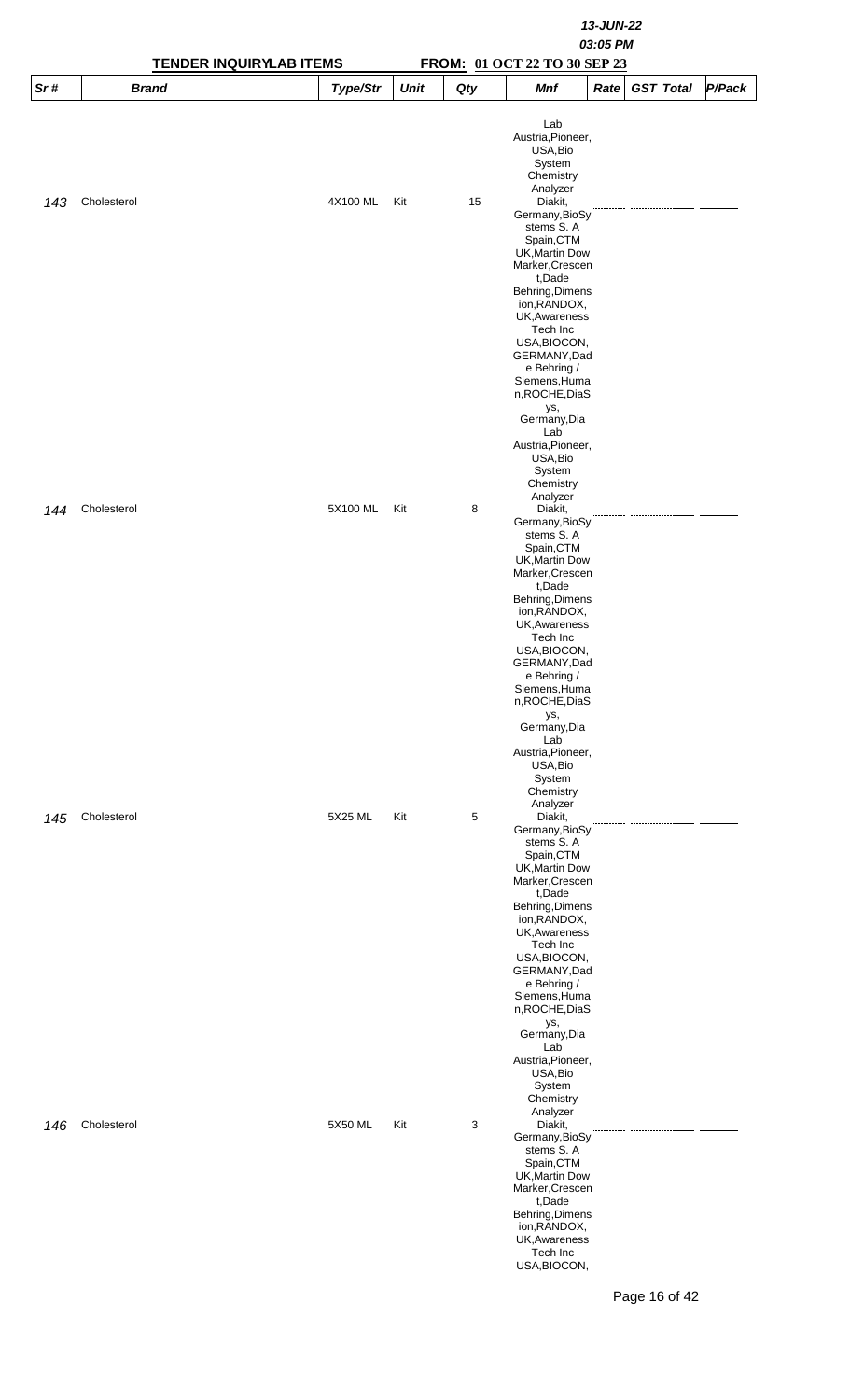|     | <b>TENDER INQUIRYLAB ITEMS</b>                                   |                           |             | 13-JUN-22<br>03:05 PM<br>FROM: 01 OCT 22 TO 30 SEP 23 |                                                                                                                                                                  |      |  |                  |        |  |
|-----|------------------------------------------------------------------|---------------------------|-------------|-------------------------------------------------------|------------------------------------------------------------------------------------------------------------------------------------------------------------------|------|--|------------------|--------|--|
| Sr# | <b>Brand</b>                                                     | <b>Type/Str</b>           | <b>Unit</b> | Qty                                                   | <b>Mnf</b>                                                                                                                                                       | Rate |  | <b>GST</b> Total | P/Pack |  |
|     |                                                                  |                           |             |                                                       | GERMANY, Dad<br>e Behring /<br>Siemens, Huma<br>n, ROCHE, DiaS<br>ys,<br>Germany, Dia<br>Lab<br>Austria, Pioneer,<br>USA, Bio<br>System<br>Chemistry<br>Analyzer |      |  |                  |        |  |
| 147 | Clot Activator Vaccute Tube                                      | 3 ML                      | <b>NO</b>   | 69200                                                 | BioSystems S.<br>A Spain, Bio<br>System<br>Chemistry<br>Analyzer                                                                                                 |      |  |                  |        |  |
| 148 | <b>Coagulation Control</b>                                       | 2X10 ML                   | Pkt         | 4                                                     | DIAGON,<br><b>HUNGARY</b>                                                                                                                                        |      |  |                  |        |  |
| 149 | <b>Coagulation Cuvette</b>                                       | 1X1000                    | Pkt         | 4                                                     | DIAGON,<br><b>HUNGARY</b>                                                                                                                                        |      |  |                  |        |  |
| 150 | Control Level-1 (Edan i 15)                                      |                           | <b>VIAL</b> | 4                                                     | <b>EDAN</b><br><b>INSTRUMENTS</b><br>, CHINA                                                                                                                     |      |  |                  |        |  |
| 151 | Control Level-2 (Edan i 15)                                      |                           | <b>VIAL</b> | 4                                                     | <b>EDAN</b><br><b>INSTRUMENTS</b><br>, CHINA                                                                                                                     |      |  |                  |        |  |
| 152 | Control Level-3 (Edan i 15)                                      |                           | <b>VIAL</b> | 4                                                     | <b>EDAN</b><br><b>INSTRUMENTS</b><br>, CHINA                                                                                                                     |      |  |                  |        |  |
| 153 | Creatinine                                                       | (JAFFE)<br>6X25 ML        | Kit         | 14                                                    | Martin Dow<br>Marker, Awaren<br>ess Tech Inc<br>USA, Vita Lab<br>Selectra, ROCH<br>E,DiaSys,<br>Germany, Huma                                                    |      |  |                  |        |  |
| 154 | Creatinine                                                       | <b>100 TEST</b>           | Kit         | 26                                                    | n, Pioneer, USA<br><b>Martin Dow</b><br>Marker, Awaren<br>ess Tech Inc<br>USA, Vita Lab<br>Selectra, ROCH<br>E,DiaSys,<br>Germany, Huma                          |      |  |                  |        |  |
| 155 | Creatinine                                                       | 12X25 ML                  | Kit         | 13                                                    | n, Pioneer, USA<br><b>Martin Dow</b><br>Marker, Awaren<br>ess Tech Inc<br>USA, Vita Lab<br>Selectra, ROCH<br>E,DiaSys,<br>Germany, Huma                          |      |  |                  |        |  |
| 156 | Creatinine                                                       | 500 ML                    | Kit         | 41                                                    | n, Pioneer, USA<br><b>Martin Dow</b><br>Marker, Awaren<br>ess Tech Inc<br>USA, Vita Lab<br>Selectra, ROCH<br>E,DiaSys,<br>Germany, Huma                          |      |  |                  |        |  |
| 157 | D-10 Dual Program Recorder Pack complete<br>with all accessories | (CODE N<br>220-0201)      | Kit         | 1                                                     | n, Pioneer, USA<br><b>BIORED</b>                                                                                                                                 |      |  |                  |        |  |
| 158 | D-10 Lymphocheck Haemoglobin A2 Control<br><b>Bi-Level</b>       | (CODE<br>553) 4 X 1<br>ML | Pkt         | 1                                                     | <b>BIORED</b>                                                                                                                                                    |      |  |                  |        |  |
| 159 | D. DIMERS                                                        | <b>100 TEST</b>           | Kit         | 5                                                     | <b>IMMCO</b><br>Diagnostics -<br>USA, China, Hele<br>na Bio Sciences<br>Europe, Martin<br>Dow<br>Marker, Amgenix<br>USA,MD<br>Pacific, Sigma, A                  |      |  |                  |        |  |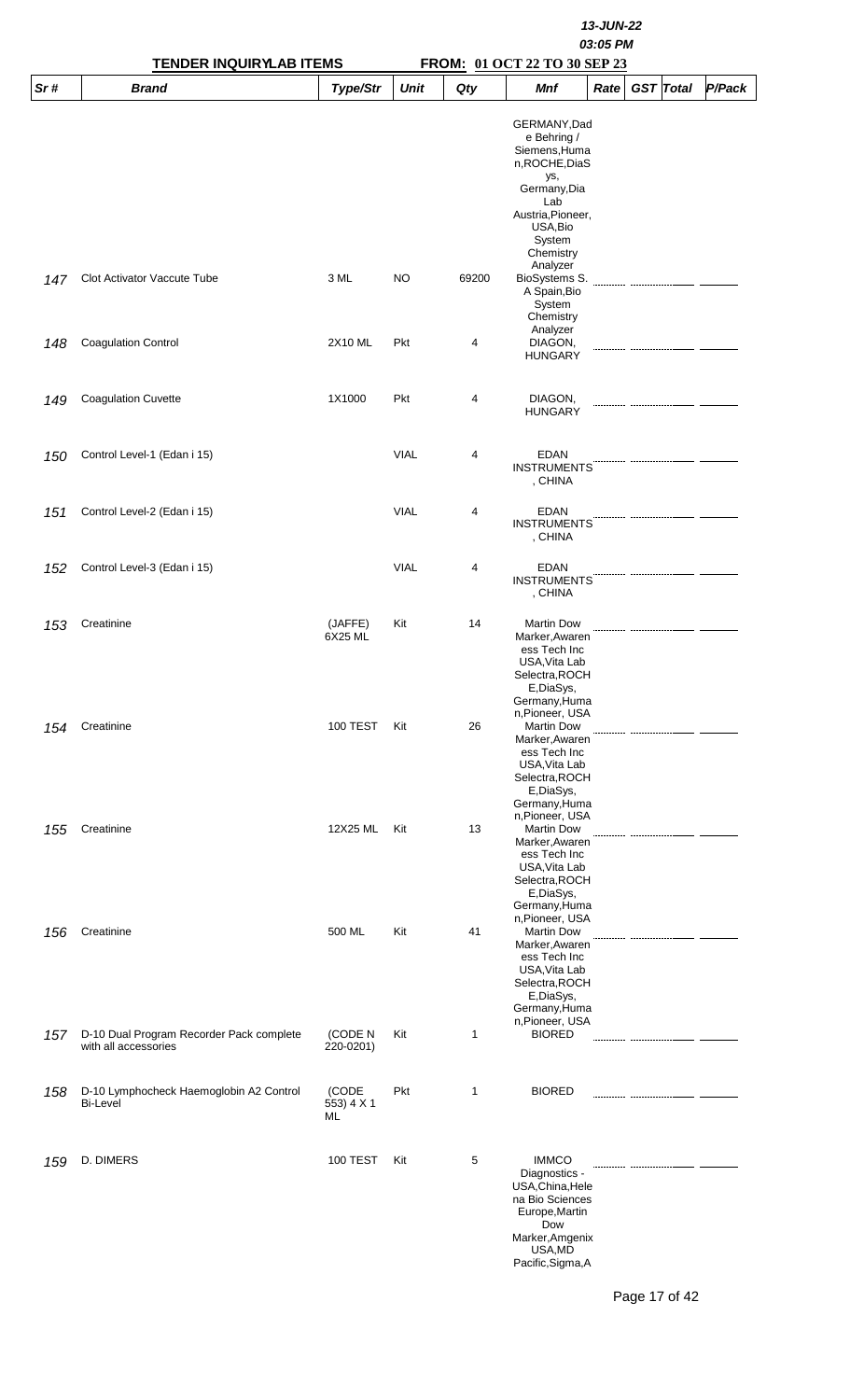|     | <b>TENDER INQUIRYLAB ITEMS</b> |                       |                       |             | FROM: 01 OCT 22 TO 30 SEP 23 |                                                                                                                                                                                   |      |  |                  |        |
|-----|--------------------------------|-----------------------|-----------------------|-------------|------------------------------|-----------------------------------------------------------------------------------------------------------------------------------------------------------------------------------|------|--|------------------|--------|
| Sr# | <b>Brand</b>                   |                       | Type/Str              | <b>Unit</b> | Qty                          | Mnf                                                                                                                                                                               | Rate |  | <b>GST</b> Total | P/Pack |
|     |                                |                       |                       |             |                              | <b>MERICAN</b><br>DIAGNOSTIC,<br>USA, Dia Lab<br>Austria                                                                                                                          |      |  |                  |        |
| 160 | D. DIMERS                      |                       | 80 TEST               | Kit         | 25                           | <b>IMMCO</b><br>Diagnostics -<br>USA, China, Hele<br>na Bio Sciences<br>Europe, Martin<br>Dow<br>Marker, Amgenix<br>USA, MD<br>Pacific, Sigma, A<br><b>MERICAN</b><br>DIAGNOSTIC, |      |  |                  |        |
| 161 | DAILY CLEANING SOLUTION        |                       | 90 ML                 | <b>BOTT</b> | 6                            | USA, Dia Lab<br>Austria<br><b>MEDICA</b>                                                                                                                                          |      |  |                  |        |
| 162 | DENGUE DEVICE                  |                       |                       | <b>NO</b>   | 1320                         | Humasis                                                                                                                                                                           |      |  |                  |        |
| 163 | DESOXYCHOLATE CITRATE AGAR     |                       |                       | <b>GRAM</b> | 500                          | OXIDE, UK                                                                                                                                                                         |      |  |                  |        |
| 164 | <b>DIA Cleaner</b>             |                       | 1000 ML               | <b>BOTT</b> | 1                            | Cell Tech                                                                                                                                                                         |      |  |                  |        |
| 165 | DILUENT (NACL)                 |                       | 4 X 120 ML Kit        |             | 2                            | <b>ROCHE</b>                                                                                                                                                                      |      |  |                  |        |
| 166 | DISTILLED WATER FOR MICRO LAB  |                       |                       | Ltr         | 38                           | <b>Martin Dow</b><br>Marker                                                                                                                                                       |      |  |                  |        |
| 167 | DISTILLED WATER FOR MICRO LAB  |                       | 100 AMP<br><b>BOX</b> |             | 29                           | <b>Martin Dow</b><br>Marker                                                                                                                                                       |      |  |                  |        |
| 168 | DISTILLED WATER FOR MICRO LAB  |                       | 5 LTR                 | <b>BOTT</b> | 352                          | <b>Martin Dow</b><br>Marker                                                                                                                                                       |      |  |                  |        |
| 169 | DNASE MEDIUM (OXIDE)           |                       | 500 GM                | <b>BOTT</b> | 1                            | BBL-<br>USA, Martin<br>Dow<br>Marker, Britanica                                                                                                                                   |      |  |                  |        |
| 170 | <b>DST AGAR</b>                |                       |                       | <b>GRAM</b> | 500                          | ,OXIDE,<br>UK, Difco<br>BBL-<br>USA, OXIDE, Ma<br>rtin Dow<br>Marker, Britanica                                                                                                   |      |  |                  |        |
| 171 | Dengue NS-1 Antigen Device     |                       |                       | <b>NO</b>   | 5800                         | ,Difco<br>Humasis                                                                                                                                                                 |      |  |                  |        |
|     | On Required Basis              | <b>FFH Rawalpindi</b> |                       |             | 3000                         |                                                                                                                                                                                   |      |  |                  |        |
| 172 | Dengue Virus ELISA             |                       | 96 TEST               | Kit         | 12                           | Amgenix<br>USA, Vircell<br>Spain, Diagnosti<br>ca Automation                                                                                                                      |      |  |                  |        |
| 173 | Diacon Controls                |                       | 3X3 ML                | <b>BOTT</b> | 2                            | USA<br>DIATRON,<br><b>HUNGARY</b>                                                                                                                                                 |      |  |                  |        |
| 174 | Diatro Cleaner                 | <b>FFMC Swabi</b>     | 01 LTR                | <b>BOTT</b> | 119                          | DIATRON,<br><b>HUNGARY</b>                                                                                                                                                        |      |  |                  |        |
| 175 | Diatro Diluent (DIFF)          | <b>FFMC Swabi</b>     | <b>20 LTR</b>         | <b>BOTT</b> | 239                          | DIATRON,<br><b>HUNGARY</b>                                                                                                                                                        |      |  |                  |        |
| 176 | Diatro Lyse (DIFF)             | <b>FFMC Swabi</b>     | 01 LTR                | <b>BOTT</b> | 136                          | DIATRON,<br><b>HUNGARY</b>                                                                                                                                                        |      |  |                  |        |

Page 18 of 42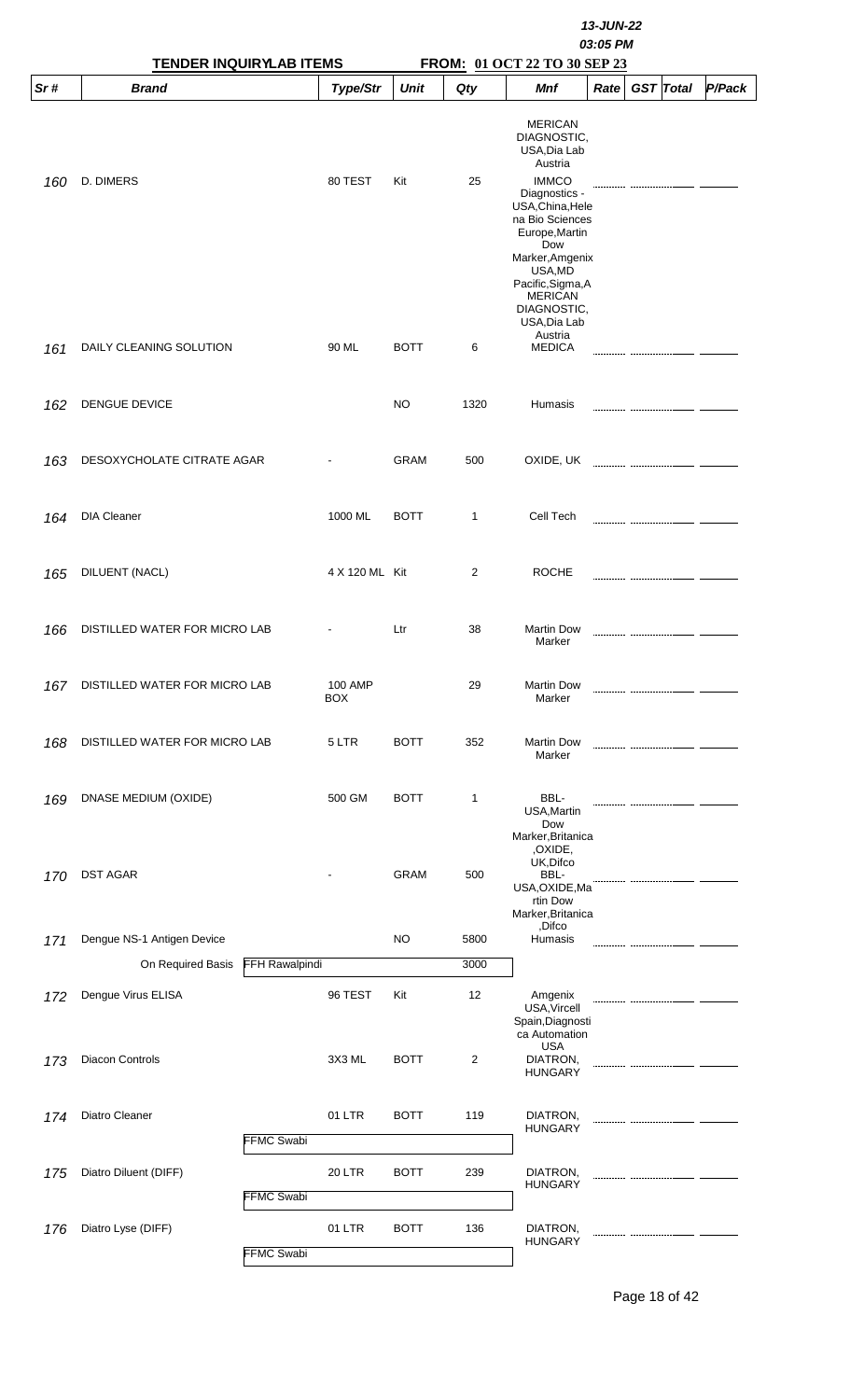|     |                                   |                                |                            |             |        |                                                                                                                                                 | 13-JUN-22<br>03:05 PM |                  |        |  |  |
|-----|-----------------------------------|--------------------------------|----------------------------|-------------|--------|-------------------------------------------------------------------------------------------------------------------------------------------------|-----------------------|------------------|--------|--|--|
| Sr# | <b>Brand</b>                      | <b>TENDER INQUIRYLAB ITEMS</b> | <b>Type/Str</b>            | <b>Unit</b> | Qty    | FROM: 01 OCT 22 TO 30 SEP 23<br>Mnf                                                                                                             | Rate                  | <b>GST</b> Total | P/Pack |  |  |
| 177 | Diatron Control                   |                                | (ABNORMA<br>L)             | <b>BOTT</b> | 1      | DIATRON,<br><b>HUNGARY</b>                                                                                                                      |                       |                  |        |  |  |
| 178 | Diatron Control                   |                                | (LOW)                      | <b>BOTT</b> | 13     | DIATRON,<br><b>HUNGARY</b>                                                                                                                      |                       |                  |        |  |  |
| 179 | Diatron Control                   | <b>FFMC Swabi</b>              | (NORMAL)                   | <b>BOTT</b> | 15     | DIATRON,<br><b>HUNGARY</b>                                                                                                                      |                       |                  |        |  |  |
| 180 | Disposable Swab                   |                                |                            | <b>NO</b>   | 60200  | Local                                                                                                                                           |                       |                  |        |  |  |
| 181 | Disposble Plain Tube              |                                |                            | <b>NO</b>   | 9800   | Recommended<br>Local                                                                                                                            |                       |                  |        |  |  |
| 182 | EASYLYTE                          |                                | <b>PRINTER</b>             | <b>ROLL</b> | 5      | <b>Martin Dow</b><br>Marker, Recom<br>mended Local                                                                                              |                       |                  |        |  |  |
| 183 | EDTA K2 VACUTAINER                |                                | 3ML                        |             | 4000   |                                                                                                                                                 |                       |                  |        |  |  |
| 184 | <b>EDTA POWDER</b>                |                                | 1 KG                       | Pkt         | 1      | Merck fr<br>Germany, Reco<br>mmended Local                                                                                                      |                       |                  |        |  |  |
| 185 | <b>EDTA SOL</b>                   |                                | 500 ML                     | <b>BOTT</b> | 3      | <b>IMPORTED</b>                                                                                                                                 |                       |                  |        |  |  |
|     | 186 EDTA k3 vacutainer            |                                | 2ML                        | <b>NO</b>   | 85600  | GREINER, BD                                                                                                                                     |                       |                  |        |  |  |
| 187 | EDTA k3 vacutainer                | <b>FFMC Swabi</b>              | 3ML                        | <b>NO</b>   | 202165 |                                                                                                                                                 |                       |                  |        |  |  |
| 188 | ELISA CCP (Anti-CCP)              |                                |                            | Kit         | 12     | <b>IMMCO</b><br>Diagnostics -<br>USA, DSL,<br>USA, AMP,<br>AUSTRIA, INOV<br>A Diagnostica -                                                     |                       |                  |        |  |  |
| 189 | <b>EMB AGAR</b>                   |                                | 500 GM                     | <b>BOTT</b> | 1      | <b>USA</b><br>BBL-<br>USA, Martin<br>Dow<br>Marker, Britanica<br>,OXIDE,<br>UK, DiaSys,                                                         |                       |                  |        |  |  |
| 190 | ENA                               |                                | <b>ELISA</b>               | Kit         | 1      | Germany, Difco<br><b>IMMCO</b><br>Diagnostics -<br>USA, DSL,<br>USA, Vircell<br>Spain, Amgenix<br>USA, AMP,<br>AUSTRIA, INOV<br>A Diagnostica - |                       |                  |        |  |  |
| 191 | <b>ESR</b>                        |                                | <b>TEST</b><br><b>TUBE</b> | Pkt         | 7      | <b>USA</b><br><b>IMPORTED</b>                                                                                                                   |                       |                  |        |  |  |
| 192 | <b>ESR PIPPETTE</b>               |                                | WESTERG<br><b>REEN</b>     | <b>NO</b>   | 14800  | GERMANY,bio<br>pro                                                                                                                              |                       |                  |        |  |  |
| 193 | ESR Soln 3.8 % Sodium Citrat Boil |                                |                            | <b>BOTT</b> | 6      | Recommended<br>Local                                                                                                                            |                       |                  |        |  |  |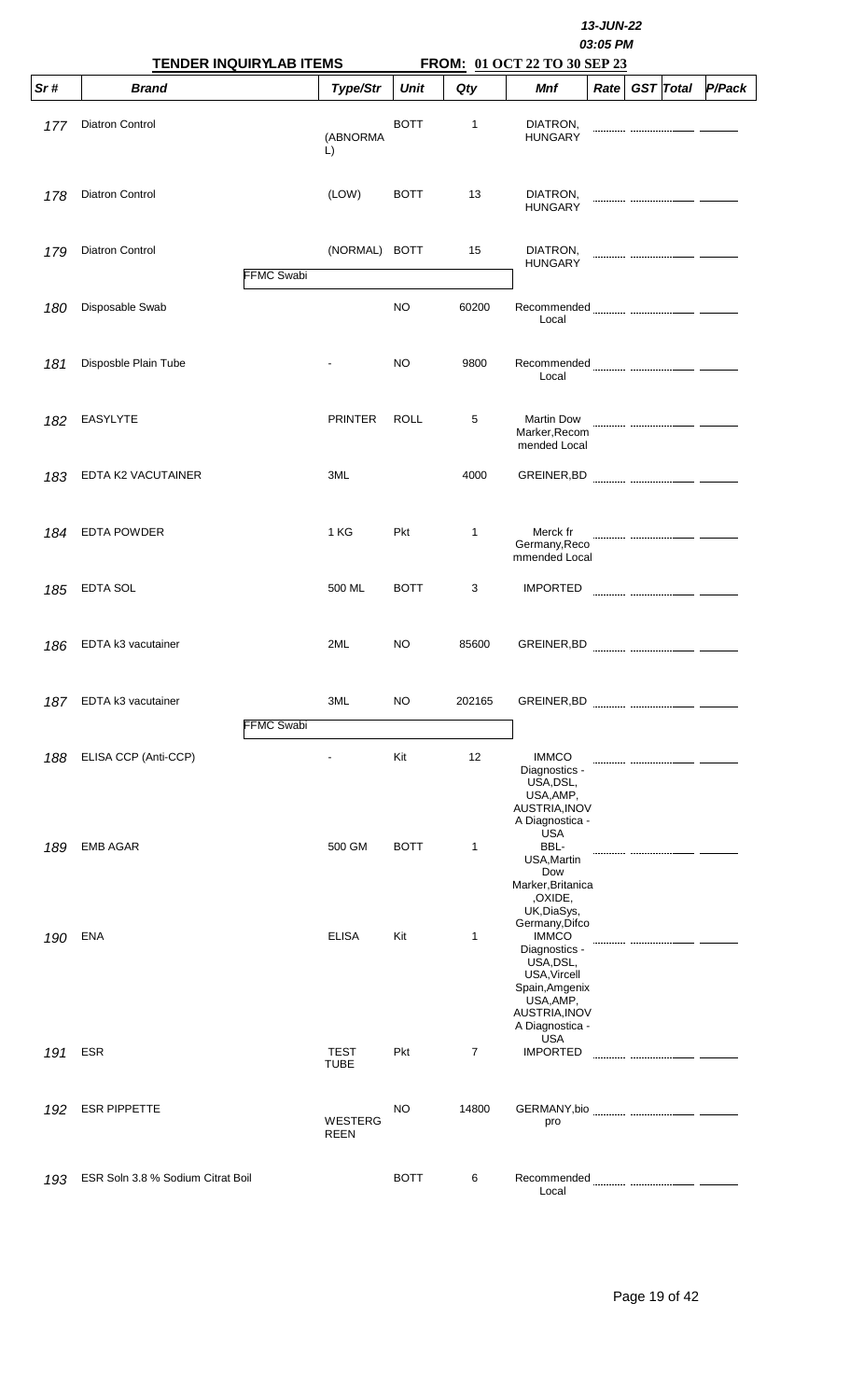|     | <b>TENDER INQUIRYLAB ITEMS</b>                 |                                                                        |             |      |                                                                                                                 | 13-JUN-22<br>03:05 PM |                  |        |  |  |  |  |
|-----|------------------------------------------------|------------------------------------------------------------------------|-------------|------|-----------------------------------------------------------------------------------------------------------------|-----------------------|------------------|--------|--|--|--|--|
| Sr# | <b>Brand</b>                                   | <b>Type/Str</b>                                                        | <b>Unit</b> | Qty  | FROM: 01 OCT 22 TO 30 SEP 23<br><b>Mnf</b>                                                                      | Rate                  | <b>GST</b> Total | P/Pack |  |  |  |  |
| 194 | <b>ESR TUBES</b>                               | <b>GLASS</b>                                                           | <b>NO</b>   | 160  | <b>IMPORTED</b>                                                                                                 |                       |                  |        |  |  |  |  |
| 195 | <b>ETHANOL</b>                                 | 2.5 LTR                                                                | <b>BOTT</b> | 2    | <b>Martin Dow</b><br>Marker                                                                                     |                       |                  |        |  |  |  |  |
| 196 | <b>EXAMINATION GLOVES 1x100</b>                | LARGE<br><b>SIZE</b>                                                   | Pkt         | 4    | OXIDE                                                                                                           |                       |                  |        |  |  |  |  |
| 197 | EXAMINATION GLOVES 1x100                       | <b>MED SIZE</b>                                                        | Pkt         | 5748 | <b>OXIDE</b>                                                                                                    |                       |                  |        |  |  |  |  |
| 198 | EXTRAN CLEANING SOLUTION (FOR<br>MICROLAB-200) | SOL 100 ML BOTT                                                        |             | 6    | <b>Martin Dow</b><br>Marker                                                                                     |                       |                  |        |  |  |  |  |
| 199 | EXTRAN CLEANING SOLUTION (FOR<br>MICROLAB-300) | 100 ML                                                                 | <b>BOTT</b> | 27   | <b>Martin Dow</b><br>Marker                                                                                     |                       |                  |        |  |  |  |  |
| 200 | Easy Gluco Strips                              | <b>AUTO</b><br>CODE<br><b>ULTRA</b><br><b>PLUS 25</b><br><b>STRIPS</b> | <b>Pkt</b>  | 108  | Global<br>Marketing, Infopi<br>a, Korea                                                                         |                       |                  |        |  |  |  |  |
| 201 | Easy Gluco Strips                              | AUTO<br>CODE<br><b>ULTRA</b><br>PLUS <sub>50</sub><br><b>STRIPS</b>    | <b>Pkt</b>  | 100  | Global<br>Marketing, Infopi<br>a, Korea                                                                         |                       |                  |        |  |  |  |  |
| 202 | Eight Check Control                            | 3 WP N<br>500 ML                                                       | <b>VIAL</b> | 6    | Sysmex                                                                                                          |                       |                  |        |  |  |  |  |
| 203 | Extran                                         | 250 ML                                                                 | <b>BOTT</b> | 6    | <b>Martin Dow</b><br>Marker                                                                                     |                       |                  |        |  |  |  |  |
| 204 | FA Cleaning Solution                           |                                                                        | <b>NO</b>   | 4    |                                                                                                                 |                       |                  |        |  |  |  |  |
| 205 | <b>FA Reactions Cuvettes</b>                   | 90 PCS                                                                 | Pkt         | 3    |                                                                                                                 |                       |                  |        |  |  |  |  |
| 206 | FA Serum Cups                                  | 600 PCS                                                                | Pkt         | 20   |                                                                                                                 |                       |                  |        |  |  |  |  |
| 207 | FA System Solution                             |                                                                        | <b>NO</b>   | 4    |                                                                                                                 |                       |                  |        |  |  |  |  |
| 208 | <b>FIELD STAIN</b>                             | 1000 ML                                                                | <b>BOTT</b> | 4    | <b>Martin Dow</b><br>Marker, Recom<br>mended Local                                                              |                       |                  |        |  |  |  |  |
| 209 | <b>FIELD STAIN</b>                             | A&B<br>500ML                                                           | <b>BOTT</b> | 1    | <b>Martin Dow</b><br>Marker, Recom<br>mended Local                                                              |                       |                  |        |  |  |  |  |
| 210 | <b>FILTER PAPER</b>                            | 9.0 CM                                                                 | Pkt         | 12   | BBL-<br>USA, Martin<br>Dow<br>Marker, China, Br<br>itanica, Recomm<br>ended<br>Local, Whatman<br>,IMPORTED, Dif |                       |                  |        |  |  |  |  |
| 211 | <b>FILTER PAPER</b>                            | LARGE                                                                  | Pkt         | 15   | $_{\rm CO}$<br>BBL-<br>USA, Martin<br>Dow<br>Marker, China, Br<br>itanica, Recomm                               |                       |                  |        |  |  |  |  |

Page 20 of 42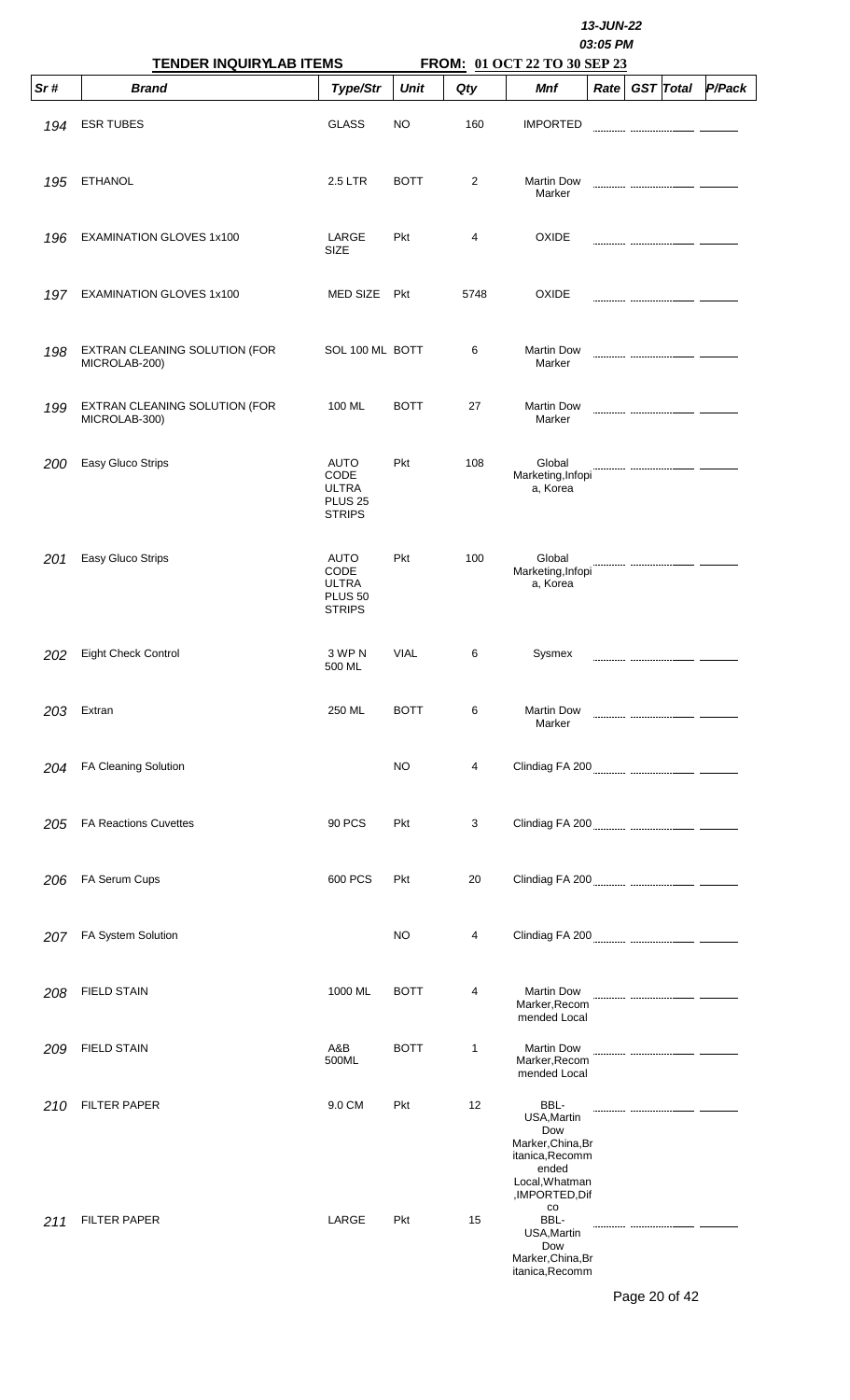|     | <b>TENDER INQUIRYLAB ITEMS</b>                             |                                               |             |                 | FROM: 01 OCT 22 TO 30 SEP 23                                                                                                         | 13-JUN-22<br>03:05 PM |  |                  |               |  |
|-----|------------------------------------------------------------|-----------------------------------------------|-------------|-----------------|--------------------------------------------------------------------------------------------------------------------------------------|-----------------------|--|------------------|---------------|--|
| Sr# | <b>Brand</b>                                               | Type/Str                                      | <b>Unit</b> | Qty             | <b>Mnf</b>                                                                                                                           | Rate                  |  | <b>GST</b> Total | <b>P/Pack</b> |  |
|     |                                                            |                                               |             |                 | ended<br>Local, Whatman<br>,IMPORTED, Dif<br>$_{\rm CO}$                                                                             |                       |  |                  |               |  |
| 212 | <b>FILTER PAPER</b>                                        | PKT OF<br>100                                 | <b>ROLL</b> | 26              | BBL-<br>USA, Martin<br>Dow<br>Marker, China, Br<br>itanica, Recomm<br>ended<br>Local, Whatman<br>,IMPORTED, Dif                      |                       |  |                  |               |  |
| 213 | <b>FILTER PAPER</b>                                        | <b>SHEET</b>                                  | <b>Pkt</b>  | $\mathbf{1}$    | $_{\rm CO}$<br>BBL-<br>USA, Martin<br>Dow<br>Marker, China, Br<br>itanica, Recomm<br>ended<br>Local, Whatman<br>,IMPORTED, Dif<br>CO |                       |  |                  |               |  |
| 214 | FILTER TIPS STEROLIZED<br>(DNASE/RNASE/PROGEN FREE) 20 UL  | 10 X 96                                       | <b>BOX</b>  | 4               | <b>EXTRAGENE</b><br>USA, Extra<br>Gene                                                                                               |                       |  |                  |               |  |
| 215 | FILTER TIPS STEROLIZED<br>(DNASE/RNASE/PROGEN FREE) 200 UL | 10 X 96                                       | <b>BOX</b>  | 4               | <b>EXTRAGENE</b><br>USA, Extra<br>Gene                                                                                               |                       |  |                  |               |  |
| 216 | <b>FOUCHISTS REAGENT</b>                                   | SOL 250 ML BOTT                               |             | 1               | China.                                                                                                                               |                       |  |                  |               |  |
| 217 | <b>Filter Tips</b>                                         | (BOX OF<br>10X96) 10<br>UL                    | <b>BOX</b>  | 24              | HTL,<br>POLAND, Ahn,<br>Germany, Axyge                                                                                               |                       |  |                  |               |  |
|     | On Required Basis<br>FFH Rawalpindi                        |                                               |             | 24              | n, USA, Dia Lab<br>Austria, Cepheid                                                                                                  |                       |  |                  |               |  |
| 218 | <b>Filter Tips</b>                                         | (BOX OF<br>10X96) 100<br>UL                   | <b>BOX</b>  | 15              | , France<br>HTL,<br>POLAND, Ahn,<br>Germany, Axyge<br>n, USA, Dia Lab<br>Austria, Cepheid<br>, France                                |                       |  |                  |               |  |
| 219 | <b>Filter Tips</b>                                         | (BOX OF<br>10X96)<br>1000 UL                  | <b>BOX</b>  | 11              | HTL,<br>POLAND, Ahn,<br>Germany, Axyge<br>n, USA, Dia Lab                                                                            |                       |  |                  |               |  |
|     | On Required Basis<br><b>FFH Rawalpindi</b>                 |                                               |             | $\overline{11}$ | Austria, Cepheid                                                                                                                     |                       |  |                  |               |  |
| 220 | Formic Acid                                                | 2.5 LTR                                       | <b>BOTT</b> | 2               | , France<br><b>Martin Dow</b><br>Marker, Recom<br>mended Local                                                                       |                       |  |                  |               |  |
| 221 | <b>Fungal Stain</b>                                        | 100 ML                                        | <b>BOTT</b> | 1               | <b>Martin Dow</b><br>Marker                                                                                                          |                       |  |                  |               |  |
| 222 | <b>GLASS SLIDE MICROSCOPE</b>                              | <b>BOX/72</b>                                 | <b>BOX</b>  | 2010            | China, Pyrex                                                                                                                         |                       |  |                  |               |  |
| 223 | <b>GLASS SLIDE MICROSCOPE</b>                              | <b>FROSTED</b><br><b>END 72</b><br><b>PCS</b> | <b>BOX</b>  | 17              | China, Pyrex                                                                                                                         |                       |  |                  |               |  |
| 224 | <b>GLASS TEST TUBE</b>                                     | (12X100)                                      | <b>BOX</b>  | 27              | Recommended<br>Local, IMPORTE<br>D                                                                                                   |                       |  |                  |               |  |
| 225 | <b>GLASS TEST TUBE</b>                                     | 12 X 75<br>MМ                                 | <b>NO</b>   | 3800            | Recommended<br>Local, IMPORTE<br>D                                                                                                   |                       |  |                  |               |  |
| 226 | <b>GRAM STAIN</b>                                          | 1000 ML                                       | <b>BOTT</b> | 3               | <b>Martin Dow</b><br>Marker, Recom<br>mended<br>Local, Diachem,<br><b>Bio System</b><br>Chemistry<br>Analyzer                        |                       |  |                  |               |  |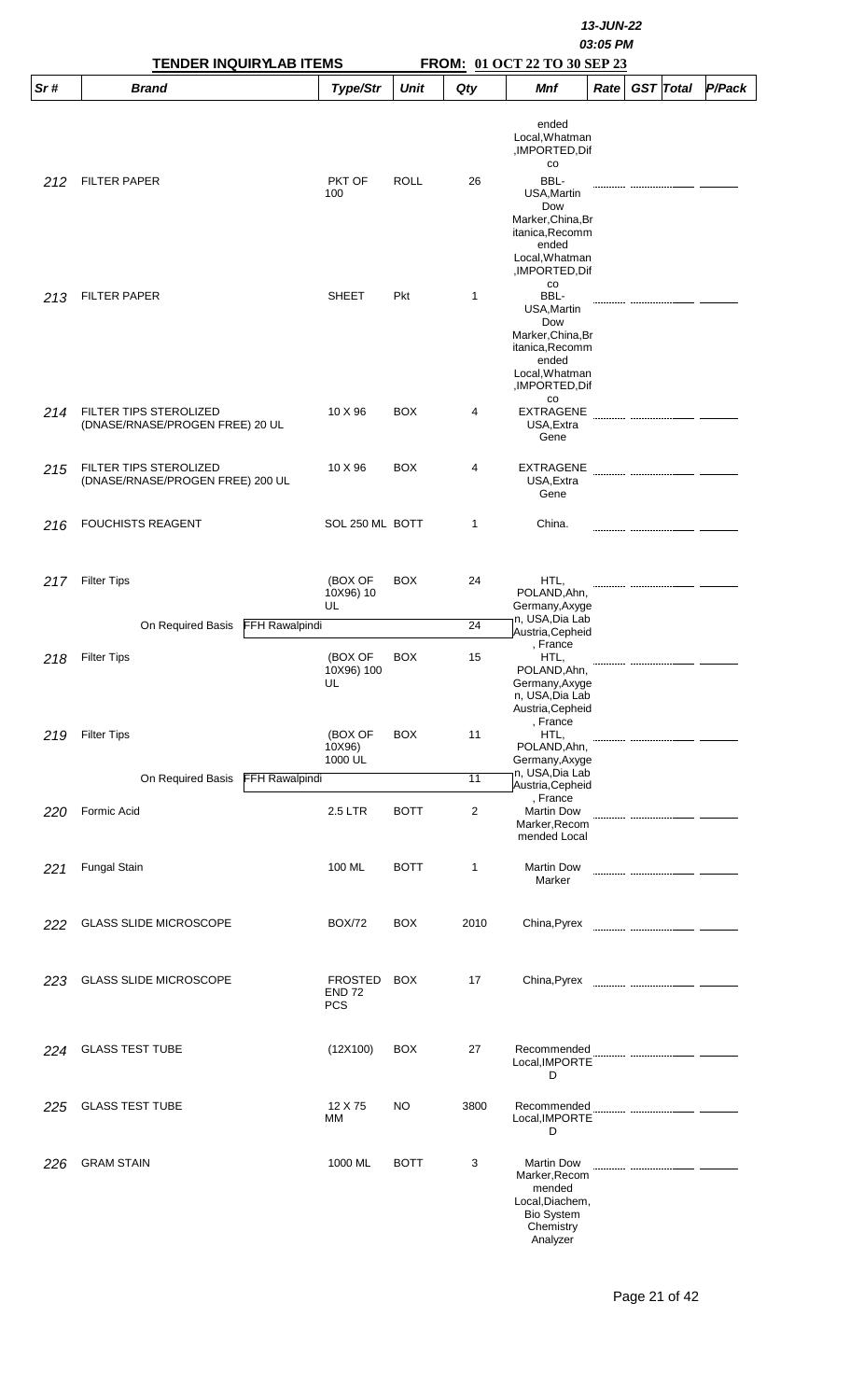|     | <b>TENDER INQUIRYLAB ITEMS</b>         |                       |                           |             |              | 13-JUN-22<br>03:05 PM<br>FROM: 01 OCT 22 TO 30 SEP 23 |      |  |                  |        |  |  |
|-----|----------------------------------------|-----------------------|---------------------------|-------------|--------------|-------------------------------------------------------|------|--|------------------|--------|--|--|
| Sr# | <b>Brand</b>                           |                       | <b>Type/Str</b>           | <b>Unit</b> | Qty          | <b>Mnf</b>                                            | Rate |  | <b>GST</b> Total | P/Pack |  |  |
| 227 | <b>GRAM STAIN</b>                      |                       | LIQ 250 ML BOTT           |             | 10           | <b>Martin Dow</b>                                     |      |  |                  |        |  |  |
|     | On Required Basis                      | <b>FFH Rawalpindi</b> |                           |             | 10           | Marker, Recom<br>mended                               |      |  |                  |        |  |  |
|     |                                        |                       |                           |             |              | Local, Diachem,                                       |      |  |                  |        |  |  |
|     |                                        |                       |                           |             |              | <b>Bio System</b><br>Chemistry                        |      |  |                  |        |  |  |
|     |                                        |                       |                           |             |              | Analyzer                                              |      |  |                  |        |  |  |
| 228 | <b>GREEN TIPS</b>                      |                       | PKT OF<br>1000            | Pkt         | 1            | <b>Martin Dow</b><br>Marker                           |      |  |                  |        |  |  |
|     |                                        |                       |                           |             |              |                                                       |      |  |                  |        |  |  |
| 229 | Gamma                                  |                       | GT                        | Kit         | $\mathbf{1}$ | BioSystems S.                                         |      |  |                  |        |  |  |
|     |                                        |                       | (LIQUID)                  |             |              | A Spain, Martin                                       |      |  |                  |        |  |  |
|     |                                        |                       | 450 ML                    |             |              | Dow<br>Marker, Awaren                                 |      |  |                  |        |  |  |
|     |                                        |                       |                           |             |              | ess Tech Inc<br>USA, ROCHE                            |      |  |                  |        |  |  |
| 230 | Glass Slide China                      |                       | 1X3"                      | Pkt         | 23           | China                                                 |      |  |                  |        |  |  |
|     |                                        |                       |                           |             |              |                                                       |      |  |                  |        |  |  |
|     |                                        |                       |                           |             |              |                                                       |      |  |                  |        |  |  |
| 231 | Glucose                                |                       | 1000 ML                   | Kit         | 19           | <b>Martin Dow</b><br>Marker, Dade                     |      |  |                  |        |  |  |
|     | On Required Basis                      | <b>FFH Peshawar</b>   |                           |             | 15           | Behring, Awaren                                       |      |  |                  |        |  |  |
|     |                                        |                       |                           |             |              | ess Tech Inc<br>USA, Dade                             |      |  |                  |        |  |  |
|     |                                        |                       |                           |             |              | Behring /                                             |      |  |                  |        |  |  |
|     |                                        |                       |                           |             |              | Siemens, DiaSy<br>s,                                  |      |  |                  |        |  |  |
|     |                                        |                       |                           |             |              | Germany, ROC                                          |      |  |                  |        |  |  |
|     |                                        |                       |                           |             |              | HE, Pioneer,<br>USA, Bio                              |      |  |                  |        |  |  |
|     |                                        |                       |                           |             |              | System                                                |      |  |                  |        |  |  |
|     |                                        |                       |                           |             |              | Chemistry<br>Analyzer                                 |      |  |                  |        |  |  |
| 232 | Glucose                                |                       |                           | Kit         | 4            | <b>Martin Dow</b>                                     |      |  |                  |        |  |  |
|     |                                        |                       | <b>STANDARD</b><br>500 ML |             |              | Marker, Dade<br>Behring, Awaren                       |      |  |                  |        |  |  |
|     |                                        |                       |                           |             |              | ess Tech Inc<br>USA, Dade                             |      |  |                  |        |  |  |
|     |                                        |                       |                           |             |              | Behring /                                             |      |  |                  |        |  |  |
|     |                                        |                       |                           |             |              | Siemens, DiaSy                                        |      |  |                  |        |  |  |
|     |                                        |                       |                           |             |              | s,<br>Germany, ROC                                    |      |  |                  |        |  |  |
|     |                                        |                       |                           |             |              | HE, Pioneer,<br>USA, Bio                              |      |  |                  |        |  |  |
|     |                                        |                       |                           |             |              | System                                                |      |  |                  |        |  |  |
|     |                                        |                       |                           |             |              | Chemistry<br>Analyzer                                 |      |  |                  |        |  |  |
| 233 | <b>Glucose Test Strisp</b>             |                       | 25 STRIPS Pkt             |             | 8625         | <b>TUV</b>                                            |      |  |                  |        |  |  |
|     |                                        |                       |                           |             |              | Germany, Eusur<br>e, Accu                             |      |  |                  |        |  |  |
|     |                                        |                       |                           |             |              | Check, EUMED,                                         |      |  |                  |        |  |  |
|     |                                        |                       |                           |             |              | Viva<br>Check, eBcheck                                |      |  |                  |        |  |  |
|     |                                        |                       |                           |             |              | <b>BGMS Talking</b>                                   |      |  |                  |        |  |  |
|     |                                        |                       |                           |             |              | Meter<br>(ImuMed), Acon-                              |      |  |                  |        |  |  |
|     |                                        |                       |                           |             |              | USA, IMPORTE                                          |      |  |                  |        |  |  |
| 234 | <b>Glucose Test Strisp</b>             |                       | 50 STRIPS Pkt             |             | 1234         | D<br><b>TUV</b>                                       |      |  |                  |        |  |  |
|     |                                        |                       |                           |             |              | Germany, Eusur<br>e, Accu                             |      |  |                  |        |  |  |
|     |                                        |                       |                           |             |              | Check, EUMED,                                         |      |  |                  |        |  |  |
|     |                                        |                       |                           |             |              | Viva<br>Check, eBcheck                                |      |  |                  |        |  |  |
|     |                                        |                       |                           |             |              | <b>BGMS Talking</b>                                   |      |  |                  |        |  |  |
|     |                                        |                       |                           |             |              | Meter<br>(ImuMed), Acon-                              |      |  |                  |        |  |  |
|     |                                        |                       |                           |             |              | USA, IMPORTE                                          |      |  |                  |        |  |  |
| 235 | H Pylori Antigen                       |                       | 20 TEST                   | Kit         | 10           | D<br>SD Korea                                         |      |  |                  |        |  |  |
|     |                                        |                       |                           |             |              |                                                       |      |  |                  |        |  |  |
|     |                                        |                       |                           |             |              |                                                       |      |  |                  |        |  |  |
| 236 | H Pylori Device                        |                       | <b>100 TEST</b>           | Kit         | 46           | BIOTEK,                                               |      |  |                  |        |  |  |
|     |                                        |                       |                           |             |              | USA, DRG Intl,<br>USA, Novatec,                       |      |  |                  |        |  |  |
|     |                                        |                       |                           |             |              | Germany                                               |      |  |                  |        |  |  |
| 237 | H-Pylori (Helico bacter Antigen Quick) |                       |                           | Kit         | 15           | Germany                                               |      |  |                  |        |  |  |
|     |                                        |                       |                           |             |              |                                                       |      |  |                  |        |  |  |
|     |                                        |                       |                           |             |              |                                                       |      |  |                  |        |  |  |
| 238 | HAEMATOLOGY CONTROL                    |                       | 2 ML                      | <b>VIAL</b> | 4            | Sysmex                                                |      |  |                  |        |  |  |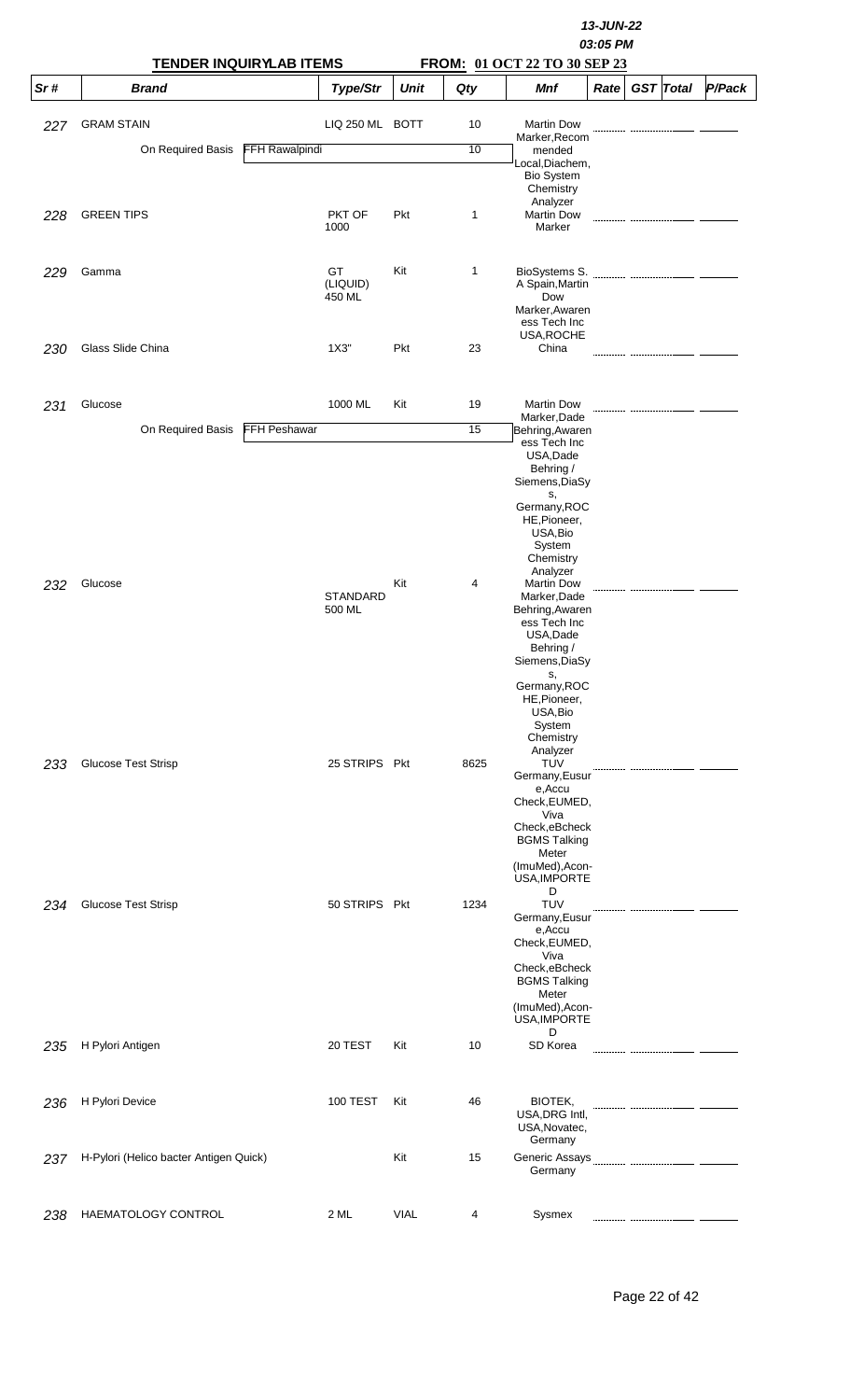|     | <b>TENDER INQUIRYLAB ITEMS</b>             |                                                  |               |                | 13-JUN-22<br>03:05 PM<br>FROM: 01 OCT 22 TO 30 SEP 23                                                                                                         |      |  |                  |        |  |  |  |  |
|-----|--------------------------------------------|--------------------------------------------------|---------------|----------------|---------------------------------------------------------------------------------------------------------------------------------------------------------------|------|--|------------------|--------|--|--|--|--|
| Sr# | <b>Brand</b>                               | Type/Str                                         | <b>Unit</b>   | Qty            | <b>Mnf</b>                                                                                                                                                    | Rate |  | <b>GST</b> Total | P/Pack |  |  |  |  |
| 239 | HB%                                        | 500 ML                                           | Kit           | 19             | <b>Martin Dow</b><br>Marker, RANDO<br>X, UK                                                                                                                   |      |  |                  |        |  |  |  |  |
| 240 | HBA1c                                      | 25 TEST                                          | Pack          | 15             | I-Chroma 2                                                                                                                                                    |      |  |                  |        |  |  |  |  |
| 241 | HBV - PCR with extraction                  | <b>QUALITATI</b><br>VE                           | Kit           | 13             | GeneProof<br>a.s., Sacace,<br>Italy, ROCHE                                                                                                                    |      |  |                  |        |  |  |  |  |
| 242 | HBV - PCR with extraction                  | <b>QUANTITA</b><br><b>TIVE</b>                   | Kit           | $\overline{2}$ | GeneProof<br>a.s., Sacace,<br>Italy, ROCHE                                                                                                                    |      |  |                  |        |  |  |  |  |
| 243 | HBs Ag                                     | <b>ELISA</b><br><b>METHOD</b><br><b>100 TEST</b> | Kit           | 2              | CDC -<br>Diagnostic<br>(USA), Martin<br>Dow<br>Marker, Accurat<br>е,<br>USA, Abbott, Vitr<br>oDiagnostic, Hu<br>man, Acon-<br>USA, Distinct-                  |      |  |                  |        |  |  |  |  |
| 244 | HBs Ag                                     | <b>RAPID</b><br><b>TEST</b>                      | <b>Strips</b> | 2981           | USA, DSG<br>CDC -<br>Diagnostic<br>(USA), Martin<br>Dow<br>Marker, Accurat<br>е,                                                                              |      |  |                  |        |  |  |  |  |
| 245 | HBs Ag's Devices DBC                       | 40 TEST                                          | Kit           | 767            | USA, Abbott, Vitr<br>oDiagnostic, Hu<br>man, Acon-<br>USA, Distinct-<br>USA, DSG<br><b>Martin Dow</b><br>Marker, Abon<br>China, Accurate,<br>USA, Abbott, Acc |      |  |                  |        |  |  |  |  |
| 246 | HBSAG ONE STEP BIOLINE SD                  | <b>100 TEST</b>                                  | Kit           | 222            | u<br>Check, Abon, Ac<br>on-<br>USA, Distinct-<br>USA, DSG<br>Bioline, ImuMed,<br>Accurate,<br>USA, Indus, Nobi                                                |      |  |                  |        |  |  |  |  |
| 247 | HCL                                        | 2.5 LTR                                          | <b>BOTT</b>   | 1              | s<br>Recommended<br>Local                                                                                                                                     |      |  |                  |        |  |  |  |  |
| 248 | HCV 1/2/3 Real-TM Genotype                 | WITH<br><b>EXTRACTI</b><br>ON (48<br>TEST)       | Kit           | 2              | Italy, Sacace,<br>Italy                                                                                                                                       |      |  |                  |        |  |  |  |  |
|     | <b>FFH Rawalpindi</b><br>On Required Basis |                                                  |               | 2              |                                                                                                                                                               |      |  |                  |        |  |  |  |  |
| 249 | <b>HCV DBC/IND</b>                         | 50 TEST                                          | Kit           | 500            | Bioline, Acon, Im<br>uMed, Abon, Nob<br>is, Indus Pharma<br>Pvt Lted                                                                                          |      |  |                  |        |  |  |  |  |
| 250 | <b>HCV Device</b>                          | 40 TEST                                          | Kit           | 67             | <b>Martin Dow</b><br>Marker, Acon, Bi<br>o<br>Chem, Accurate,<br>USA, Abbott, Ab<br>on, Accu                                                                  |      |  |                  |        |  |  |  |  |
| 251 | <b>HCV Device</b>                          | 50 TEST                                          | Kit           | 173            | Check, ROCHE,<br>Nobis, DSG<br><b>Martin Dow</b><br>Marker, Acon, Bi<br>o<br>Chem, Accurate,<br>USA, Abbott, Ab<br>on, Accu<br>Check, ROCHE,                  |      |  |                  |        |  |  |  |  |
| 252 | HCV Qualitative PCR with Column Extraction | 100 TEST                                         | Kit           | 50             | Nobis, DSG<br>GeneProof                                                                                                                                       |      |  |                  |        |  |  |  |  |
|     | <b>FFH Rawalpindi</b><br>On Required Basis |                                                  |               | 50             | a.s., Sacace,<br>Italy                                                                                                                                        |      |  |                  |        |  |  |  |  |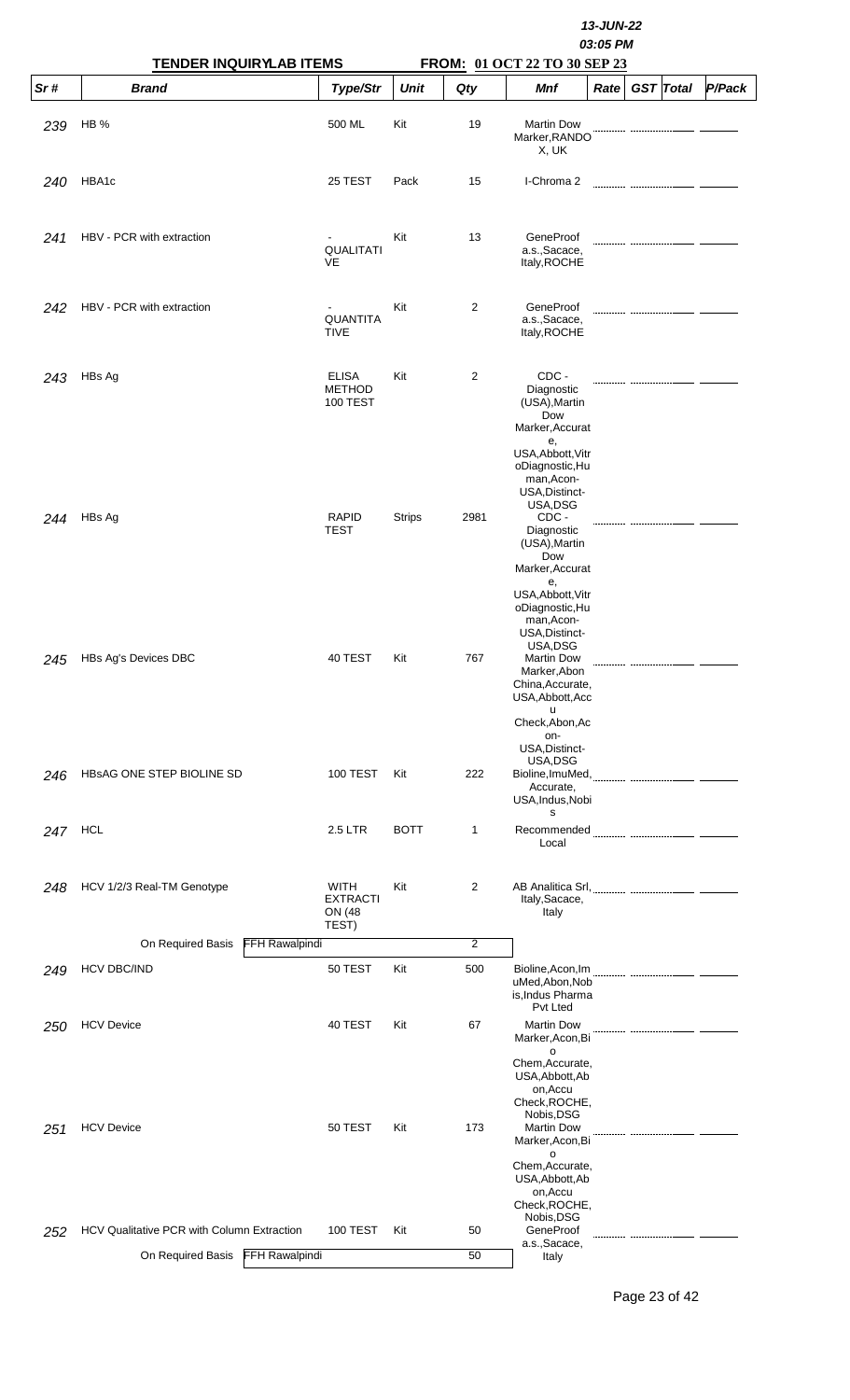|     | <b>TENDER INQUIRYLAB ITEMS</b>              |                       |                                         |             | 13-JUN-22<br>03:05 PM<br><b>FROM: 01 OCT 22 TO 30 SEP 23</b> |                                                                                                                                                                                                                                               |      |                  |               |  |  |
|-----|---------------------------------------------|-----------------------|-----------------------------------------|-------------|--------------------------------------------------------------|-----------------------------------------------------------------------------------------------------------------------------------------------------------------------------------------------------------------------------------------------|------|------------------|---------------|--|--|
| Sr# | <b>Brand</b>                                |                       | Type/Str                                | <b>Unit</b> | Qty                                                          | Mnf                                                                                                                                                                                                                                           | Rate | <b>GST</b> Total | <b>P/Pack</b> |  |  |
| 253 | HCV Quantitative PCR with Column Extraction |                       | <b>100 TEST</b>                         | Kit         | 4                                                            | GeneProof                                                                                                                                                                                                                                     |      |                  |               |  |  |
|     | On Required Basis                           | <b>FFH Rawalpindi</b> |                                         |             | 4                                                            | a.s., Sacace,<br>Italy, ROCHE                                                                                                                                                                                                                 |      |                  |               |  |  |
| 254 | HCV.                                        |                       | (ELISA                                  | Kit         | 2                                                            | CDC-                                                                                                                                                                                                                                          |      |                  |               |  |  |
|     |                                             |                       | METHOD)<br>96 TEST                      |             |                                                              | Diagnostic<br>(USA), Acon, Mur<br>ex, Accurate,<br>USA, Abbott, DIA<br>SURON, IND, Ab<br>on, Human, Disti<br>nct-USA                                                                                                                          |      |                  |               |  |  |
| 255 | HCV.                                        |                       | 40 TEST                                 | Kit         | 104                                                          | CDC -<br>Diagnostic<br>(USA), Acon, Mur<br>ex, Accurate,<br>USA, Abbott, DIA<br>SURON, IND, Ab<br>on, Human, Disti                                                                                                                            |      |                  |               |  |  |
| 256 | HDL                                         |                       | <b>CHOLESTE</b><br><b>ROL 250</b><br>ML | Kit         | 10                                                           | nct-USA<br>BioSystems S.<br>A Spain, Martin<br>Dow<br>Marker, Dade<br>Behring, Awaren<br>ess Tech Inc<br>USA, Vita Lab<br>Selectra, Dade<br>Behring /<br>Siemens, ROCH<br>E,DiaSys,<br>Germany, Notoc<br>,Bio System<br>Chemistry<br>Analyzer |      |                  |               |  |  |
| 257 | HDL / LDL Cholestrol Control                |                       | 6 X 5 ML                                | Kit         | 6                                                            | Beckman<br>Coulter, USA                                                                                                                                                                                                                       |      |                  |               |  |  |
|     | On Required Basis                           | FFH Rawalpindi        |                                         |             | 4                                                            |                                                                                                                                                                                                                                               |      |                  |               |  |  |
| 258 | <b>HEPATITIS B SURFACE ANTIGEN (HbsAq)</b>  |                       |                                         | Kit         | 7                                                            | Ortho Clinical<br>Diagnostics                                                                                                                                                                                                                 |      |                  |               |  |  |
| 259 | HIV Device (DBC)                            |                       | 40 TEST                                 | Kit         | 360                                                          | DBC, Martin<br>Dow<br>Marker, Abbott, R<br>OCHE, Human                                                                                                                                                                                        |      |                  |               |  |  |
| 260 | Haema Stain                                 |                       | LIQ 500 ML BOTT                         |             | 3                                                            | <b>Martin Dow</b><br>Marker,-                                                                                                                                                                                                                 |      |                  |               |  |  |
| 261 | Helmer Chart Recording Paper                |                       |                                         | <b>NO</b>   | 2                                                            |                                                                                                                                                                                                                                               |      |                  |               |  |  |
| 262 | <b>Heparin Tubes</b>                        |                       |                                         | <b>NO</b>   | 800                                                          | Recommended <b>Manual Community</b> manual community<br>Local                                                                                                                                                                                 |      |                  |               |  |  |
| 263 | I.C.T MALARIA P.F                           |                       | 25 T                                    | Kit         | 151                                                          | <b>BIO</b>                                                                                                                                                                                                                                    |      |                  |               |  |  |
| 264 | I.C.T MALARIA P.F                           |                       | 40 TEST                                 | Kit         | 7                                                            | BIO                                                                                                                                                                                                                                           |      |                  |               |  |  |
| 265 | IRON STAIN (PERLIS REACTION)                |                       | LIQ -                                   | Kit         | 4                                                            | <b>Martin Dow</b><br>Marker, Baso<br>Diagnostics<br>Taiwan, Sigma                                                                                                                                                                             |      |                  |               |  |  |
| 266 | Ichroma CRP (Quantitative)                  |                       | 25 TEST                                 | Kit         | 1                                                            |                                                                                                                                                                                                                                               |      |                  |               |  |  |
|     | On Required Basis                           | <b>FFH Rawalpindi</b> |                                         |             | 80                                                           |                                                                                                                                                                                                                                               |      |                  |               |  |  |
| 267 | Immersion Oil                               |                       | LIQ 500 ML BOTT                         |             | 1                                                            | <b>Martin Dow</b><br>Marker                                                                                                                                                                                                                   |      |                  |               |  |  |
| 268 | <b>Juster Tips</b>                          |                       | BLUE (PKT Pkt<br>OF 1000)               |             | 25                                                           | China                                                                                                                                                                                                                                         |      |                  |               |  |  |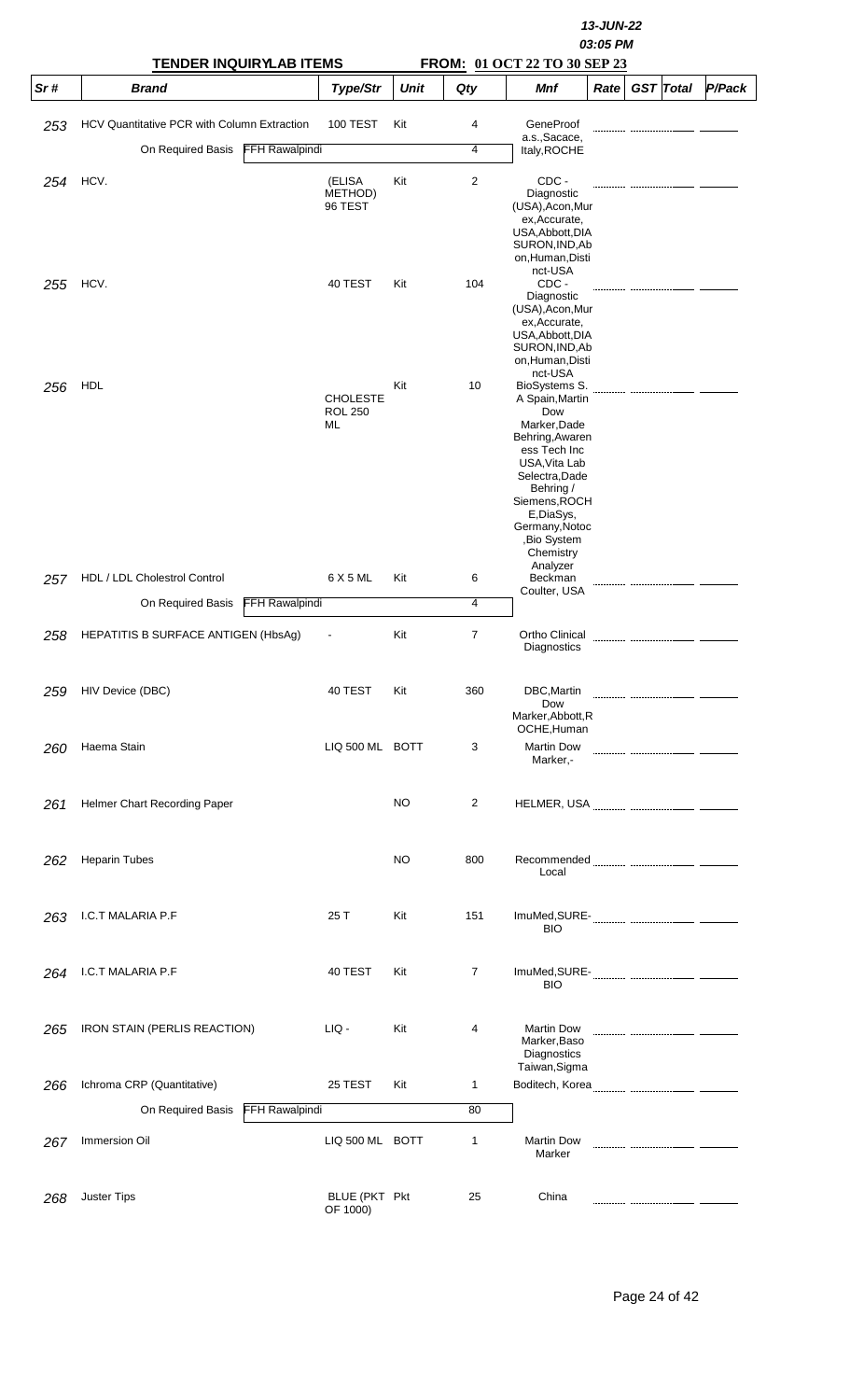|     | <b>TENDER INQUIRYLAB ITEMS</b>                                                                 |                       |                                                       |             |     |                                                                                                                                                                                                                                                                                                                                                               |      |  |                  |        |
|-----|------------------------------------------------------------------------------------------------|-----------------------|-------------------------------------------------------|-------------|-----|---------------------------------------------------------------------------------------------------------------------------------------------------------------------------------------------------------------------------------------------------------------------------------------------------------------------------------------------------------------|------|--|------------------|--------|
| Sr# | <b>Brand</b>                                                                                   |                       | Type/Str                                              | <b>Unit</b> | Qty | FROM: 01 OCT 22 TO 30 SEP 23<br><b>Mnf</b>                                                                                                                                                                                                                                                                                                                    | Rate |  | <b>GST</b> Total | P/Pack |
| 269 | <b>Juster Tips</b>                                                                             |                       | <b>YELLOW</b><br>(PKT OF<br>1000)                     | Pkt         | 31  | China                                                                                                                                                                                                                                                                                                                                                         |      |  |                  |        |
| 270 | <b>KENAMYCIN AGAR</b>                                                                          |                       |                                                       | <b>GRAM</b> | 500 | BBL-<br>USA, Martin                                                                                                                                                                                                                                                                                                                                           |      |  |                  |        |
|     | On Required Basis                                                                              | <b>FFH Rawalpindi</b> |                                                       |             | 500 | Dow<br>Marker, OXIDE,                                                                                                                                                                                                                                                                                                                                         |      |  |                  |        |
| 271 | <b>KNEE BRACE</b>                                                                              |                       | <b>ELASTICAT</b><br>ED,<br>COOLMAX<br><b>MATERIAL</b> | <b>NO</b>   | 125 | Britanica, Difco<br>E.Sallis UK                                                                                                                                                                                                                                                                                                                               |      |  |                  |        |
| 272 | KNEE IMMONILIZER (PARACHUTE OR<br>COTTON MATERIAL WITH EMBEDDED<br>METAL RODS AND FITTED WITH) |                       |                                                       | <b>NO</b>   | 12  | Recommended<br>Local                                                                                                                                                                                                                                                                                                                                          |      |  |                  |        |
| 273 | <b>KOVAC'S REAGENT</b>                                                                         |                       | 100 ML                                                | <b>BOTT</b> | 1   | <b>Martin Dow</b><br>Marker, ROCHE                                                                                                                                                                                                                                                                                                                            |      |  |                  |        |
| 274 | LDH                                                                                            |                       | 10X15 ML                                              | Kit         | 10  | <b>Martin Dow</b><br>Marker, BioSyst<br>ems S.A<br>Spain, Dade<br>Behring, RAND<br>OX, UK, Dade<br>Behring /<br>Siemens, ROCH<br>E,DiaSys,<br>Germany, Pione<br>er, USA, Bio<br>System<br>Chemistry                                                                                                                                                           |      |  |                  |        |
| 275 | LDH                                                                                            |                       | 250 ML                                                | Kit         | 6   | Analyzer<br><b>Martin Dow</b>                                                                                                                                                                                                                                                                                                                                 |      |  |                  |        |
|     | On Required Basis                                                                              | <b>FFH Peshawar</b>   |                                                       |             | 6   | Marker, BioSyst<br>ems S.A                                                                                                                                                                                                                                                                                                                                    |      |  |                  |        |
| 276 | LDL                                                                                            |                       | <b>CHOLESTE</b><br><b>ROL 4 X50</b><br>ML             | Kit         | 11  | Spain, Dade<br>Behring, RAND<br>OX, UK, Dade<br>Behring /<br>Siemens, ROCH<br>E,DiaSys,<br>Germany, Pione<br>er, USA, Bio<br>System<br>Chemistry<br>Analyzer<br><b>Martin Dow</b><br>Marker, BioSyst<br>ems S.A<br>Spain, Merck fr<br>Germany, RAND<br>OX,<br>UK, Awareness<br>Tech Inc<br>USA, DiaSys,<br>Germany, ROC<br><b>HE, Bio System</b><br>Chemistry |      |  |                  |        |
| 277 | <b>LEISHMAN STAIN</b>                                                                          |                       | LIQ 500 ML BOTT                                       |             | 12  | Analyzer<br><b>Martin Dow</b><br>Marker, STEIFE<br>L<br>LABORATORIE                                                                                                                                                                                                                                                                                           |      |  |                  |        |
| 278 | <b>LEISHMAN STAIN</b>                                                                          |                       | <b>POWDER</b><br>25 GM                                | <b>BOTT</b> | 13  | S PVT<br>LTD, Recomme<br>nded Local, BDH<br><b>Martin Dow</b><br>Marker, STEIFE<br>L<br>LABORATORIE<br>S PVT                                                                                                                                                                                                                                                  |      |  |                  |        |
|     |                                                                                                |                       |                                                       |             |     | LTD, Recomme<br>nded Local, BDH                                                                                                                                                                                                                                                                                                                               |      |  |                  |        |
| 279 | <b>LH Calibrator</b>                                                                           |                       |                                                       | <b>NO</b>   | 1   | <b>MINDRAY</b>                                                                                                                                                                                                                                                                                                                                                |      |  |                  |        |
|     | On Required Basis                                                                              | <b>FFH Lahore</b>     |                                                       |             | 1   |                                                                                                                                                                                                                                                                                                                                                               |      |  |                  |        |
| 280 | <b>LITMUS PAPER</b>                                                                            |                       | <b>BLUE 100</b>                                       | Pkt         | 3   | Behring                                                                                                                                                                                                                                                                                                                                                       |      |  |                  |        |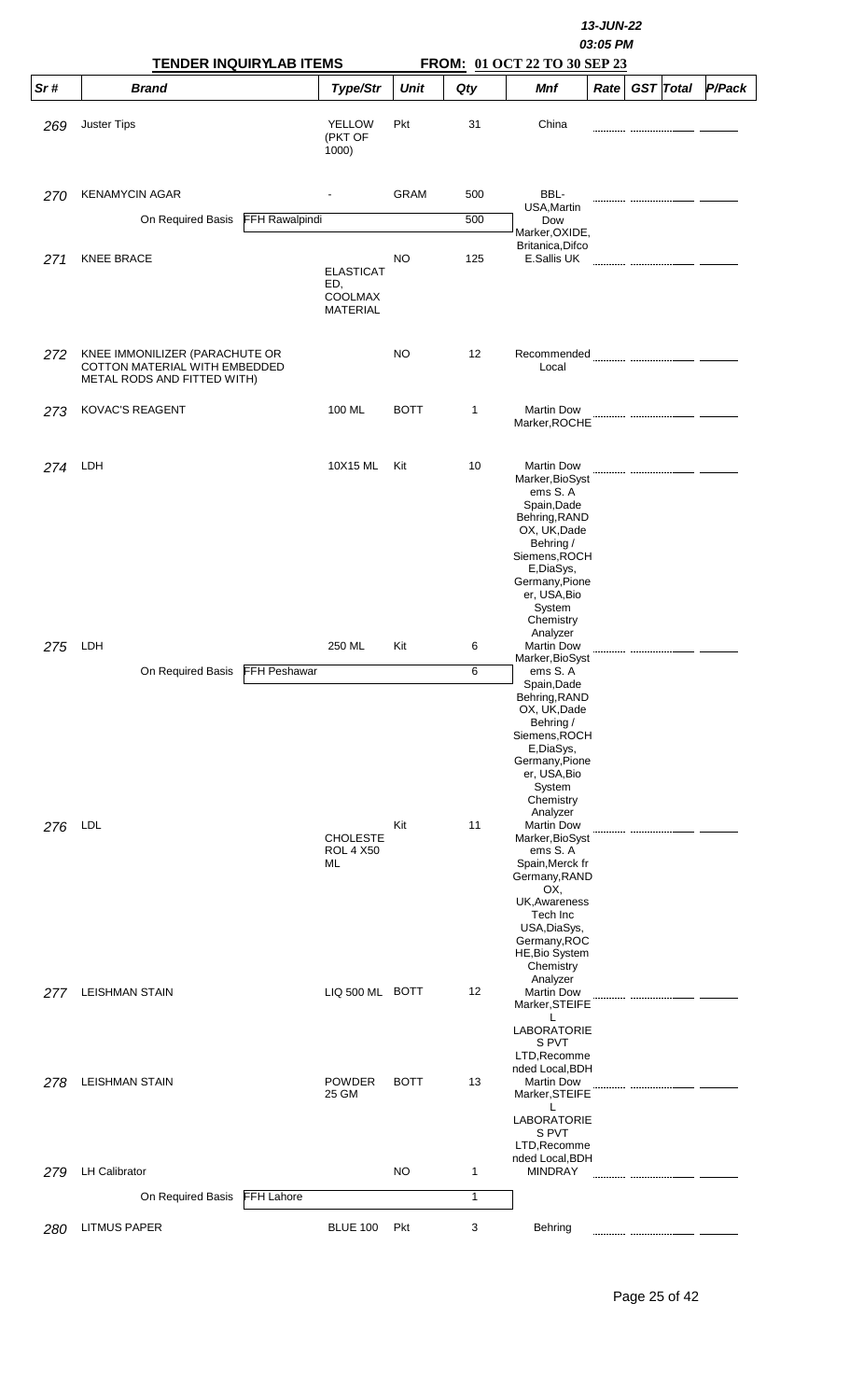|     | <b>TENDER INQUIRYLAB ITEMS</b> |                                          | 13-JUN-22<br>03:05 PM<br>FROM: 01 OCT 22 TO 30 SEP 23 |                |                                                                                                    |      |  |                  |        |  |  |  |
|-----|--------------------------------|------------------------------------------|-------------------------------------------------------|----------------|----------------------------------------------------------------------------------------------------|------|--|------------------|--------|--|--|--|
| Sr# | <b>Brand</b>                   | Type/Str                                 | <b>Unit</b>                                           | Qty            | Mnf                                                                                                | Rate |  | <b>GST</b> Total | P/Pack |  |  |  |
| 281 | <b>LITMUS PAPER</b>            | <b>RED 100</b>                           | Pkt                                                   | 3              | Behring                                                                                            |      |  |                  |        |  |  |  |
| 282 | LJ Medium tubes (prepared)     | (FOR TB<br>CULTURE)                      | <b>NO</b>                                             | 200            | <b>Martin Dow</b><br>Marker, BBL-<br>USA, Denka<br>Seiken, Britanica<br>,Remel,OXIDE,<br>UK, Difco |      |  |                  |        |  |  |  |
| 283 | LUMBERCORSET (NEOPRENE)        | <b>ELASTICAT</b><br>ED                   | NO                                                    | 38             | Rambo<br>International                                                                             |      |  |                  |        |  |  |  |
| 284 | Lamp                           |                                          | <b>NO</b>                                             | $\overline{2}$ | Beckman<br>Coulter, USA                                                                            |      |  |                  |        |  |  |  |
| 285 | Lamp for FA-200                |                                          | NO                                                    | 2              |                                                                                                    |      |  |                  |        |  |  |  |
| 286 | <b>MACCONKEY AGAR</b>          | 500 GM                                   | <b>BOTT</b>                                           | 29             | <b>Martin Dow</b><br>Marker, BBL-<br>USA, Britanica,<br>OXIDE,<br>UK, DiaSys,                      |      |  |                  |        |  |  |  |
| 287 | <b>MALARIA DEVICE</b>          | <b>100 TEST</b>                          | Kit                                                   | 66             | Germany, Difco<br>Acon, Abon                                                                       |      |  |                  |        |  |  |  |
| 288 | <b>MANTOX</b>                  | 5 ML                                     | Kit                                                   | 6              |                                                                                                    |      |  |                  |        |  |  |  |
| 289 | <b>MASKING TAPE</b>            |                                          | NO                                                    | 250            | Recommended<br>Local, IMPORTE<br>D                                                                 |      |  |                  |        |  |  |  |
| 290 | METHANOL                       | 2.5 LTR                                  | <b>BOTT</b>                                           | 21             | <b>Martin Dow</b><br>Marker, BDH, Dia<br>Sys, Germany                                              |      |  |                  |        |  |  |  |
| 291 | MIC Evaluator/E-Strips         | - FOR<br><b>AMIKACIN</b>                 | <b>NO</b>                                             | 100            | BBL-<br>USA, Oxoid,<br><b>UK, R &amp; C</b><br>Pakistan                                            |      |  |                  |        |  |  |  |
| 292 | MIC Evaluator/E-Strips         | - FOR<br><b>AMPICILLIN</b>               | NO                                                    | 100            | Ltd, Difco<br>BBL-<br>USA, Oxoid,<br>UK,R & C<br>Pakistan                                          |      |  |                  |        |  |  |  |
| 293 | MIC Evaluator/E-Strips         | - FOR<br><b>CEFOTAXI</b><br>ME           | NO                                                    | 100            | Ltd, Difco<br>BBL-<br>USA, Oxoid,<br><b>UK, R &amp; C</b><br>Pakistan<br>Ltd, Difco                |      |  |                  |        |  |  |  |
| 294 | MIC Evaluator/E-Strips         | - FOR<br><b>CIPROFLO</b><br><b>XACIN</b> | NO                                                    | 100            | BBL-<br>USA, Oxoid,<br><b>UK, R &amp; C</b><br>Pakistan<br>Ltd, Difco                              |      |  |                  |        |  |  |  |
| 295 | MIC Evaluator/E-Strips         | - FOR<br><b>ETHAMBUT</b><br>OL           | NO                                                    | 100            | BBL-<br>USA, Oxoid,<br><b>UK, R &amp; C</b><br>Pakistan<br>Ltd, Difco                              |      |  |                  |        |  |  |  |
| 296 | MIC Evaluator/E-Strips         | - FOR<br><b>GENTAMY</b><br><b>CIN</b>    | NO                                                    | 100            | BBL-<br>USA, Oxoid,<br><b>UK, R &amp; C</b><br>Pakistan<br>Ltd, Difco                              |      |  |                  |        |  |  |  |
| 297 | MIC Evaluator/E-Strips         | - FOR<br><b>IMIPENEM</b>                 | NO                                                    | 100            | BBL-<br>USA, Oxoid,<br><b>UK, R &amp; C</b><br>Pakistan<br>Ltd, Difco                              |      |  |                  |        |  |  |  |
| 298 | MIC Evaluator/E-Strips         | - FOR INH                                | NO.                                                   | 100            | BBL-<br>USA, Oxoid,<br><b>UK, R &amp; C</b><br>Pakistan<br>Ltd, Difco                              |      |  |                  |        |  |  |  |

Page 26 of 42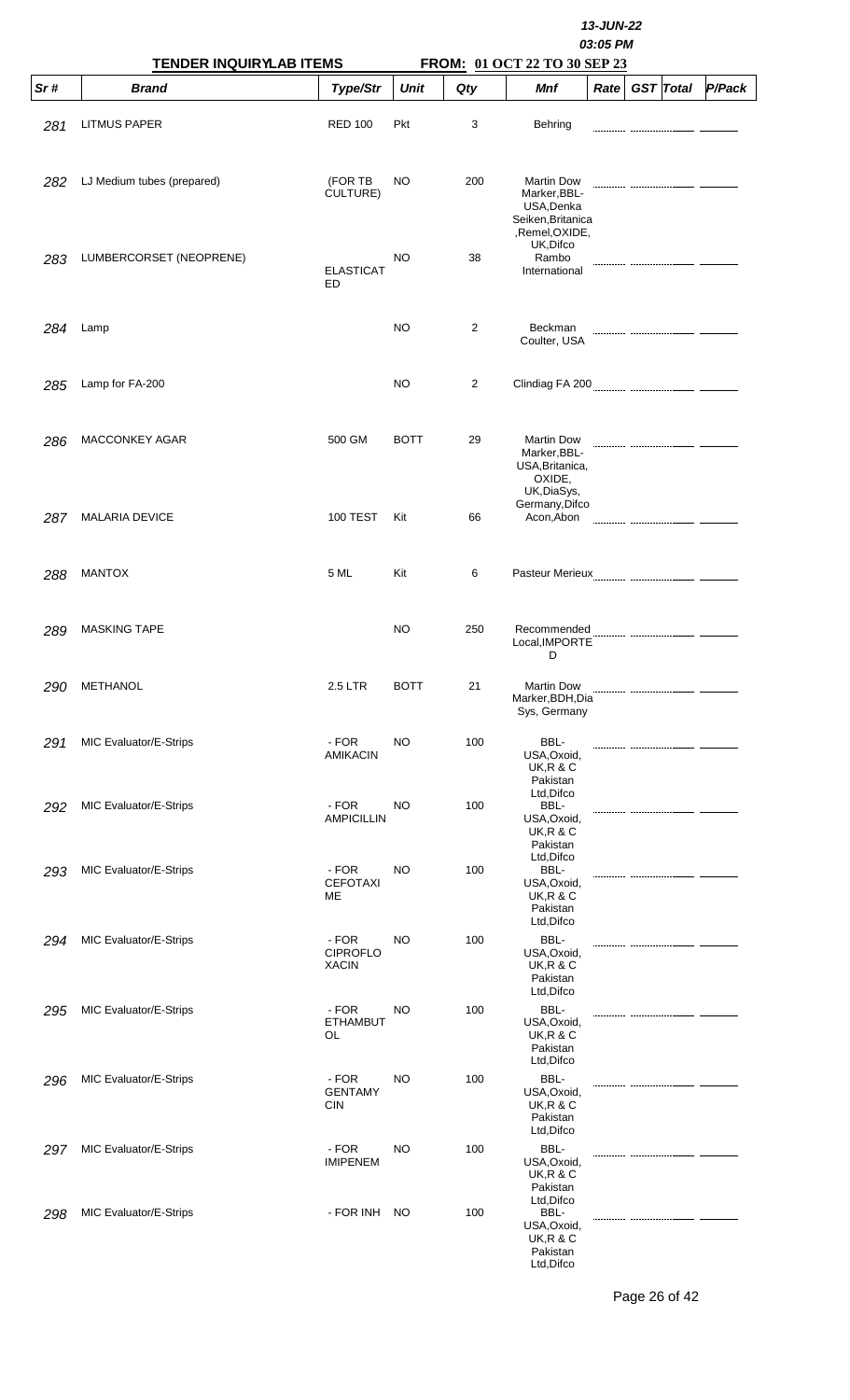|     | <b>TENDER INQUIRYLAB ITEMS</b> |                                | 13-JUN-22<br>03:05 PM<br>FROM: 01 OCT 22 TO 30 SEP 23 |              |                                                                                                                                |                   |  |                  |        |  |  |  |
|-----|--------------------------------|--------------------------------|-------------------------------------------------------|--------------|--------------------------------------------------------------------------------------------------------------------------------|-------------------|--|------------------|--------|--|--|--|
| Sr# | <b>Brand</b>                   | Type/Str                       | <b>Unit</b>                                           | Qty          | Mnf                                                                                                                            | Rate <sub>1</sub> |  | <b>GST</b> Total | P/Pack |  |  |  |
| 299 | MIC Evaluator/E-Strips         | - FOR<br>LINEZOLIV             | NO                                                    | 100          | BBL-<br>USA, Oxoid,<br><b>UK, R &amp; C</b><br>Pakistan                                                                        |                   |  |                  |        |  |  |  |
| 300 | MIC Evaluator/E-Strips         | - FOR<br><b>PENCILLIN</b>      | NO.                                                   | 100          | Ltd, Difco<br>BBL-<br>USA, Oxoid,<br><b>UK, R &amp; C</b><br>Pakistan                                                          |                   |  |                  |        |  |  |  |
| 301 | MIC Evaluator/E-Strips         | - FOR<br><b>RIFAMPICI</b><br>N | NO                                                    | 100          | Ltd, Difco<br>BBL-<br>USA, Oxoid,<br><b>UK, R &amp; C</b><br>Pakistan<br>Ltd, Difco                                            |                   |  |                  |        |  |  |  |
| 302 | MIC Evaluator/E-Strips         | - FOR<br>VANCOMY<br><b>CIN</b> | NO.                                                   | 100          | BBL-<br>USA, Oxoid,<br><b>UK, R &amp; C</b><br>Pakistan<br>Ltd, Difco                                                          |                   |  |                  |        |  |  |  |
| 303 | <b>MICRO PIPETTE</b>           | 10-100 UL                      | NO.                                                   | $\mathbf{1}$ | Lab<br>System, Bioscin<br>e<br>Korea, DIAMAT                                                                                   |                   |  |                  |        |  |  |  |
| 304 | <b>MICRO PIPETTE</b>           | 100-500 UL NO                  |                                                       | 5            | Ε,<br>UK, Dragonlab<br>Lab<br>System, Bioscin<br>e<br>Korea, DIAMAT<br>Е,                                                      |                   |  |                  |        |  |  |  |
| 305 | MICRO TUBE (PLASTIC CUP)       | 1.5 ML<br>(1X1000)             | Pkt                                                   | 15000        | UK, Dragonlab<br>China                                                                                                         |                   |  |                  |        |  |  |  |
| 306 | MONTOUX TEST (PPD VIAL OF 10)  |                                | Kit                                                   | $\mathbf 1$  | Recommended<br>Local                                                                                                           |                   |  |                  |        |  |  |  |
| 307 | MTB PCR with extraction        | 50 TEST                        | Kit                                                   | 1            | GeneProof<br>a.s., Sacace,<br>Italy, ROCHE                                                                                     |                   |  |                  |        |  |  |  |
| 308 | <b>MULLER HINTON AGAR</b>      | 500 GM                         | Pkt                                                   | 20           | <b>Martin Dow</b><br>Marker, BBL-<br>USA, Britanica, C<br>ondalab<br>Spain, OXIDE,                                             |                   |  |                  |        |  |  |  |
| 309 | MULTISTIX (SELF STICK)         | 100 TESTS BOTT                 |                                                       | 658          | UK, Difco<br>GERMANY,US<br>A,DIRU-<br>NETHERLAND,<br>UK, CHUNGDO                                                               |                   |  |                  |        |  |  |  |
| 310 | MULTISTIX URS-10 STRIP         |                                | <b>BOTT</b>                                           | 15           | RANDOX,<br>UK, Recommen<br>ded Local, AIMS<br><b>TRADING</b><br><b>CORPORATIO</b><br>N<br>LTD, ROCHE, Ac<br>on-<br>USA, CHUNGD |                   |  |                  |        |  |  |  |
| 311 | Manitol Salt Agar              | 500 GM                         | Pkt                                                   | $\mathbf{1}$ | O,Biotech                                                                                                                      |                   |  |                  |        |  |  |  |
| 312 | <b>Mast Bacteritest</b>        |                                |                                                       | 11           | <b>Martin Dow</b><br>Marker, BBL-<br>USA, Mast,<br>UK, Britanica, Dif                                                          |                   |  |                  |        |  |  |  |
| 313 | Methyline Blue                 | 25 GM                          | <b>BOTT</b>                                           | 2            | $_{\rm CO}$<br><b>Martin Dow</b><br>Marker                                                                                     |                   |  |                  |        |  |  |  |
| 314 | Micodot T.B Serology           | 30 TESTS                       | <b>BOTT</b>                                           | 7            | nded<br>Local, Abon, Acc<br>u Check                                                                                            |                   |  |                  |        |  |  |  |
| 315 | Micodot T.B Serology           | <b>DEVICE</b>                  | NO.                                                   | 80           | nded<br>Local, Abon, Acc<br>u Check                                                                                            |                   |  |                  |        |  |  |  |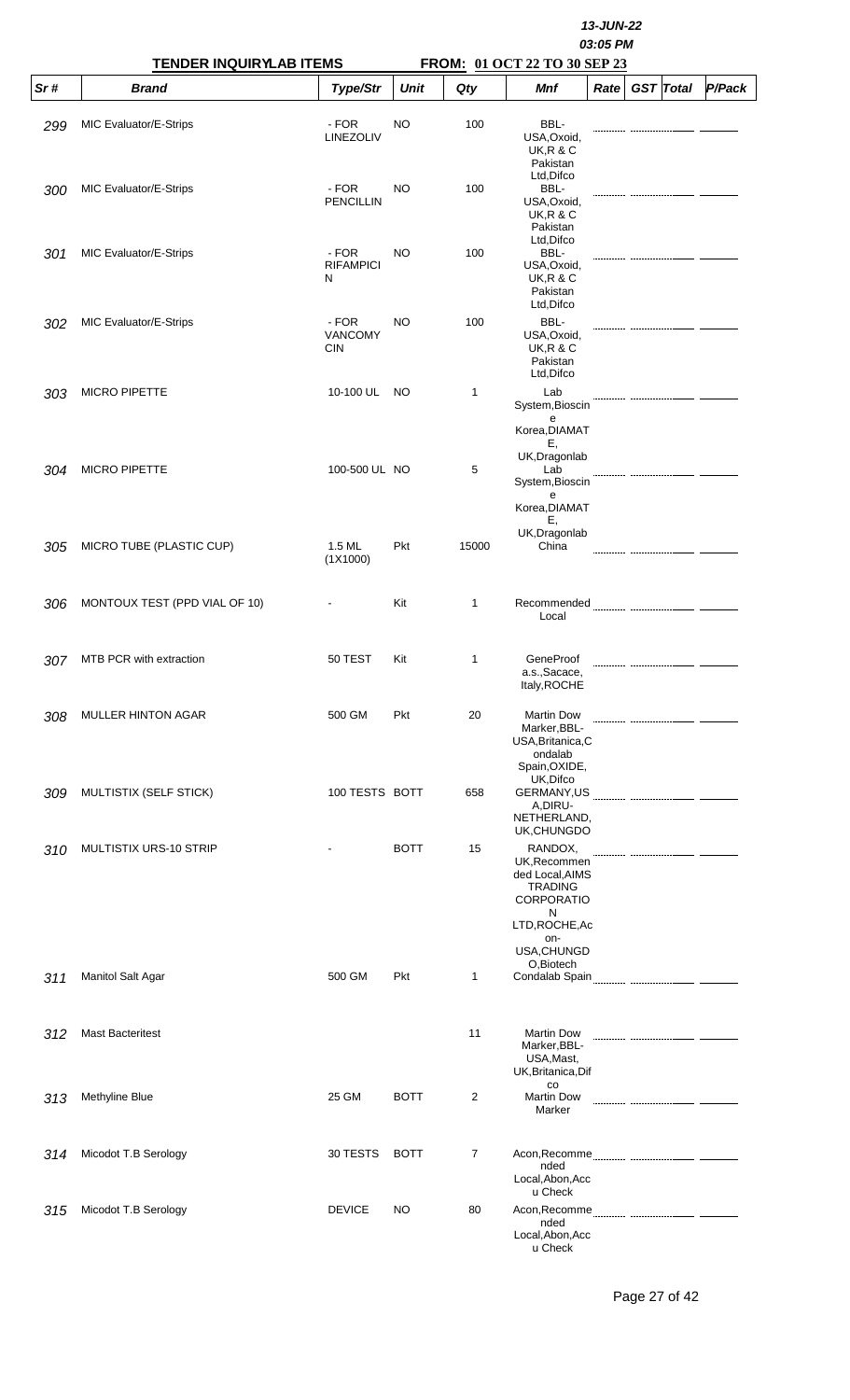|     |                                                |                                                                         | 13-JUN-22<br>03:05 PM<br>FROM: 01 OCT 22 TO 30 SEP 23 |                   |                                                                                                         |      |  |                  |        |  |  |  |  |
|-----|------------------------------------------------|-------------------------------------------------------------------------|-------------------------------------------------------|-------------------|---------------------------------------------------------------------------------------------------------|------|--|------------------|--------|--|--|--|--|
| Sr# | <b>TENDER INQUIRYLAB ITEMS</b><br><b>Brand</b> | Type/Str                                                                | <b>Unit</b>                                           | Qty               | Mnf                                                                                                     | Rate |  | <b>GST</b> Total | P/Pack |  |  |  |  |
| 316 | Multi Calibrator (System Calibrator)           | 20 X 5 ML                                                               | Kit                                                   | 1                 | Beckman<br>Coulter, USA /<br>Ireland                                                                    |      |  |                  |        |  |  |  |  |
| 317 | <b>NUTRIENT AGAR</b>                           | 500 GM                                                                  | <b>BOTT</b>                                           | 502               | <b>Martin Dow</b><br>Marker, OXIDE,<br>UK                                                               |      |  |                  |        |  |  |  |  |
| 318 | Na CI K REAGENT PACK                           | 800 ML                                                                  | <b>BOTT</b>                                           | $12 \overline{ }$ | <b>MEDICA</b>                                                                                           |      |  |                  |        |  |  |  |  |
| 319 | OCCULT BLOOD TEST                              | <b>100 TEST</b>                                                         | Kit                                                   | 3                 | Mast, UK, US.<br>DIAGNOST, Mar<br>tin Dow<br>Marker, Vitros, C<br>enogenic, OXID                        |      |  |                  |        |  |  |  |  |
| 320 | OIL CEDAR WOOD                                 | 250 ML                                                                  | <b>BOTT</b>                                           | 3                 | E, UK, Difco<br><b>Martin Dow</b><br>Marker, DiaSys,<br>Germany                                         |      |  |                  |        |  |  |  |  |
| 321 | On Call Plus Strips                            | PKT OF 25 Pkt                                                           |                                                       | 82                | Acon-USA                                                                                                |      |  |                  |        |  |  |  |  |
| 322 | On Call Plus Strips                            | PKT OF 50 Pkt                                                           |                                                       | 140               | Acon-USA                                                                                                |      |  |                  |        |  |  |  |  |
| 323 | PCR REACTION TUBES 0.1 ML                      | 1000                                                                    | <b>BOX</b>                                            | 13                | <b>EXTRAGENE</b><br>USA, Extra<br>Gene                                                                  |      |  |                  |        |  |  |  |  |
| 324 | PETRI DISHES                                   | 100 MM                                                                  | NO                                                    | 1020              | Greiner Lab                                                                                             |      |  |                  |        |  |  |  |  |
| 325 | PETRI DISHES                                   | ALL SIZES NO<br><b>GLASS</b>                                            |                                                       | 432               | Greiner Lab                                                                                             |      |  |                  |        |  |  |  |  |
| 326 | PETRI DISHES                                   | <b>DISPOSAB</b><br>LE                                                   | <b>PAIR</b>                                           | 18240             | Greiner Lab                                                                                             |      |  |                  |        |  |  |  |  |
|     | On Required Basis FFH Rawalpindi               |                                                                         |                                                       | 18240             |                                                                                                         |      |  |                  |        |  |  |  |  |
| 327 | PH PAPER                                       |                                                                         | <b>NO</b>                                             | 1                 | China                                                                                                   |      |  |                  |        |  |  |  |  |
| 328 | PLASTIC TEST TUBE                              |                                                                         | NO                                                    | 42216             | ED                                                                                                      |      |  |                  |        |  |  |  |  |
| 329 | PLASTIC TEST TUBE                              | 12X75                                                                   | NO                                                    | 90000             | ED                                                                                                      |      |  |                  |        |  |  |  |  |
| 330 | PLASTIC TEST TUBE                              | 3 ML                                                                    | NO                                                    | 26000             | ED                                                                                                      |      |  |                  |        |  |  |  |  |
| 331 | PREGNANCY TEST.                                | <b>100 TEST</b>                                                         | Kit                                                   | 13                | ,Acon,Omega-<br>UK, MORWELL<br>DIAGMICS, Abo<br>n, Accu<br>Check, Distinct-                             |      |  |                  |        |  |  |  |  |
| 332 | PREGNANCY TEST.                                | <b>100 TEST</b><br>(LATEX<br><b>AGGLUTIN</b><br><b>ATION</b><br>METHOD) | Kit                                                   | 2                 | <b>USA</b><br>,Acon,Omega-<br>UK, MORWELL<br>DIAGMICS, Abo<br>n, Accu<br>Check, Distinct-<br><b>USA</b> |      |  |                  |        |  |  |  |  |
| 333 | PREGNANCY TEST.                                | 50 TEST                                                                 | Kit                                                   | 109               | ,Acon,Omega-<br>UK, MORWELL<br>DIAGMICS, Abo<br>n, Accu<br>Check, Distinct-<br>USA                      |      |  |                  |        |  |  |  |  |

Page 28 of 42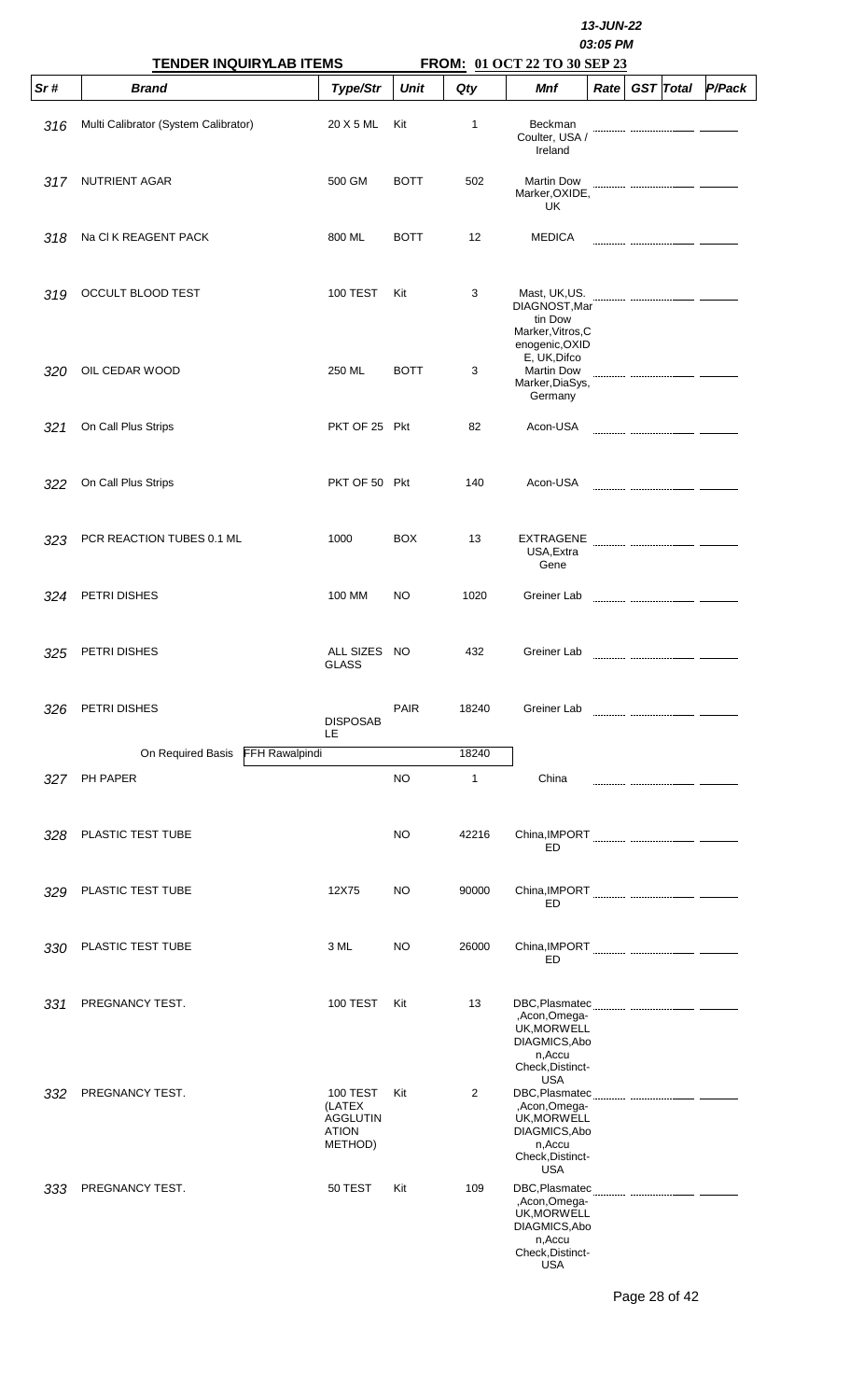|     | <b>TENDER INQUIRYLAB ITEMS</b>           |                        | 13-JUN-22<br>03:05 PM<br>FROM: 01 OCT 22 TO 30 SEP 23 |                |                                                                                                                                                                                      |                   |  |                  |        |  |  |  |
|-----|------------------------------------------|------------------------|-------------------------------------------------------|----------------|--------------------------------------------------------------------------------------------------------------------------------------------------------------------------------------|-------------------|--|------------------|--------|--|--|--|
| Sr# | <b>Brand</b>                             | Type/Str               | <b>Unit</b>                                           | Qty            | Mnf                                                                                                                                                                                  | Rate <sup>2</sup> |  | <b>GST</b> Total | P/Pack |  |  |  |
| 334 | PROTHROMBIN TIME                         | 1ML X 10               | <b>VIAL</b>                                           | 4              | lot, USA, Sigma,<br>Human, Biomeri<br>ux, Weiner                                                                                                                                     |                   |  |                  |        |  |  |  |
| 335 | PROTHROMBIN TIME                         | 40 ML                  | Kit                                                   | 6              | lot, USA, Sigma,<br>Human, Biomeri<br>ux, Weiner                                                                                                                                     |                   |  |                  |        |  |  |  |
| 336 | PROTHROMBIN TIME                         | 5X5 ML                 | Kit                                                   | 2              | lot, USA, Sigma,<br>Human, Biomeri<br>ux, Weiner                                                                                                                                     |                   |  |                  |        |  |  |  |
| 337 | PROTHROMBIN TIME                         | 6X2 ML                 | Kit                                                   | 64             | lot, USA, Sigma,<br>Human, Biomeri<br>ux, Weiner                                                                                                                                     |                   |  |                  |        |  |  |  |
| 338 | PROTHROMBIN TIME                         | VIAL OF 2 VIAL<br>ML   |                                                       | 600            | lot, USA, Sigma,<br>Human, Biomeri<br>ux, Weiner                                                                                                                                     |                   |  |                  |        |  |  |  |
| 339 | PT (NA Citrate) Vacutainer               | 1.8ML                  |                                                       | 4400           | Med, xinle<br>china, BD                                                                                                                                                              |                   |  |                  |        |  |  |  |
| 340 | PT (NA Citrate) Vacutainer               | 2.5ML                  | NO.                                                   | 35000          | Med, xinle<br>china, BD                                                                                                                                                              |                   |  |                  |        |  |  |  |
| 341 | PT (NA Citrate) Vacutainer               | 2ML                    |                                                       | 1600           | Med, xinle<br>china, BD                                                                                                                                                              |                   |  |                  |        |  |  |  |
| 342 | PT (Na citrate) Tube                     | 2ML                    | NO.                                                   | 400            | al                                                                                                                                                                                   |                   |  |                  |        |  |  |  |
| 343 | PTTK/APTT                                |                        | Kit                                                   | $\overline{2}$ | <b>Martin Dow</b><br>Marker, RANDO<br>Х,<br>UK, Sigma, ROC                                                                                                                           |                   |  |                  |        |  |  |  |
| 344 | Phosphorus.                              | 100 ML                 | Kit                                                   | 20             | HE, Human<br>BioSystems S.<br>A Spain, Martin                                                                                                                                        |                   |  |                  |        |  |  |  |
|     | On Required Basis<br><b>FFH Peshawar</b> |                        |                                                       | $\overline{4}$ | Dow<br>Marker, Scherin<br>g, Awareness<br>Tech Inc<br>USA, DiaSys,<br>Germany, Dialab<br>Austria, ROCHE<br>,Stanbio,<br>USA, Pioneer,<br>USA, Bio<br>System<br>Chemistry<br>Analyzer |                   |  |                  |        |  |  |  |
| 345 | Pippett Jester                           | $0.5 - 10$ UL          | NO                                                    | 1              | Eurodiagnostic,<br>Socorex                                                                                                                                                           |                   |  |                  |        |  |  |  |
| 346 | Poly Valent Anti Serum to Shigella       | <b>DYSENTER</b><br>IAE | <b>VIAL</b>                                           | 1              | Oxoid,<br>UK, Pasteur, Difc<br>о                                                                                                                                                     |                   |  |                  |        |  |  |  |
| 347 | Poly Valent Anti Serum to Shigella       | FLEXNERII VIAL         |                                                       | 1              | Oxoid,<br>UK, Pasteur, Difc<br>o                                                                                                                                                     |                   |  |                  |        |  |  |  |
| 348 | Poly Valent Anti Serum to Shigella       | <b>SGA</b>             | <b>VIAL</b>                                           | 1              | Oxoid,<br>UK, Pasteur, Difc<br>o                                                                                                                                                     |                   |  |                  |        |  |  |  |
| 349 | Poly Valent Anti Serum to Shigella       | SONNEII                | <b>VIAL</b>                                           | 1              | Oxoid,<br>UK, Pasteur, Difc<br>о                                                                                                                                                     |                   |  |                  |        |  |  |  |
| 350 | Potassium Hydroxide                      |                        | Pkt                                                   | 1              | <b>Martin Dow</b><br>Marker                                                                                                                                                          |                   |  |                  |        |  |  |  |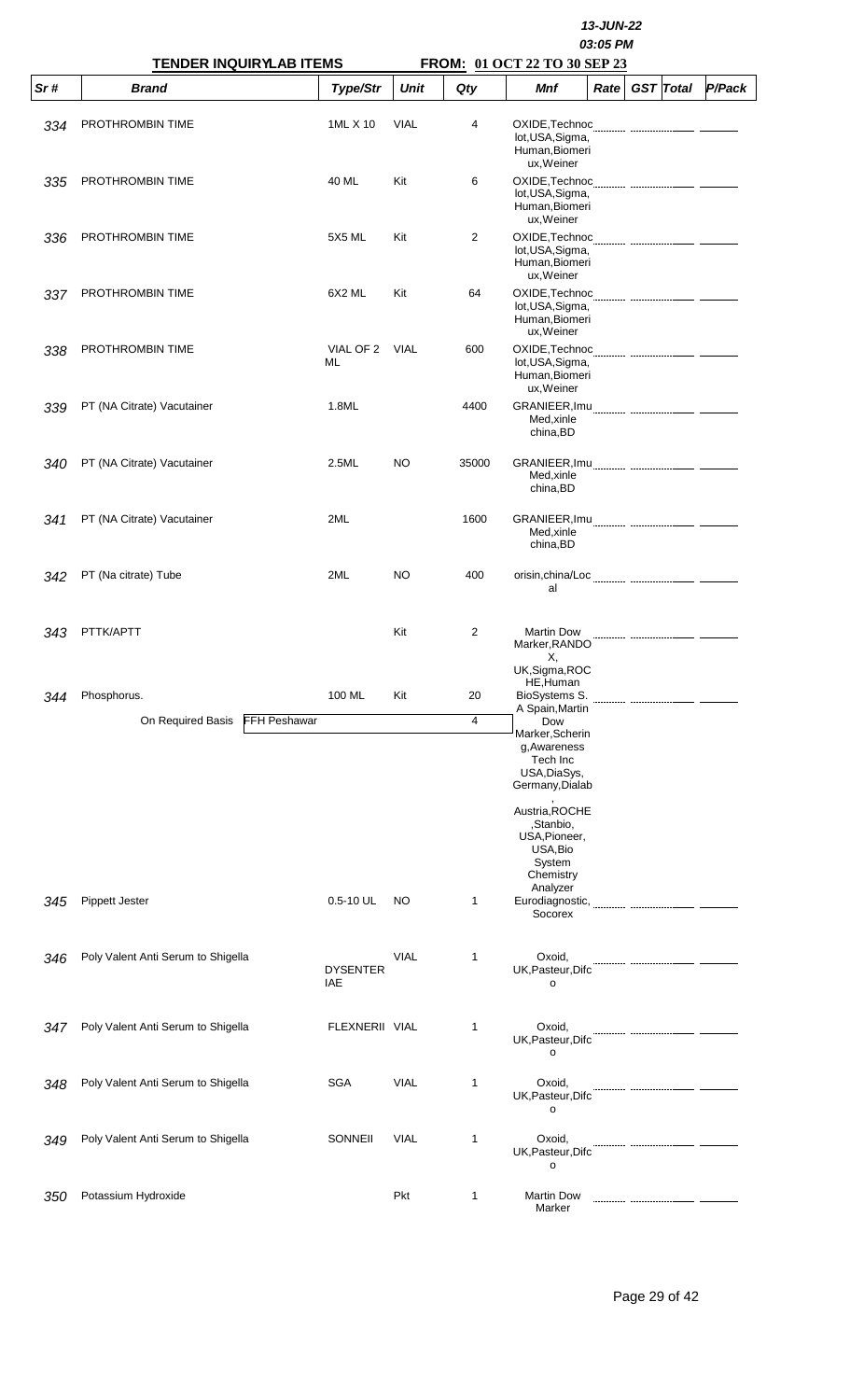|     |                                                                  |                       |                            |             |                | 13-JUN-22<br>03:05 PM<br>FROM: 01 OCT 22 TO 30 SEP 23                                                                   |      |  |                  |        |  |  |  |
|-----|------------------------------------------------------------------|-----------------------|----------------------------|-------------|----------------|-------------------------------------------------------------------------------------------------------------------------|------|--|------------------|--------|--|--|--|
| Sr# | <b>TENDER INQUIRYLAB ITEMS</b><br><b>Brand</b>                   |                       | Type/Str                   | <b>Unit</b> | Qty            | <b>Mnf</b>                                                                                                              | Rate |  | <b>GST</b> Total | P/Pack |  |  |  |
| 351 | Printing Paper fro Abacus 380 Haematology<br>Analyzer            |                       |                            | <b>ROLL</b> | 76             | DIATRON,<br><b>HUNGARY</b>                                                                                              |      |  |                  |        |  |  |  |
| 352 | Quadruple Blood Bags                                             |                       |                            | NO          | 100            | Japan Medical                                                                                                           |      |  |                  |        |  |  |  |
|     | On Required Basis                                                | <b>FFH Rawalpindi</b> |                            |             | 100            | Supply Co. Ltd                                                                                                          |      |  |                  |        |  |  |  |
| 353 | <b>Quantiferon TB Gold</b>                                       |                       |                            | Kit         | 12             | <b>QIAGEN NV</b><br>Germany                                                                                             |      |  |                  |        |  |  |  |
| 354 | <b>RATEST KIT</b>                                                |                       | 100 TESTS Kit              |             | 35             | A                                                                                                                       |      |  |                  |        |  |  |  |
|     | On Required Basis                                                | <b>FFH Rawalpindi</b> |                            |             | 20             | Spain,Omega,M<br>artin Dow<br>Marker, Plasmat<br>ec,AIMS<br><b>TRADING</b><br><b>CORPORATIO</b><br>N<br>LTD, Human, Bio |      |  |                  |        |  |  |  |
| 355 | RA Factor (Calibrator)                                           |                       | CAT NO.<br>31116 1X3<br>ML | Kit         | 3              | tech<br>Scientific<br>Technical Corp.<br>(Pvt) Ltd                                                                      |      |  |                  |        |  |  |  |
|     | On Required Basis<br>RA Factor Quantitative Method with Standard | FFH Peshawar          | 106 TEST / -               |             | 4<br>19        | (Biosystem), Bio<br>System<br><b>Chemistry Auto</b><br>Analyzer                                                         |      |  |                  |        |  |  |  |
| 356 |                                                                  |                       | KIT                        |             |                | <b>BioSystem</b><br><b>Chemistry Auto</b><br>Analyzer, Huma                                                             |      |  |                  |        |  |  |  |
|     | On Required Basis                                                | <b>FFH Peshawar</b>   |                            |             | $\overline{4}$ | n, Diagnostica<br>Automation<br><b>USA</b>                                                                              |      |  |                  |        |  |  |  |
| 357 | RETIC SOLUTION                                                   |                       | 100 ML                     | <b>BOTT</b> | 1              | <b>Martin Dow</b><br>Marker                                                                                             |      |  |                  |        |  |  |  |
| 358 | <b>Reagent Pack</b>                                              |                       | 750 ML                     | Pkt         | 4              | Diamond<br>Diagnostic, Elite<br>Pharma                                                                                  |      |  |                  |        |  |  |  |
| 359 | Rheumatoid factor IgA ELISA (RF-IgA)                             |                       |                            | Kit         | 4              | <b>IMMCO</b><br>Diagnostics -<br>USA, DSL,<br>USA, AMP,<br>AUSTRIA, INOV<br>A Diagnostica -                             |      |  |                  |        |  |  |  |
| 360 | S D AMIKACIN                                                     |                       | DISC-                      | <b>NO</b>   | 5050           | <b>USA</b><br><b>Martin Dow</b><br>Marker, BBL-<br>USA, Britanica,<br>OXIDE,                                            |      |  |                  |        |  |  |  |
| 361 | S D AMPILCILLIN                                                  |                       | <b>DISC</b>                | NO          | 5250           | UK, Difco<br><b>Martin Dow</b><br>Marker, BBL-<br>USA, Britanica,<br>OXIDE,                                             |      |  |                  |        |  |  |  |
| 362 | S D AUGMENTIN                                                    |                       | DISC-                      | NO          | 5400           | UK, Difco<br><b>Martin Dow</b><br>Marker, BBL-<br>USA, Britanica,<br>OXIDE,                                             |      |  |                  |        |  |  |  |
| 363 | S D AZTREONAM                                                    |                       | <b>DISC</b>                | <b>NO</b>   | 3250           | UK, Difco<br>OXIDE, UK                                                                                                  |      |  |                  |        |  |  |  |
| 364 | S D BACITRACIN                                                   |                       | DISC-                      | NO          | 500            | OXIDE, UK                                                                                                               |      |  |                  |        |  |  |  |
| 365 | S D CEFIXIME                                                     |                       | <b>DISC</b>                | <b>NO</b>   | 150            | <b>OXIDE</b>                                                                                                            |      |  |                  |        |  |  |  |
| 366 | S D CEFTRIAXONE                                                  |                       | <b>DISC</b>                | NO          | 6650           | <b>OXIDE</b>                                                                                                            |      |  |                  |        |  |  |  |
| 367 | S D CHLORAMPHENICOL                                              |                       | DISC-                      | NO          | 2500           | <b>Martin Dow</b><br>Marker, BBL-<br>USA, Britanica,<br>OXIDE,<br>UK, Difco                                             |      |  |                  |        |  |  |  |

Page 30 of 42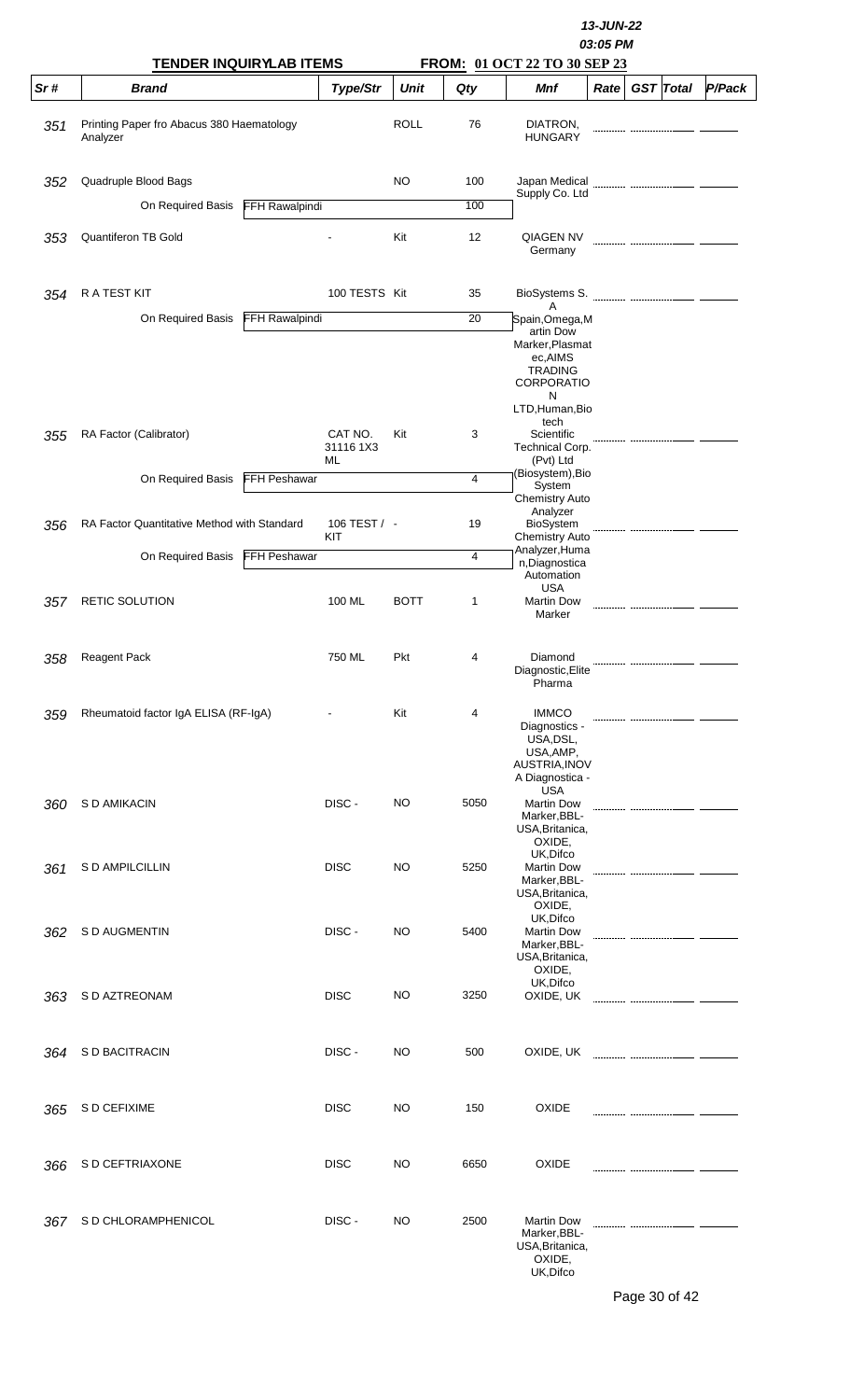|     | <b>TENDER INQUIRYLAB ITEMS</b>   |                       |             |             | 13-JUN-22<br>03:05 PM<br>FROM: 01 OCT 22 TO 30 SEP 23 |                                                        |      |  |                  |        |  |  |
|-----|----------------------------------|-----------------------|-------------|-------------|-------------------------------------------------------|--------------------------------------------------------|------|--|------------------|--------|--|--|
| Sr# | <b>Brand</b>                     |                       | Type/Str    | <b>Unit</b> | Qty                                                   | Mnf                                                    | Rate |  | <b>GST</b> Total | P/Pack |  |  |
| 368 | S D CIPROFLOXACIN.               |                       | DISC-       | <b>NO</b>   | 8400                                                  | BBL-<br>USA, Britanica,<br>OXIDE,<br>UK, Difco         |      |  |                  |        |  |  |
| 369 | S D CLAFORAN/CEFOTAXINE          |                       | DISC-       | <b>NO</b>   | 4150                                                  | BBL-<br>USA, Britanica,<br>OXIDE,<br>UK, Difco         |      |  |                  |        |  |  |
| 370 | S D CLARITHROMYCIN               |                       | <b>DISC</b> | NO          | 150                                                   | OXIDE, UK                                              |      |  |                  |        |  |  |
| 371 | S D Cefoxitin                    |                       | <b>DISC</b> | NO          | 3750                                                  | BBL-<br>USA, Oxoid,<br>UK, Difco                       |      |  |                  |        |  |  |
| 372 | S D DOXYCYCLIN                   |                       | DISC-       | NO          | 4725                                                  | BBL-<br>USA, Britanica,<br>OXIDE,<br>UK, Difco         |      |  |                  |        |  |  |
| 373 | S D ERYTHROMYCIN                 |                       | DISC-       | NO          | 250                                                   | BBL-<br>USA, Britanica,<br>OXIDE,<br>UK, Difco         |      |  |                  |        |  |  |
| 374 | S D FACTOR                       |                       | DISC V      | NO          | 100                                                   | <b>Martin Dow</b><br>Marker, BBL-                      |      |  |                  |        |  |  |
|     | On Required Basis                | FFH Rawalpindi        |             |             | 100                                                   | USA, Denka<br>Seiken,Britanica<br>,OXIDE,<br>UK, Difco |      |  |                  |        |  |  |
| 375 | S D FACTOR                       |                       | DISC X      | <b>NO</b>   | 100                                                   | <b>Martin Dow</b><br>Marker, BBL-                      |      |  |                  |        |  |  |
|     | On Required Basis                | <b>FFH Rawalpindi</b> |             |             | 100                                                   | USA, Denka<br>Seiken,Britanica<br>,OXIDE,<br>UK, Difco |      |  |                  |        |  |  |
| 376 | S D FORTUM D E.                  |                       | DISC-       | NO          | 5100                                                  | OXIDE, UK                                              |      |  |                  |        |  |  |
| 377 | S D FOSFOMYCIN                   |                       | DISC-       | <b>NO</b>   | 3250                                                  | BBL-<br>USA, Britanica,<br>OXIDE,<br>UK, Difco         |      |  |                  |        |  |  |
| 378 | S D FURADANTIN (Nitrofuraantoin) |                       | DISC-       | NO          | 3500                                                  | BBL-<br>USA, Britanica,<br>OXIDE,<br>UK, Difco         |      |  |                  |        |  |  |
| 379 | S D FUSIDIC                      |                       | <b>DISC</b> | NO          | 50                                                    | OXIDE, UK                                              |      |  |                  |        |  |  |
| 380 | S D GENTAMYCIN.                  |                       | <b>DISC</b> | NO          | 7225                                                  | OXIDE, BBL-<br>USA, Britanica, D<br>ifco               |      |  |                  |        |  |  |
| 381 | S D IMIPENEM                     |                       | DISC-       | <b>NO</b>   | 6100                                                  | OXIDE, BBL-<br>USA, Britanica, D<br>ifco               |      |  |                  |        |  |  |
| 382 | S D IMP-IMIPENEM                 |                       | <b>DISC</b> | NO          | 250                                                   | OXIDE, UK                                              |      |  |                  |        |  |  |
| 383 | S D LEVOFLOXACIN                 |                       | <b>DISC</b> | NO          | 150                                                   | OXIDE, UK                                              |      |  |                  |        |  |  |
| 384 | S D Linzolid                     |                       | 30UG        | <b>NO</b>   | 2500                                                  | BBL-<br>USA, Oxoid,<br>UK, Difco                       |      |  |                  |        |  |  |
| 385 | S D Linzolid                     |                       | <b>DISC</b> | NO          | 100                                                   | BBL-<br>USA, Oxoid,<br>UK, Difco                       |      |  |                  |        |  |  |
| 386 | S D MEROPENAM                    |                       | <b>DISC</b> | <b>NO</b>   | 150                                                   | <b>OXIDE</b>                                           |      |  |                  |        |  |  |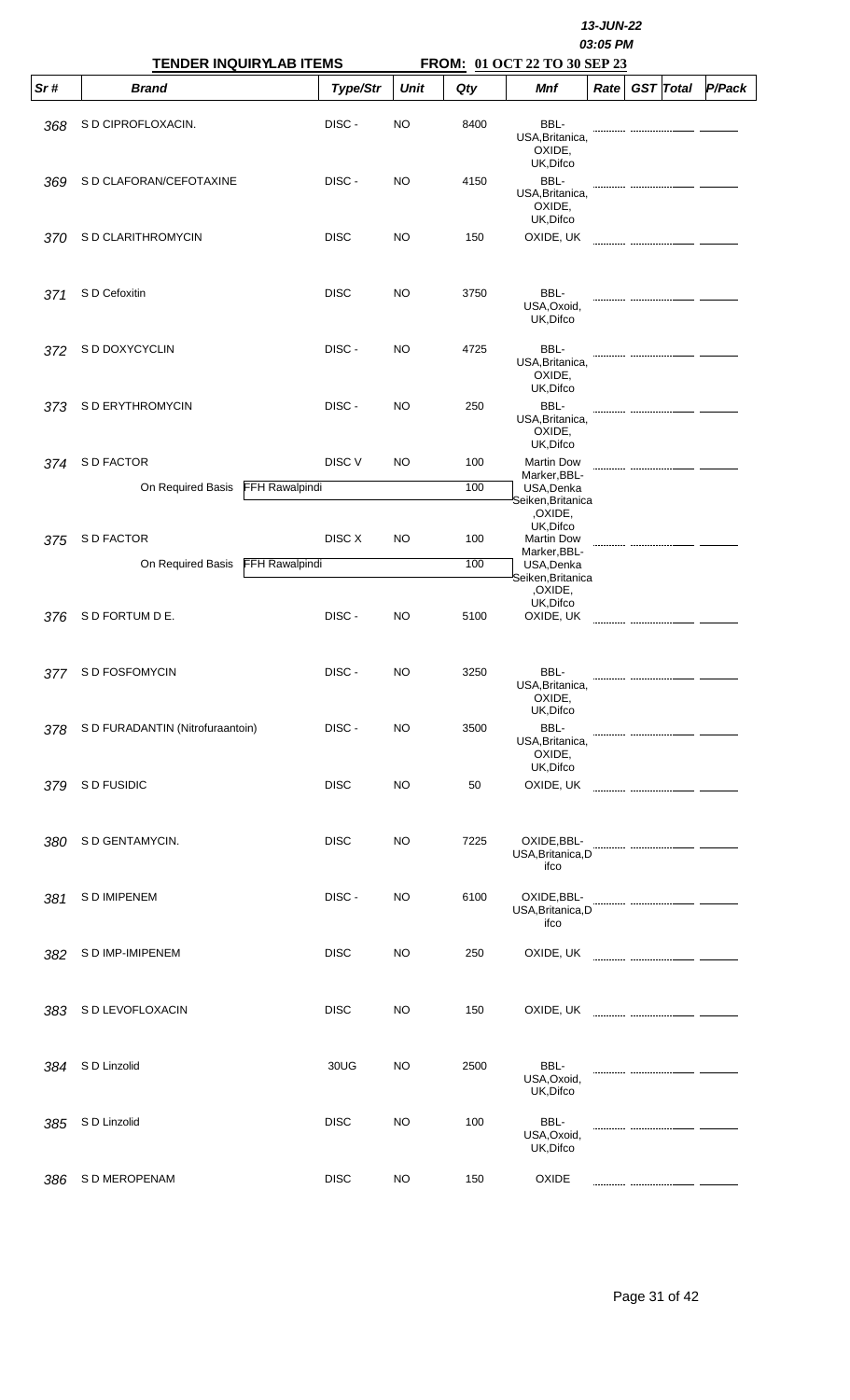|     | <b>TENDER INQUIRYLAB ITEMS</b>             |               |             |      |                                                                |      |  |                  |               |
|-----|--------------------------------------------|---------------|-------------|------|----------------------------------------------------------------|------|--|------------------|---------------|
| Sr# | <b>Brand</b>                               | Type/Str      | <b>Unit</b> | Qty  | FROM: 01 OCT 22 TO 30 SEP 23<br>Mnf                            | Rate |  | <b>GST</b> Total | <b>P/Pack</b> |
| 387 | S D METHICILINE                            | DISC-         | NO          | 600  | BBL-<br>USA, Britanica,<br>OXIDE,<br>UK, Difco                 |      |  |                  |               |
| 388 | S D MINOCYCLINE                            | <b>DISC</b>   | NO          | 2500 | OXIDE, BBL-<br>USA, Britanica, D<br>ifco                       |      |  |                  |               |
| 389 | S D MOXIFLOXACIN                           | <b>DISC</b>   | NO          | 100  | OXIDE, UK                                                      |      |  |                  |               |
| 390 | S D NORFLOXACIN                            | DISC-         | NO          | 500  | BBL-<br>USA, Britanica,<br>OXIDE,<br>UK, Difco                 |      |  |                  |               |
| 391 | S D Nitrofurantion                         | <b>DISC</b>   | NO          | 250  | OXIDE, UK                                                      |      |  |                  |               |
| 392 | S D OFLOXACIN                              | <b>DISC</b>   | NO          | 100  | <b>OXIDE</b>                                                   |      |  |                  |               |
| 393 | S D OPTOCHIN                               | DISC-         | NO          | 500  | <b>Martin Dow</b><br>Marker, BBL-<br>USA, Britanica,<br>OXIDE, |      |  |                  |               |
| 394 | S D PENICILLIN                             | DISC-         | <b>NO</b>   | 3250 | UK, Difco<br>BBL-<br>USA, Britanica,<br>OXIDE,<br>UK, Difco    |      |  |                  |               |
| 395 | S D PIPRICILLIN                            | DISC-         | <b>NO</b>   | 250  | OXIDE, UK                                                      |      |  |                  |               |
|     | 396 SD SEPTRAN                             | DISC-         | <b>NO</b>   | 6850 | BBL-<br>USA, Britanica,<br>OXIDE,<br>UK, Difco                 |      |  |                  |               |
| 397 | S D Sulphamethox                           | <b>DISC</b>   | <b>NO</b>   | 250  | OXIDE, UK                                                      |      |  |                  |               |
| 398 | S D TETCOPLANIN TEC-30                     | DISC-         | <b>NO</b>   | 100  | BBL-<br>USA, Britanica,<br>OXIDE,<br>UK, Difco                 |      |  |                  |               |
| 399 | S D Tazocin                                | <b>DISC</b>   | <b>NO</b>   | 100  | OXIDE                                                          |      |  |                  |               |
| 400 | S D VANCOMYCIN.                            | DISC-         | NO          | 5250 | BBL-<br>USA, Britanica,<br>OXIDE,<br>UK, Difco                 |      |  |                  |               |
| 401 | S D Vanomycin                              | <b>DISC</b>   | <b>NO</b>   | 100  | BBL-<br>USA, OXIDE, Brit<br>anica, Difco                       |      |  |                  |               |
| 402 | S D ZINACEF                                | DISC-         | <b>NO</b>   | 3650 | OXIDE, UK                                                      |      |  |                  |               |
| 403 | SABOURAUD'S AGAR                           |               | <b>GRAM</b> | 500  | BBL-<br>USA, Britanica,<br>OXIDE,<br>UK, Difco                 |      |  |                  |               |
| 404 | SALMINILA SHIGELLA AGAR                    |               | <b>GRAM</b> | 504  | Britania, Martin<br>Dow<br>Marker, BBL-<br>USA, Difco/USA,     |      |  |                  |               |
| 405 | SALMOURELLA ANTISERA (O,H,A,B,VI)          | 4 VIAL        | Kit         | 2    | OXIDE, UK<br>Denka<br>Seiken, BIORED                           |      |  |                  |               |
|     | <b>FFH Rawalpindi</b><br>On Required Basis |               |             | 2    | ,OXIDE, UK                                                     |      |  |                  |               |
| 406 | SAMPLE CUPS                                | PK OF<br>1000 | Pkt         | 3    | <b>Martin Dow</b><br>Marker, BioSyst<br>ems S.A                |      |  |                  |               |
|     | On Required Basis<br><b>FFH Rawalpindi</b> |               |             | 160  | Spain, Dade<br>Behring, Dimens<br>ion, Greiner                 |      |  |                  |               |

Page 32 of 42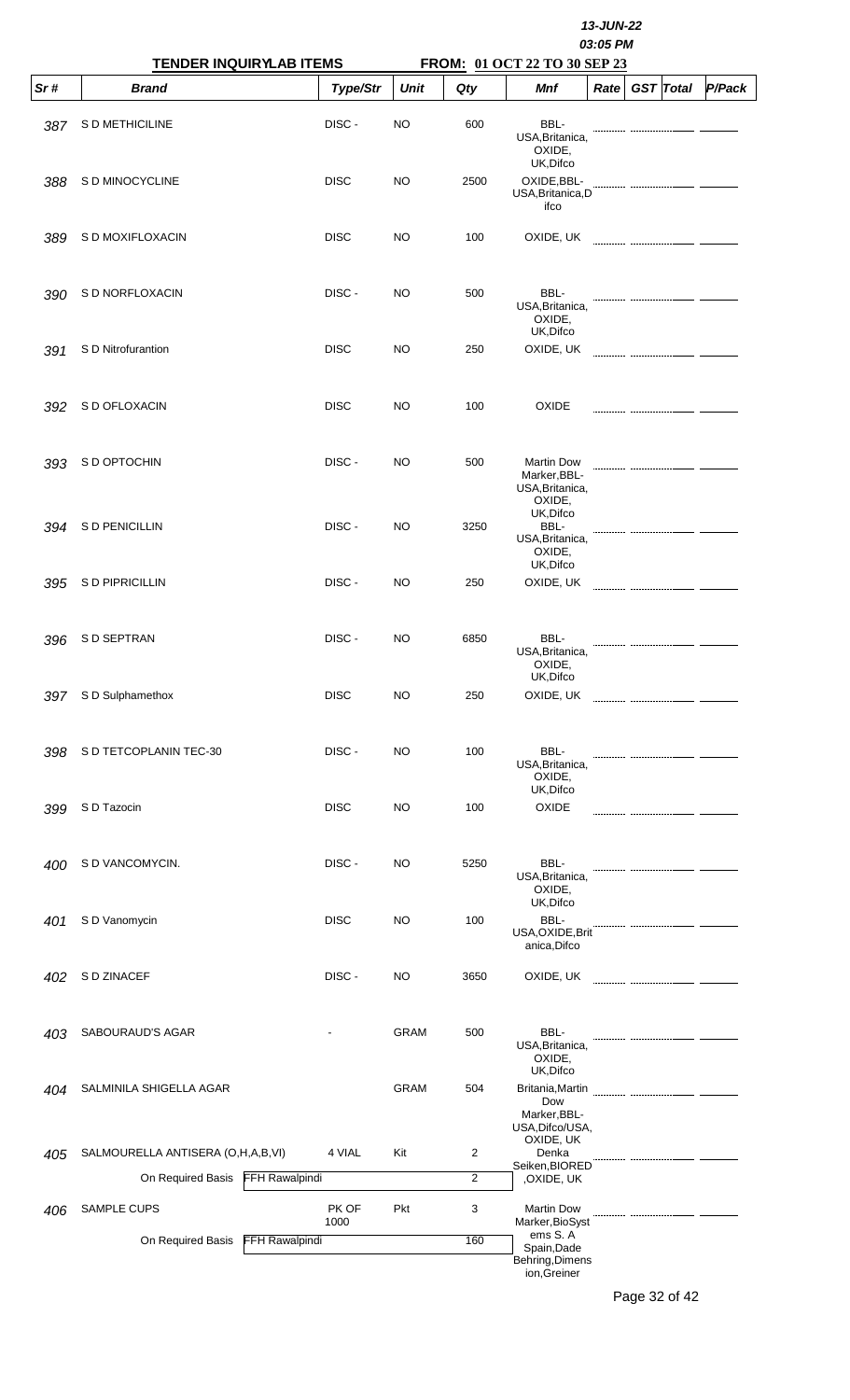|     | <b>TENDER INQUIRYLAB ITEMS</b>                               |                            |             |      | FROM: 01 OCT 22 TO 30 SEP 23                                                                                                                                                                      |      |                  |        |
|-----|--------------------------------------------------------------|----------------------------|-------------|------|---------------------------------------------------------------------------------------------------------------------------------------------------------------------------------------------------|------|------------------|--------|
| Sr# | <b>Brand</b>                                                 | Type/Str                   | <b>Unit</b> | Qty  | <b>Mnf</b>                                                                                                                                                                                        | Rate | <b>GST</b> Total | P/Pack |
|     |                                                              |                            |             |      | Lab, BioSystem<br><b>Chemistry Auto</b><br>Analyzer, Dade<br>Behring /<br>Siemens, ROCH<br>Е                                                                                                      |      |                  |        |
| 407 | SAMPLE CUPS                                                  | PKT OF<br>500              | Pkt         | 2    | <b>Martin Dow</b><br>Marker, BioSyst<br>ems S.A<br>Spain, Dade<br>Behring, Dimens<br>ion, Greiner<br>Lab, BioSystem<br><b>Chemistry Auto</b><br>Analyzer, Dade<br>Behring /<br>Siemens, ROCH<br>Е |      |                  |        |
| 408 | SAMPLE TRANSPORT CUP                                         | 1.5 ML                     | Pkt         | 6    | Recommended<br>Local, ROCHE                                                                                                                                                                       |      |                  |        |
| 409 | SARS - COV-2                                                 | PCR KIT<br><b>100 TEST</b> | Kit         | 125  | Gene<br>Proof, Abbott, Ro<br>che Pak Pvt Ltd                                                                                                                                                      |      |                  |        |
|     | <b>FFH Rawalpindi</b><br>On Required Basis                   |                            |             | 125  |                                                                                                                                                                                                   |      |                  |        |
| 410 | <b>SCLAV PPD TEST</b>                                        |                            | <b>TEST</b> | 6    | Biocine, Sanofi-<br>Pasteur, Dot<br>Diagnostics                                                                                                                                                   |      |                  |        |
| 411 | SENSITIVITY AGAR                                             | CC 500<br><b>GRM</b>       | <b>BOTT</b> | 3    | <b>Martin Dow</b><br>Marker, DiaSys,<br>Germany                                                                                                                                                   |      |                  |        |
| 412 | SGPT.                                                        | 14820<br>10X25 ML          | Kit         | 3    | <b>Martin Dow</b><br>Marker, RANDO<br>X, UK, DiaSys,<br>Germany, ROC<br>HE                                                                                                                        |      |                  |        |
|     | 413 SGPT.                                                    | 500 ML                     | Kit         | 10   | <b>Martin Dow</b><br>Marker, RANDO<br>X, UK, DiaSys,<br>Germany, ROC<br>HE                                                                                                                        |      |                  |        |
| 414 | SODIUM CITRATE                                               | (FOR ESR) BOTT             |             | 9000 | Mercury<br>China, Recomm<br>ended Local                                                                                                                                                           |      |                  |        |
| 415 | SODIUM CITRATE                                               | <b>TUBES</b>               | <b>TUBE</b> | 1212 | Mercury<br>China, Recomm<br>ended Local                                                                                                                                                           |      |                  |        |
| 416 | SS-A kit                                                     | (RO) ELISA Kit             |             | 1    | <b>IMMCO</b><br>Diagnostics -<br>USA, DSL,<br>USA, Eurroimun,<br>Germany, AMP<br>Diag, DRG Intl,<br>USA, Eurodiagn<br>ostica/Astra<br>Italy, Eurodiagno<br>stic, Astra                            |      |                  |        |
| 417 | SS-B kit                                                     | (LA) ELISA Kit             |             | 1    | DSL,<br>USA, IMMCO<br>Diagnostics -<br>USA, Eurroimun,<br>Germany, AMP<br>Diag, DRG Intl,<br>USA, Eurodiagn<br>ostica/Astra<br>Italy, Eurodiagno<br>stic, Astra                                   |      |                  |        |
| 418 | STAIN CRYSTAL VIOLET                                         | LIQ -                      | <b>BOTT</b> | 2    | P.D.H.                                                                                                                                                                                            |      |                  |        |
| 419 | STAIN NAPHTHOL ASD ACETATE                                   |                            | Kit         | 1    | Sigma                                                                                                                                                                                             |      |                  |        |
|     | <b>ESTERACE (NSE)</b><br>On Required Basis<br>FFH Rawalpindi |                            |             | 1    |                                                                                                                                                                                                   |      |                  |        |
| 420 | STAIN PERIODIC ACID SCHIFF (PAS)                             | 100 GM                     | Kit         | 1    | Sigma                                                                                                                                                                                             |      |                  |        |
|     | On Required Basis FFH Rawalpindi                             |                            |             | 1    |                                                                                                                                                                                                   |      |                  |        |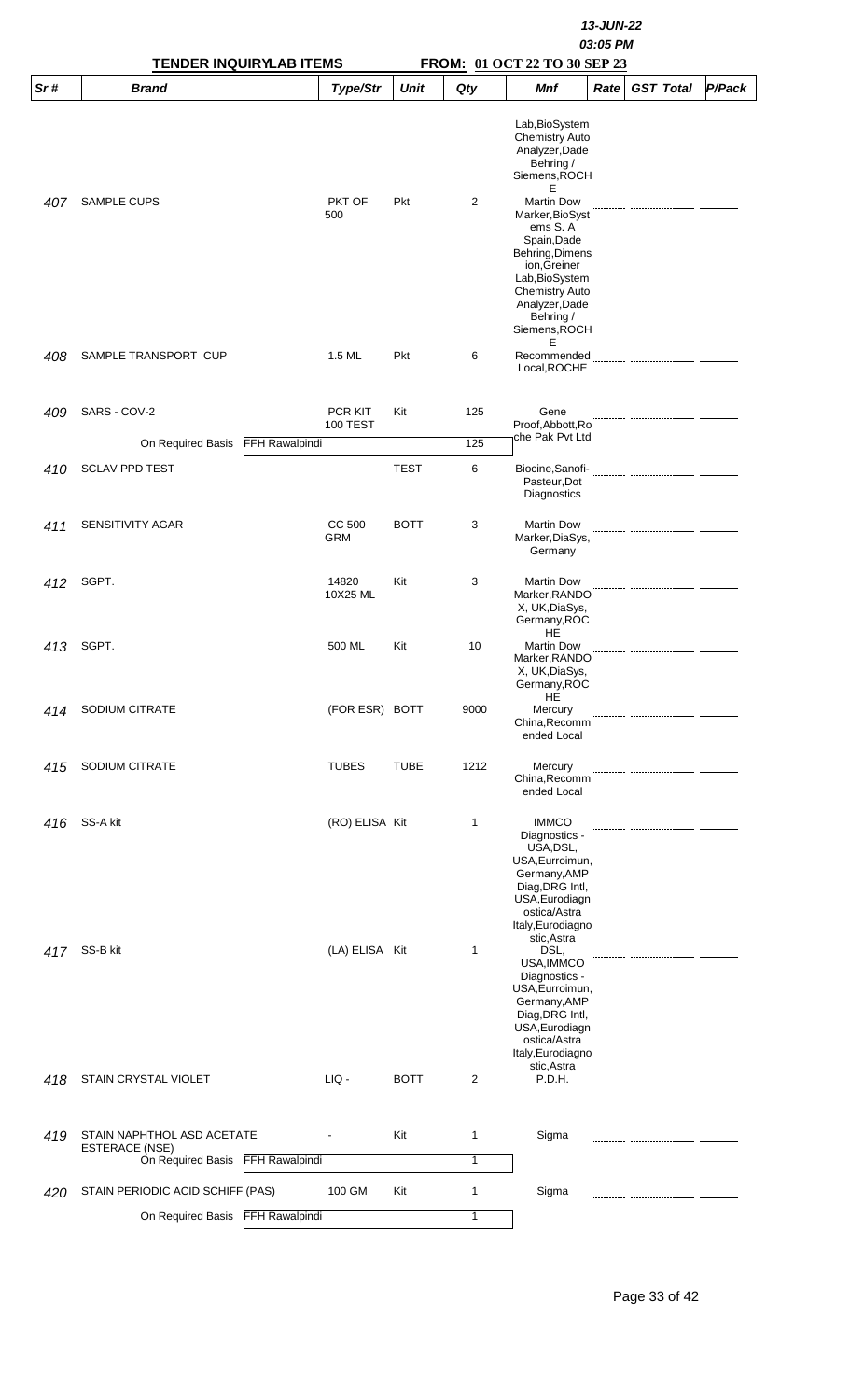|     | <b>TENDER INQUIRYLAB ITEMS</b>          |                       |                                 |             |                | 13-JUN-22<br>03:05 PM<br>FROM: 01 OCT 22 TO 30 SEP 23 |                   |  |                  |               |  |  |
|-----|-----------------------------------------|-----------------------|---------------------------------|-------------|----------------|-------------------------------------------------------|-------------------|--|------------------|---------------|--|--|
| Sr# | <b>Brand</b>                            |                       | Type/Str                        | <b>Unit</b> | Qty            | Mnf                                                   | Rate <sub>1</sub> |  | <b>GST</b> Total | <b>P/Pack</b> |  |  |
| 421 | STICK SWAB CULTURE STERILIZED           |                       |                                 | NO          | 12352          | Local, OXIDE,<br>UK                                   |                   |  |                  |               |  |  |
| 422 | <b>STROMATOLIZER</b>                    |                       | WH<br>(SYSMEX)<br>500 ML        | <b>BOTT</b> | 62             |                                                       |                   |  |                  |               |  |  |
|     | On Required Basis                       | <b>FFH Lahore</b>     |                                 |             | 75             |                                                       |                   |  |                  |               |  |  |
| 423 | <b>SUDAN BLACK</b>                      |                       | $\blacksquare$                  | Kit         | $\overline{2}$ | Sigma, Merck<br>Dow<br>Pharmaceutical<br>S            |                   |  |                  |               |  |  |
| 424 | SYSMEX E-CHECK CONTROL                  |                       | LIQ LOW<br>1.5 ML               | <b>VIAL</b> | 14             | Sysmex                                                |                   |  |                  |               |  |  |
| 425 | SYSMEX E-CHECK CONTROL                  |                       | LIQ.<br><b>NORMAL</b><br>1.5 ML | <b>VIAL</b> | 14             | Sysmex                                                |                   |  |                  |               |  |  |
| 426 | Safranin Stain Bott 500 ml              |                       |                                 | <b>BOTT</b> | 2              | <b>Martin Dow</b><br>Marker                           |                   |  |                  |               |  |  |
| 427 | Salmonella Anti Sera                    |                       | "H" (I)                         | <b>VIAL</b> | 2              | <b>BIORED</b>                                         |                   |  |                  |               |  |  |
|     | On Required Basis                       | FFH Rawalpindi        |                                 |             | $\overline{2}$ |                                                       |                   |  |                  |               |  |  |
| 428 | Salmonella Anti Sera                    |                       | "H"<br>POLYVALE<br>NT           | <b>VIAL</b> | 2              | <b>BIORED</b>                                         |                   |  |                  |               |  |  |
|     | On Required Basis                       | FFH Rawalpindi        |                                 |             | 2              |                                                       |                   |  |                  |               |  |  |
| 429 | Salmonella Anti Sera                    |                       | "О"<br>POLYVALE<br>NT.          | VIAL        | $\overline{2}$ | <b>BIORED</b>                                         |                   |  |                  |               |  |  |
|     | On Required Basis FFH Rawalpindi        |                       |                                 |             | 2              |                                                       |                   |  |                  |               |  |  |
| 430 | Simmon Citrate                          |                       | 500 GM                          | <b>BOTT</b> | $\overline{c}$ | <b>Martin Dow</b><br>Marker                           |                   |  |                  |               |  |  |
| 431 | Spermatozoa Count Solution              |                       | 250 ML                          | <b>BOTT</b> | 2              | Medline                                               |                   |  |                  |               |  |  |
| 432 | Stain AFB (ZN)                          |                       | SET OF 3                        | Kit         | 5              | Recommended                                           |                   |  |                  |               |  |  |
|     | On Required Basis                       | FFH Rawalpindi        |                                 |             | 5              | Local, Diachem                                        |                   |  |                  |               |  |  |
| 433 | Stain AFB (ZN)                          |                       | LIQ 3X500<br>ML                 |             | 2              | Local, Diachem                                        |                   |  |                  |               |  |  |
|     |                                         |                       |                                 |             |                |                                                       |                   |  |                  |               |  |  |
| 434 | Stain Acid Phosphatase ACP              |                       | LIQ 10X10<br>ML                 | Kit         | 1              | Sigma                                                 |                   |  |                  |               |  |  |
| 435 | Stain Leukocyte Alkline Phosphate (LAP) |                       | LIQ -                           | Kit         | 2              | Sigma                                                 |                   |  |                  |               |  |  |
|     | On Required Basis                       | <b>FFH Rawalpindi</b> |                                 |             | 2              |                                                       |                   |  |                  |               |  |  |
| 436 | <b>Staining Reticulocyg</b>             |                       |                                 | <b>NO</b>   | 1              | Local                                                 |                   |  |                  |               |  |  |
| 437 | Standard A                              |                       | 470 ML                          | <b>BOTT</b> | 6              |                                                       |                   |  |                  |               |  |  |
| 438 | Standard B                              |                       | 140 ML                          | <b>BOTT</b> | 6              |                                                       |                   |  |                  |               |  |  |
| 439 | Stool Container                         |                       | <b>WITH</b><br>SPOON            | <b>NO</b>   | 2000           | Local                                                 |                   |  |                  |               |  |  |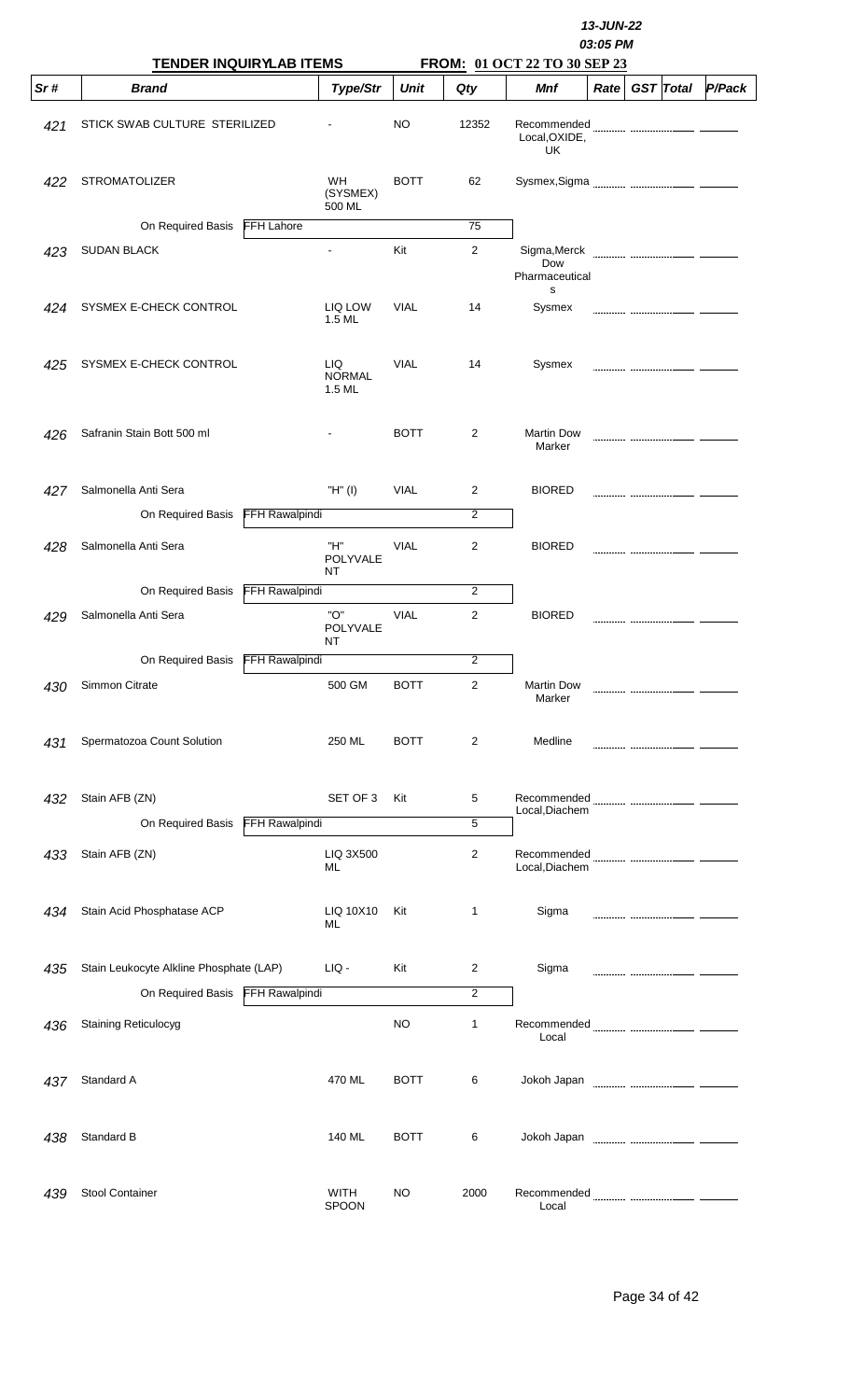|     |                                                                | 13-JUN-22<br>03:05 PM       |             |            |                                                                                                                                                            |      |  |                  |        |  |
|-----|----------------------------------------------------------------|-----------------------------|-------------|------------|------------------------------------------------------------------------------------------------------------------------------------------------------------|------|--|------------------|--------|--|
| Sr# | <b>TENDER INQUIRYLAB ITEMS</b><br><b>Brand</b>                 | Type/Str                    | <b>Unit</b> | Qty        | FROM: 01 OCT 22 TO 30 SEP 23<br>Mnf                                                                                                                        | Rate |  | <b>GST</b> Total | P/Pack |  |
| 440 | Stool Occult Blood                                             | 1X50                        | Kit         | 8          | т                                                                                                                                                          |      |  |                  |        |  |
| 441 | <b>Sugar Bottles</b>                                           | (SODIUM<br>FLOURIDE)        | NO          | 2000       | <b>Martin Dow</b><br>Marker, Recom<br>mended<br>Local, BD                                                                                                  |      |  |                  |        |  |
| 442 | Syringe Cap Stopper                                            | <b>PLASTIC</b>              | NO          | 5000       | Recommended<br>Local                                                                                                                                       |      |  |                  |        |  |
| 443 | T-BILLIBRUBIN                                                  | 4 X 100<br><b>TESTS</b>     | Kit         | 1          | Dade<br>Behring, Dade<br>Behring /<br>Siemens, ROCH<br>Е                                                                                                   |      |  |                  |        |  |
| 444 | T3.                                                            | 25 TEST                     | Pack        | 10         | I-Chroma 2                                                                                                                                                 |      |  |                  |        |  |
| 445 | T4-                                                            | 25 TEST                     | Pack        | 12         | I-Chroma 2                                                                                                                                                 |      |  |                  |        |  |
| 446 | TEST TUBE GLASS                                                | 12X75 MM                    | NO.         | 36000      | China, Pyrex                                                                                                                                               |      |  |                  |        |  |
| 447 | TEST TUBE GLASS                                                | 3"                          | NO          | 2600       | China, Pyrex                                                                                                                                               |      |  |                  |        |  |
| 448 | TEST TUBE GLASS                                                | 3 ML                        | NO          | 16950      | China, Pyrex                                                                                                                                               |      |  |                  |        |  |
| 449 | TEST TUBE GLASS                                                | 4"                          | NO          | 60000      | China, Pyrex                                                                                                                                               |      |  |                  |        |  |
| 450 | TEST TUBE GLASS                                                | 5 ML                        | NO          | 1650       | China, Pyrex                                                                                                                                               |      |  |                  |        |  |
| 451 | TEST TUBE KF + NA 2 EDTA GLUCOSE                               | 2.5 ML                      | NO          | 72975      | ed Local, BD                                                                                                                                               |      |  |                  |        |  |
| 452 | TEST TUBE WITH K3 EDITA (CP)                                   | 2.5 ML                      | NO          | 64083      | BD                                                                                                                                                         |      |  |                  |        |  |
| 453 | TEST TUBE WITH K3 EDITA (CP)                                   | 3 ML                        | NO          | 700        | BD                                                                                                                                                         |      |  |                  |        |  |
| 454 | TEST TUBES WITH OUT STOPPER                                    | 5 ML                        | NO          | 24000      | Recommended<br>Local, BD                                                                                                                                   |      |  |                  |        |  |
| 455 | TEST TUBES WITH STOPPER                                        | 5 ML                        | NO          | 251275     | Recommended<br>Local                                                                                                                                       |      |  |                  |        |  |
| 456 | THERMAL PAPER                                                  | <b>FOR</b><br><b>SYSMEX</b> | <b>ROLL</b> | 276        | Sysmex, Dade<br>Behring, Diamon                                                                                                                            |      |  |                  |        |  |
| 457 | On Required Basis<br><b>FFH Lahore</b><br><b>THERMAL PAPER</b> | <b>SYSMEX</b><br>(LARGE)    | <b>ROLL</b> | 200<br>100 | d<br>Diagnostic, BIO<br>RED, Dade<br>Behring /<br>Siemens, ROCH<br>E, Elite Pharma<br>Sysmex, Dade<br>Behring, Diamon<br>d<br>Diagnostic, BIO<br>RED, Dade |      |  |                  |        |  |
|     |                                                                |                             |             |            | Behring /<br>Siemens, ROCH<br>E, Elite Pharma                                                                                                              |      |  |                  |        |  |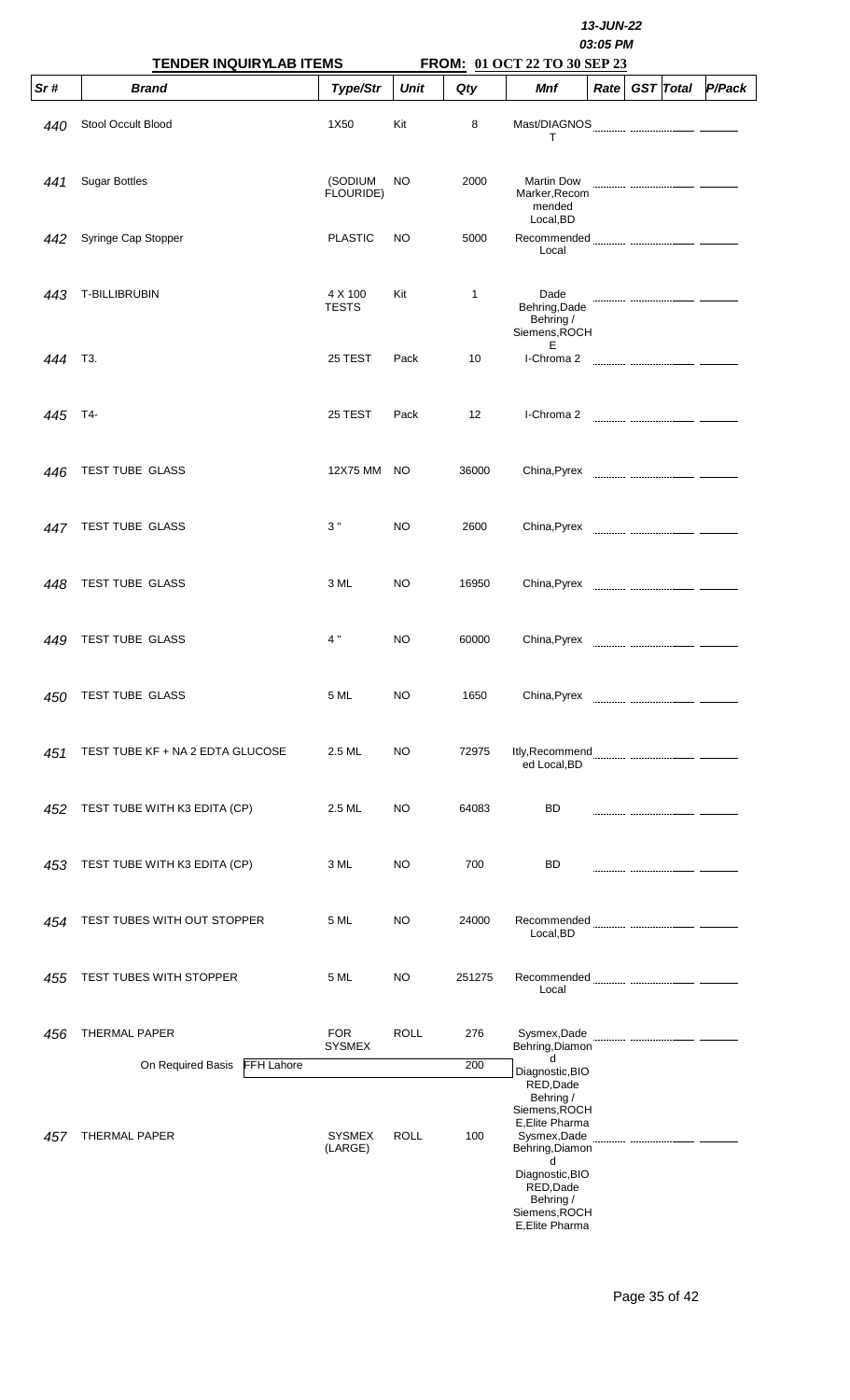|     | <b>TENDER INQUIRYLAB ITEMS</b>   |                       |                                                   |             | 13-JUN-22<br>03:05 PM |                                                                                                                                         |                  |        |
|-----|----------------------------------|-----------------------|---------------------------------------------------|-------------|-----------------------|-----------------------------------------------------------------------------------------------------------------------------------------|------------------|--------|
| Sr# | <b>Brand</b>                     |                       | Type/Str                                          | <b>Unit</b> | Qty                   | FROM: 01 OCT 22 TO 30 SEP 23<br><b>Mnf</b><br>Rate                                                                                      | <b>GST</b> Total | P/Pack |
| 458 | <b>THERMAL PAPER</b>             |                       | <b>SYSMEX</b><br>SMALL)                           | <b>ROLL</b> | 36                    | Sysmex, Dade<br>Behring, Diamon<br>d<br>Diagnostic, BIO                                                                                 |                  |        |
| 459 | THROMBO PLASTIN (SIMPLASTIN)     |                       | 10 X 10 ML Kit                                    |             | 25                    | RED, Dade<br>Behring /<br>Siemens.ROCH<br>E, Elite Pharma<br>Technoclot, Trini<br>ty, Sigma, Biotec                                     |                  |        |
| 460 | TIP YELLOW.                      |                       | 100 UL                                            | <b>Pkt</b>  | 13                    | h                                                                                                                                       |                  |        |
|     |                                  |                       |                                                   |             |                       | R,<br>GERMANY, Kart<br>el, Italy                                                                                                        |                  |        |
| 461 | TIP YELLOW.                      |                       | 500                                               | Pkt         | 202                   | R,<br>GERMANY, Kart                                                                                                                     |                  |        |
| 462 | TIP YELLOW.                      |                       | <b>PACK OF</b><br>1000                            | <b>Pkt</b>  | 178                   | el, Italy<br>R,<br>GERMANY, Kart                                                                                                        |                  |        |
| 463 | <b>TOXOPLASMOSIS</b>             |                       | 100 T                                             | Kit         | 4                     | el, Italy<br><b>Martin Dow</b><br>Marker, Plasmat<br>ec,Human,Biopl                                                                     |                  |        |
| 464 | TREF MICRO PIPPETE TIPS          |                       | <b>YELLOW</b><br><b>PKT OF</b><br>1000            | Pkt         | 54                    | us, GmbH<br>Itly, HTL,<br>POLAND, Reco<br>mmended Local                                                                                 |                  |        |
| 465 | TRIPLE SUGAR IRON AGAR (TSI)     |                       | 500 GM                                            | <b>BOTT</b> | 6                     | <b>Martin Dow</b><br>Marker, BBL-                                                                                                       |                  |        |
|     | On Required Basis FFH Rawalpindi |                       |                                                   |             | $\overline{2}$        | USA, Britanica,<br>OXIDE,                                                                                                               |                  |        |
| 466 | TSH-                             |                       | 25 TEST                                           | Pack        | 24                    | UK, Difco<br>I-Chroma 2                                                                                                                 |                  |        |
| 467 | <b>TYPHIDOT</b>                  |                       | <b>DEVICE</b><br><b>100 TEST</b>                  | Kit         | 96                    | <b>Martin Dow</b><br>Marker, Denka                                                                                                      |                  |        |
|     | On Required Basis                | <b>FFH Rawalpindi</b> |                                                   |             | 32                    | Seiken,ImuMed,<br><b>Bio Diagnostic</b>                                                                                                 |                  |        |
|     |                                  |                       |                                                   |             |                       | Research, Britan<br>ica, OXIDE,<br>UK, SURE-<br>BIO, Difco, Reaz<br>on Diagnostic                                                       |                  |        |
| 468 | <b>TYPHIDOT</b>                  |                       | <b>DEVICES</b><br>PKT OF 40                       | Pkt         | 23                    | <b>Martin Dow</b><br>Marker, Denka<br>Seiken, ImuMed,<br><b>Bio Diagnostic</b><br>Research, Britan<br>ica, OXIDE,<br>UK, SURE-          |                  |        |
| 469 | <b>TYPHIDOT</b>                  |                       | <b>RAPID</b><br>TEST <sub>25</sub><br><b>TEST</b> | Kit         | 26                    | BIO, Difco, Reaz<br>on Diagnostic<br><b>Martin Dow</b><br>Marker, Denka<br>Seiken, ImuMed,<br><b>Bio Diagnostic</b><br>Research, Britan |                  |        |
| 470 | <b>Tarpido Cups</b>              |                       | 1000'S PKT Pkt                                    |             | 24                    | ica, OXIDE,<br>UK, SURE-<br>BIO, Difco, Reaz<br>on Diagnostic<br><b>Martin Dow</b><br>Marker                                            |                  |        |
| 471 | <b>Test Tube Plastic Plain</b>   |                       | WITH CAP NO                                       |             | 2000                  | <b>JMS,ROCHE</b>                                                                                                                        |                  |        |
| 472 | <b>Test Tube Vacutainer</b>      |                       | GEL 4 ML                                          | NO          | 42000                 | <b>GRANIEER</b>                                                                                                                         |                  |        |
| 473 | Test Tube for Sugar (Floride)    |                       |                                                   | NO          | 6000                  | Recommended<br>Local                                                                                                                    |                  |        |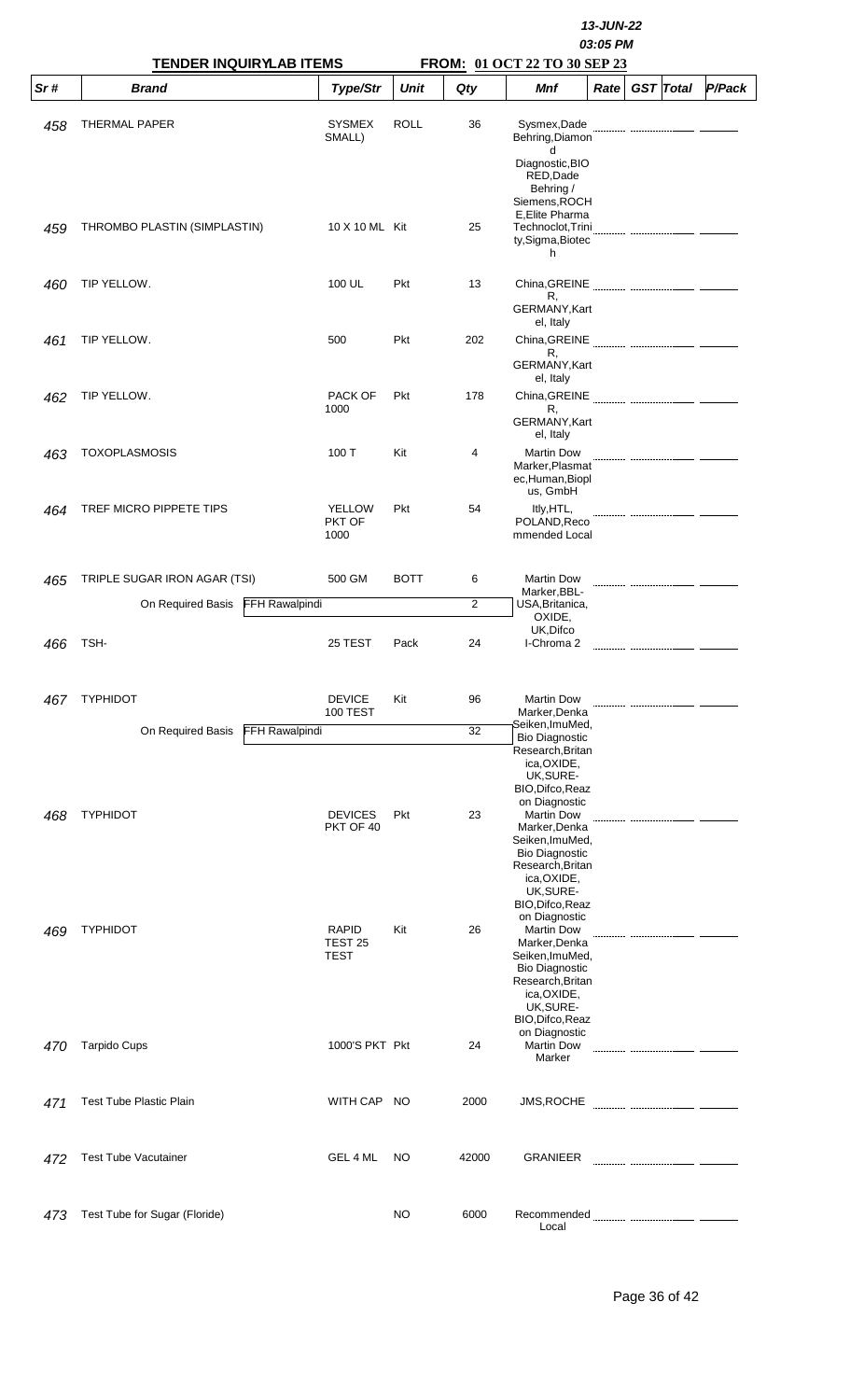|     | <b>TENDER INQUIRYLAB ITEMS</b>           |                            | 13-JUN-22<br>03:05 PM<br>FROM: 01 OCT 22 TO 30 SEP 23 |     |                                                                                                                                                                                    |      |  |                  |        |  |  |  |
|-----|------------------------------------------|----------------------------|-------------------------------------------------------|-----|------------------------------------------------------------------------------------------------------------------------------------------------------------------------------------|------|--|------------------|--------|--|--|--|
| Sr# | <b>Brand</b>                             | Type/Str                   | <b>Unit</b>                                           | Qty | Mnf                                                                                                                                                                                | Rate |  | <b>GST</b> Total | P/Pack |  |  |  |
| 474 | Thermal Paper (Eden i 15)                | 50 MM                      | <b>ROLL</b>                                           | 13  | <b>EDAN</b><br><b>INSTRUMENTS</b><br>, CHINA                                                                                                                                       |      |  |                  |        |  |  |  |
| 475 | Thermal Printing Recording Paper         | 80MM(W) X ROLL<br>20MM (L) |                                                       | 12  | Gem Premier<br>3000 USA, MDX<br>Instruments                                                                                                                                        |      |  |                  |        |  |  |  |
| 476 | Thioglycolate                            | 500 GM                     | <b>BOTT</b>                                           | 4   | USA<br><b>Martin Dow</b><br>Marker                                                                                                                                                 |      |  |                  |        |  |  |  |
| 477 | <b>Total Protein</b>                     | 2X125 ML                   | Kit                                                   | 12  | BioSystems S.<br>A Spain, Martin                                                                                                                                                   |      |  |                  |        |  |  |  |
|     | <b>FFH Peshawar</b><br>On Required Basis |                            |                                                       | 4   | Dow                                                                                                                                                                                |      |  |                  |        |  |  |  |
|     |                                          |                            |                                                       |     | Marker, Dade<br>Behring, BioSyst<br>em Chemistry<br>Auto<br>Analyzer, Dade<br>Behring /<br>Siemens, DiaSy<br>s,<br>Germany, ROC<br>HE                                              |      |  |                  |        |  |  |  |
| 478 | <b>Total Protein</b>                     | 300 ML                     | Kit                                                   | 4   | BioSystems S.<br>A Spain, Martin<br>Dow<br>Marker, Dade<br>Behring, BioSyst<br>em Chemistry<br>Auto<br>Analyzer, Dade<br>Behring /<br>Siemens, DiaSy<br>s,<br>Germany, ROC         |      |  |                  |        |  |  |  |
| 479 | Triglycerides                            | 125 ML                     | Kit                                                   | 28  | HE<br>BioSystems S.<br>A Spain, Martin<br>Dow<br>Marker, Dade<br>Behring, Dade<br>Behring /<br>Siemens, ROCH<br>E,DiaSys,<br>Germany, Bio<br>System<br>Chemistry                   |      |  |                  |        |  |  |  |
| 480 | Triglycerides                            | 12X25 ML                   | Kit                                                   | 2   | Analyzer<br>BioSystems S.<br>A Spain, Martin<br>Dow<br>Marker, Dade<br>Behring, Dade<br>Behring /<br>Siemens, ROCH<br>E,DiaSys,<br>Germany, Bio<br>System<br>Chemistry             |      |  |                  |        |  |  |  |
| 481 | Triglycerides                            | 300 ML                     | Kit                                                   | 12  | Analyzer<br>BioSystems S.<br>A Spain, Martin<br>Dow<br>Marker, Dade<br>Behring, Dade<br>Behring /<br>Siemens, ROCH<br>E,DiaSys,<br>Germany, Bio<br>System<br>Chemistry<br>Analyzer |      |  |                  |        |  |  |  |
| 482 | Triglycerides                            | 500 ML                     | Kit                                                   | 20  | BioSystems S.<br>A Spain, Martin<br>Dow<br>Marker, Dade<br>Behring, Dade<br>Behring /<br>Siemens, ROCH<br>E,DiaSys,<br>Germany, Bio<br>System<br>Chemistry<br>Analyzer             |      |  |                  |        |  |  |  |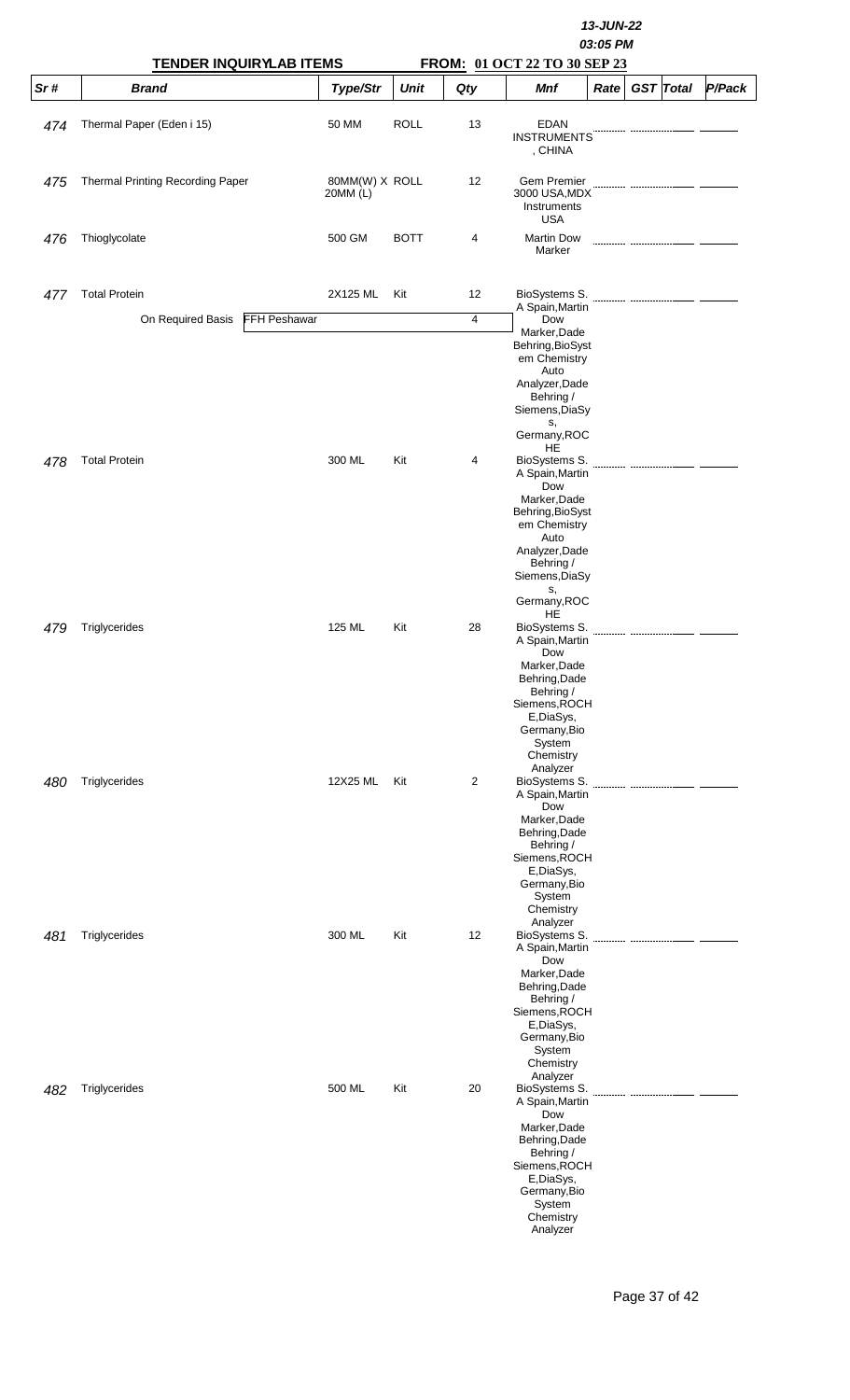|     | <b>TENDER INQUIRYLAB ITEMS</b> |                        |             |      |                                                                                                                                                                                                                                                                            |                |        |
|-----|--------------------------------|------------------------|-------------|------|----------------------------------------------------------------------------------------------------------------------------------------------------------------------------------------------------------------------------------------------------------------------------|----------------|--------|
| Sr# | <b>Brand</b>                   | Type/Str               | <b>Unit</b> | Qty  | FROM: 01 OCT 22 TO 30 SEP 23<br><b>Mnf</b>                                                                                                                                                                                                                                 | Rate GST Total | P/Pack |
| 483 | Trop-T                         | 1 TEST                 | Kit         | 1200 | <b>ROCHE</b>                                                                                                                                                                                                                                                               |                |        |
| 484 | Trop-T                         | 10 TEST                | Kit         | 145  | <b>ROCHE</b>                                                                                                                                                                                                                                                               |                |        |
| 485 | Tubersol (Montox Tuberculin)   | 1 ML 10<br><b>TEST</b> | <b>VIAL</b> | 40   |                                                                                                                                                                                                                                                                            |                |        |
| 486 | <b>Typhoid Device</b>          |                        | NO.         | 2750 |                                                                                                                                                                                                                                                                            |                |        |
| 487 | <b>UREA</b>                    | 100 ML                 | Kit         | 34   | BioSystems S.<br>A Spain, Martin<br>Dow<br>Marker, Dimensi<br>on, Dade<br>Behring, RAND<br>OX, UK, Dade<br>Behring /<br>Siemens, Huma<br>n, ROCHE, DiaS<br>ys,<br>Germany, Dia<br>Lab<br>Austria, Pioneer,<br>USA, Bio<br>System<br>Chemistry<br>Analyzer, Elite           |                |        |
| 488 | <b>UREA</b>                    | 12X 25 ML Kit          |             | 17   | Pharma<br>BioSystems S.<br>A Spain, Martin<br>Dow<br>Marker, Dimensi<br>on, Dade<br>Behring, RAND<br>OX, UK, Dade<br>Behring /<br>Siemens, Huma<br>n, ROCHE, DiaS<br>ys,<br>Germany, Dia<br>Lab<br>Austria, Pioneer,<br>USA, Bio<br>System<br>Chemistry<br>Analyzer, Elite |                |        |
| 489 | <b>UREA</b>                    | 200 ML                 | Kit         | 10   | Pharma<br>BioSystems S.<br>A Spain, Martin<br>Dow<br>Marker, Dimensi<br>on,Dade<br>Behring, RAND<br>OX, UK, Dade<br>Behring /<br>Siemens, Huma<br>n, ROCHE, DiaS<br>ys,<br>Germany, Dia<br>Lab<br>Austria, Pioneer,<br>USA, Bio<br>System<br>Chemistry<br>Analyzer, Elite  |                |        |
| 490 | <b>UREA</b>                    | 5X100 ML               | Kit         | 9    | Pharma<br>BioSystems S.<br>A Spain, Martin<br>Dow<br>Marker, Dimensi<br>on,Dade<br>Behring, RAND<br>OX, UK, Dade<br>Behring /<br>Siemens, Huma<br>n, ROCHE, DiaS<br>ys,<br>Germany, Dia<br>Lab<br>Austria, Pioneer,<br>USA, Bio<br>System                                  | Page 38 of 42  |        |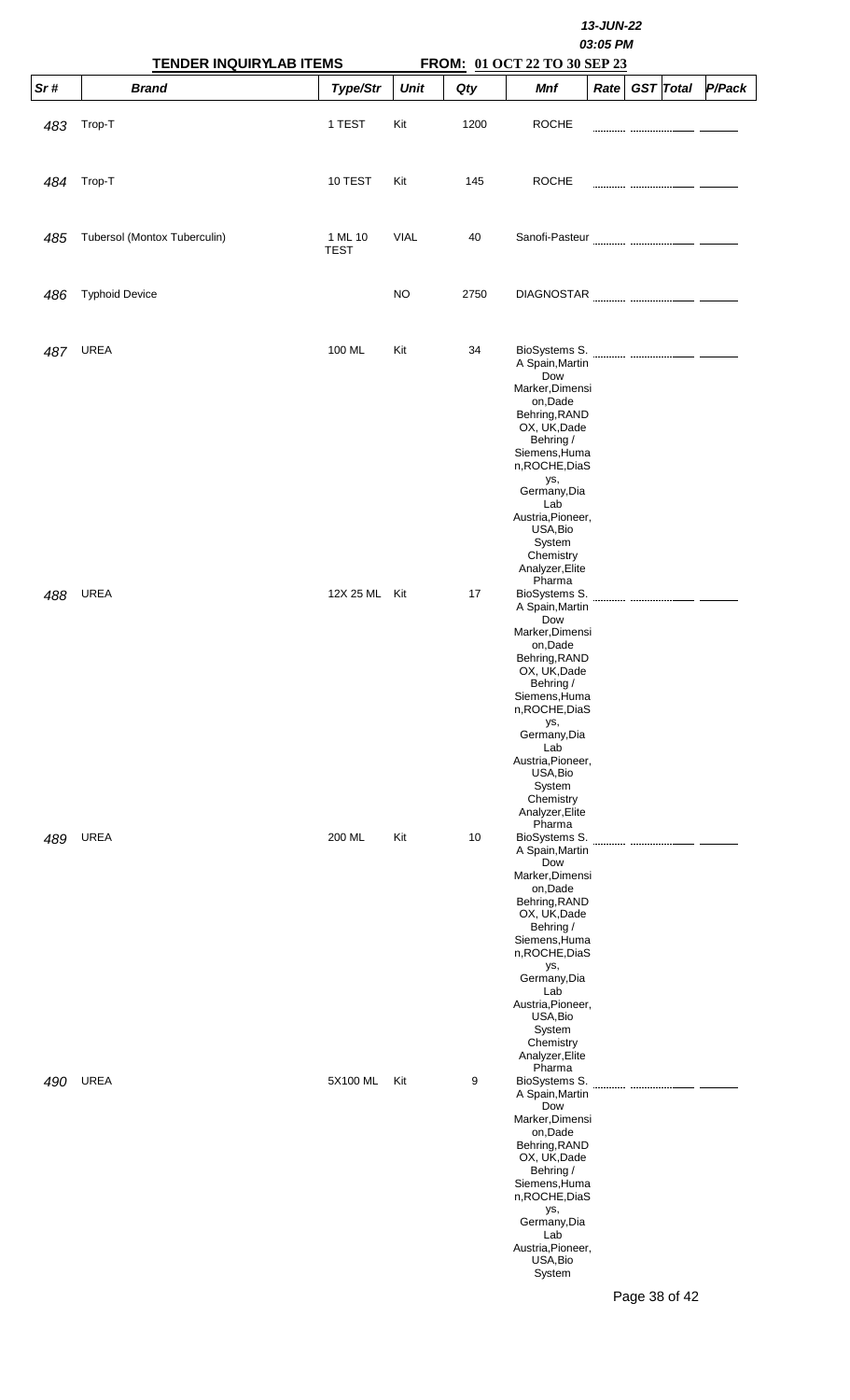|     |                                |                     |                       |             |                                                       | 13-JUN-22<br>03:05 PM                                                                                       |      |  |                  |        |
|-----|--------------------------------|---------------------|-----------------------|-------------|-------------------------------------------------------|-------------------------------------------------------------------------------------------------------------|------|--|------------------|--------|
|     |                                |                     |                       |             |                                                       |                                                                                                             |      |  |                  |        |
|     | <b>TENDER INQUIRYLAB ITEMS</b> |                     |                       |             |                                                       | FROM: 01 OCT 22 TO 30 SEP 23                                                                                |      |  |                  |        |
| Sr# | <b>Brand</b>                   |                     | Type/Str              | <b>Unit</b> | Qty                                                   | <b>Mnf</b>                                                                                                  | Rate |  | <b>GST</b> Total | P/Pack |
|     |                                |                     |                       |             |                                                       | Chemistry<br>Analyzer, Elite<br>Pharma                                                                      |      |  |                  |        |
| 491 | <b>UREA</b>                    |                     | 5X25 ML               | Kit         | 16                                                    | BioSystems S.<br>A Spain, Martin<br>Dow                                                                     |      |  |                  |        |
|     |                                |                     |                       |             |                                                       | Marker, Dimensi<br>on,Dade<br>Behring, RAND<br>OX, UK, Dade<br>Behring /<br>Siemens, Huma<br>n, ROCHE, DiaS |      |  |                  |        |
|     |                                |                     |                       |             |                                                       | ys,<br>Germany, Dia<br>Lab<br>Austria, Pioneer,                                                             |      |  |                  |        |
|     |                                |                     |                       |             |                                                       | USA, Bio<br>System<br>Chemistry<br>Analyzer, Elite<br>Pharma                                                |      |  |                  |        |
| 492 | <b>UREA</b>                    |                     | UV 17110<br>5X 100 ML | Kit         | $\overline{2}$                                        | BioSystems S.<br>A Spain, Martin<br>Dow<br>Marker, Dimensi                                                  |      |  |                  |        |
|     |                                |                     |                       |             |                                                       | on, Dade<br>Behring, RAND<br>OX, UK, Dade<br>Behring /                                                      |      |  |                  |        |
|     |                                |                     |                       |             |                                                       | Siemens, Huma<br>n, ROCHE, DiaS<br>ys,<br>Germany, Dia                                                      |      |  |                  |        |
|     |                                |                     |                       |             |                                                       | Lab<br>Austria, Pioneer,<br>USA, Bio<br>System                                                              |      |  |                  |        |
| 493 | <b>URIC ACID</b>               |                     | 100 TEST              | Kit         | 49                                                    | Chemistry<br>Analyzer, Elite<br>Pharma                                                                      |      |  |                  |        |
|     |                                |                     |                       |             |                                                       | stems S. A<br>Spain, Martin<br>Dow<br>Marker, Dade                                                          |      |  |                  |        |
|     |                                |                     |                       |             |                                                       | Behring, BioSyst<br>em Chemistry<br>Auto<br>Analyzer, Dade                                                  |      |  |                  |        |
|     |                                |                     |                       |             |                                                       | Behring /<br>Siemens, DiaSy<br>s,<br>Germany, Huma                                                          |      |  |                  |        |
| 494 | URIC ACID                      |                     | 250 ML                | Kit         | 13                                                    | n, ROCHE, Pione<br>er, USA, Dia Lab<br>Austria<br>Crescent, BioSy                                           |      |  |                  |        |
|     | On Required Basis              | <b>FFH Peshawar</b> |                       |             | 4                                                     | stems S. A<br>Spain, Martin                                                                                 |      |  |                  |        |
|     |                                |                     |                       |             |                                                       | Dow<br>Marker, Dade<br>Behring, BioSyst<br>em Chemistry                                                     |      |  |                  |        |
|     |                                |                     |                       |             |                                                       | Auto<br>Analyzer, Dade<br>Behring /<br>Siemens, DiaSy                                                       |      |  |                  |        |
|     |                                |                     |                       |             |                                                       | s,<br>Germany, Huma<br>n, ROCHE, Pione<br>er, USA, Dia Lab<br>Austria                                       |      |  |                  |        |
| 495 | <b>URIC ACID</b>               | 400 ML              | Kit                   | 13          | Crescent, BioSy<br>stems S. A<br>Spain, Martin<br>Dow |                                                                                                             |      |  |                  |        |
|     |                                |                     |                       |             |                                                       | Marker, Dade<br>Behring, BioSyst<br>em Chemistry<br>Auto<br>Analyzer, Dade                                  |      |  |                  |        |
|     |                                |                     |                       |             |                                                       | Behring /<br>Siemens, DiaSy<br>s,<br>Germany, Huma                                                          |      |  |                  |        |
|     |                                |                     |                       |             |                                                       | n, ROCHE, Pione<br>er, USA, Dia Lab<br>Austria                                                              |      |  |                  |        |
|     |                                |                     |                       |             |                                                       |                                                                                                             |      |  | Page 39 of 42    |        |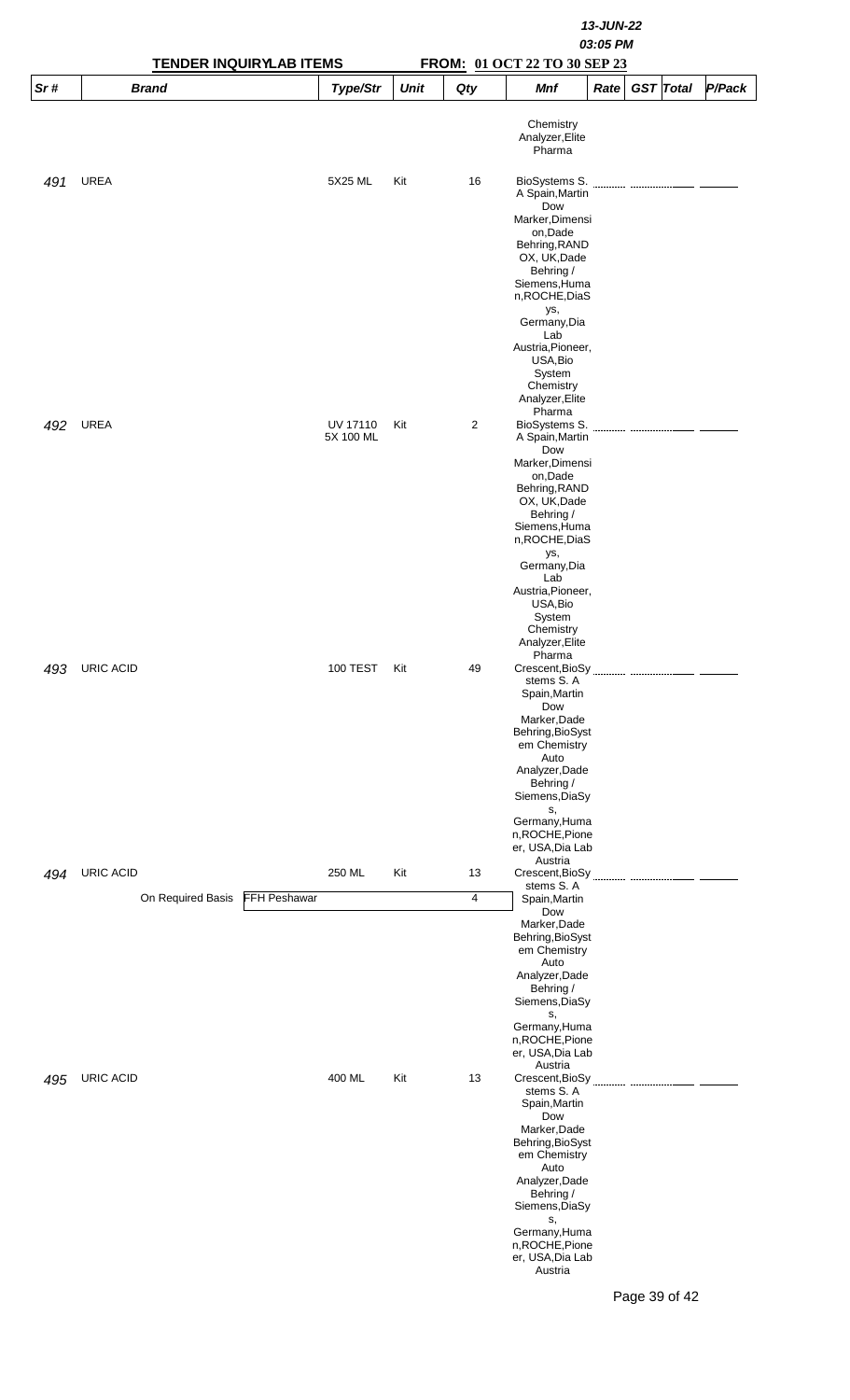|     | <b>TENDER INQUIRYLAB ITEMS</b>     |                |             |              |                                                                                                                                                                                                                                                        |      |  |                  |        |
|-----|------------------------------------|----------------|-------------|--------------|--------------------------------------------------------------------------------------------------------------------------------------------------------------------------------------------------------------------------------------------------------|------|--|------------------|--------|
| Sr# | <b>Brand</b>                       | Type/Str       | <b>Unit</b> | Qty          | FROM: 01 OCT 22 TO 30 SEP 23<br><b>Mnf</b>                                                                                                                                                                                                             | Rate |  | <b>GST</b> Total | P/Pack |
| 496 | URIC ACID                          | 500 ML         | Kit         | 4            | Crescent, BioSy<br>stems S.A<br>Spain, Martin<br>Dow<br>Marker, Dade<br>Behring, BioSyst<br>em Chemistry<br>Auto<br>Analyzer, Dade<br>Behring /<br>Siemens, DiaSy<br>s,<br>Germany, Huma<br>n, ROCHE, Pione<br>er, USA, Dia Lab                        |      |  |                  |        |
| 497 | URIC ACID                          | 5X10 ML        | Kit         | $\mathbf{1}$ | Austria<br>Crescent, BioSy<br>stems S. A<br>Spain, Martin<br>Dow<br>Marker, Dade<br>Behring, BioSyst<br>em Chemistry<br>Auto<br>Analyzer, Dade<br>Behring /<br>Siemens, DiaSy<br>s,<br>Germany, Huma<br>n, ROCHE, Pione<br>er, USA, Dia Lab<br>Austria |      |  |                  |        |
| 498 | URIC ACID                          | 5X100 ML       | Kit         | 6            | Crescent, BioSy<br>stems S.A<br>Spain, Martin<br>Dow<br>Marker, Dade<br>Behring, BioSyst<br>em Chemistry<br>Auto<br>Analyzer, Dade<br>Behring /<br>Siemens, DiaSy<br>s,<br>Germany, Huma<br>n, ROCHE, Pione<br>er, USA, Dia Lab<br>Austria             |      |  |                  |        |
| 499 | URIC ACID                          | 5X25 ML        | Kit         | 16           | stems S.A<br>Spain, Martin<br>Dow<br>Marker, Dade<br>Behring, BioSyst<br>em Chemistry<br>Auto<br>Analyzer, Dade<br>Behring /<br>Siemens, DiaSy<br>s,<br>Germany, Huma<br>n, ROCHE, Pione<br>er, USA, Dia Lab<br>Austria                                |      |  |                  |        |
| 500 | URIC ACID                          | 5X50 ML        | Kit         | 13           | stems S.A<br>Spain, Martin<br>Dow<br>Marker, Dade<br>Behring, BioSyst<br>em Chemistry<br>Auto<br>Analyzer, Dade<br>Behring /<br>Siemens, DiaSy<br>s,<br>Germany, Huma<br>n, ROCHE, Pione<br>er, USA, Dia Lab<br>Austria                                |      |  |                  |        |
| 501 | URINE CONTAINER STERILIZED FOR C/S | $\blacksquare$ | NO          | 4000         | Recommended<br>Local, Mediplus                                                                                                                                                                                                                         |      |  |                  |        |
| 502 | URINE CSF PROTEIN                  | 600 ML         | Kit         | 3            | QCA, Martin<br>Dow<br>Marker, Dade<br>Behring, Dade<br>Behring /<br>Siemens, ROCH                                                                                                                                                                      |      |  |                  |        |

Page 40 of 42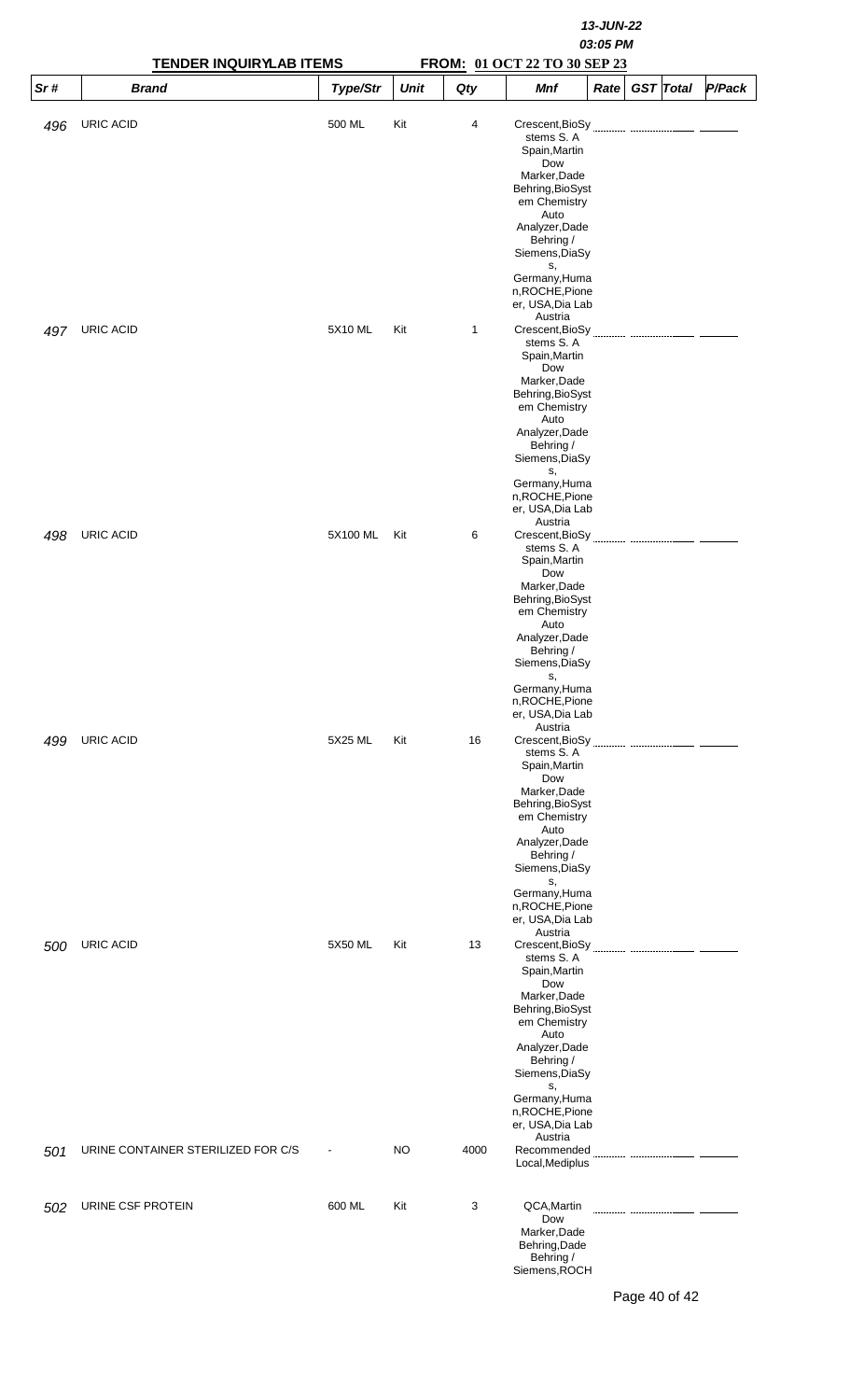|     | <b>TENDER INQUIRYLAB ITEMS</b>               |                        | 13-JUN-22<br>03:05 PM |                |                                                                                                                        |      |  |                  |        |
|-----|----------------------------------------------|------------------------|-----------------------|----------------|------------------------------------------------------------------------------------------------------------------------|------|--|------------------|--------|
| Sr# | <b>Brand</b>                                 | Type/Str               | <b>Unit</b>           | Qty            | FROM: 01 OCT 22 TO 30 SEP 23<br><b>Mnf</b>                                                                             | Rate |  | <b>GST</b> Total | P/Pack |
|     |                                              |                        |                       |                | E,DiaSys,<br>Germany                                                                                                   |      |  |                  |        |
| 503 | URINE STRIPS 2 PARAMETER                     | PKT OF<br>100          | Pkt                   | 47             | <b>USA</b>                                                                                                             |      |  |                  |        |
| 504 | URINE STRIPS 3 PARAMETER                     | PKT OF<br>100          | Pkt                   | 170            | <b>USA</b>                                                                                                             |      |  |                  |        |
| 505 | URINE STRIPS 9 PARAMETER                     | PKT OF<br>100          | Pkt                   | 21             | <b>USA</b>                                                                                                             |      |  |                  |        |
| 506 | <b>URISTIX</b>                               | <b>100 TEST</b>        | <b>BOTT</b>           | 36             | <b>Martin Dow</b><br>Marker, AIMS<br><b>TRADING</b><br><b>CORPORATIO</b><br>N<br>LTD, ROCHE, Bi                        |      |  |                  |        |
| 507 | URS-10 (MULTISTICK)                          |                        |                       | 36             | otech<br>Teco                                                                                                          |      |  |                  |        |
| 508 | Urinary MicroAlbumin                         |                        | Kit                   | 1              | <b>IMMCO</b><br>Diagnostics -<br>USA, DSL,<br>USA, Martin<br>Dow<br>Marker, AMP<br>Diag, Eurroimun,<br>Germany, Select |      |  |                  |        |
| 509 | Urine Bottle (for urine C/E)                 |                        | NO                    | 1300           | ra, Astra<br>Recommended<br>Local                                                                                      |      |  |                  |        |
| 510 | Urine Container (Wide Mouth).                | <b>PLASTIC</b>         | NO                    | 19970          | Recommended<br>Local, Biomed, B<br>IOMED,<br><b>KOREA</b>                                                              |      |  |                  |        |
| 511 | Urine Container (Wide Mouth).                | <b>STERILZED</b>       | NO                    | 74160          | Recommended<br>Local, Biomed, B<br>IOMED,<br><b>KOREA</b>                                                              |      |  |                  |        |
| 512 | Urine Container (Wide Mouth).                | UN<br><b>STERILZED</b> | NO                    | 15375          | Recommended<br>Local, Biomed, B<br>IOMED,<br><b>KOREA</b>                                                              |      |  |                  |        |
| 513 | <b>VDRL SYPHILIS</b>                         | <b>DEVICE</b>          | NO                    | 3750           | Acon, Abon, Hu<br>man Institute                                                                                        |      |  |                  |        |
| 514 | Viral Transport Media Along with Swab Sticks |                        | NO                    | 12200          | Jiangsu<br>Jianyou, Novis<br>Health care<br>Korea, Vircell                                                             |      |  |                  |        |
| 515 | WIDAL ANTIGEN.                               | AH 5 ML                | <b>BOTT</b>           | $\overline{c}$ | Spain<br><b>Martin Dow</b><br>Marker, Immuno<br>stics,<br>USA, Diagnostic                                              |      |  |                  |        |
|     |                                              |                        |                       |                | Scotland, Labkit,<br>Spain, Plasmate<br>c,Broche,CROM<br>Α                                                             |      |  |                  |        |
| 516 | WIDAL ANTIGEN.                               | AO 5 ML                | <b>BOTT</b>           | $\overline{7}$ | TEST, Bioplus,<br>GmbH, Human<br><b>Martin Dow</b><br>Marker, Immuno<br>stics,<br>USA, Diagnostic                      |      |  |                  |        |
|     |                                              |                        |                       |                | Scotland, Labkit,<br>Spain, Plasmate<br>c,Broche,CROM<br>A<br>TEST, Bioplus,<br>GmbH, Human                            |      |  |                  |        |